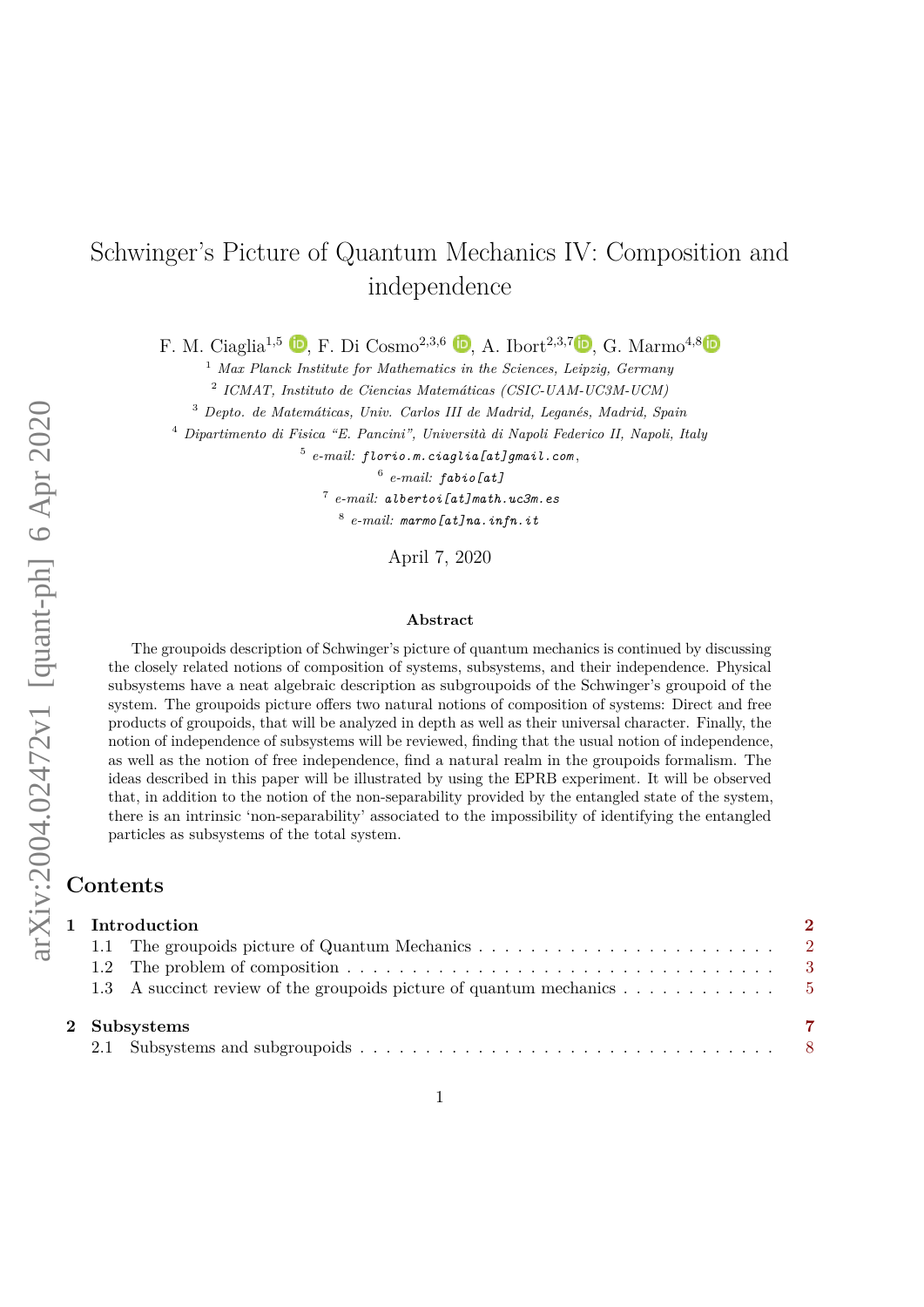| 6               |                              | Conclusions and discussion                                                                                                                           | 29                  |  |  |  |  |  |  |  |
|-----------------|------------------------------|------------------------------------------------------------------------------------------------------------------------------------------------------|---------------------|--|--|--|--|--|--|--|
|                 | 5.3                          |                                                                                                                                                      | 28                  |  |  |  |  |  |  |  |
|                 | 5.2                          |                                                                                                                                                      | 26                  |  |  |  |  |  |  |  |
|                 | 5.1                          |                                                                                                                                                      | 25                  |  |  |  |  |  |  |  |
| $5\phantom{.0}$ |                              | The groupoids interpretation of the EPRB experiment                                                                                                  | 25                  |  |  |  |  |  |  |  |
|                 | 4.4                          | Independence and composition in the groupoids setting $\dots \dots \dots \dots \dots \dots$                                                          | 24                  |  |  |  |  |  |  |  |
|                 | 4.3                          |                                                                                                                                                      | 21                  |  |  |  |  |  |  |  |
|                 | 4.2                          |                                                                                                                                                      | <b>20</b>           |  |  |  |  |  |  |  |
|                 | 4.1                          |                                                                                                                                                      | 19                  |  |  |  |  |  |  |  |
| $\overline{4}$  | Independence                 |                                                                                                                                                      |                     |  |  |  |  |  |  |  |
|                 | 3.4                          | Example: the free product $\mathbf{A}_2^{(a)} \star_\sigma \mathbf{A}_2^{(b)} \ldots \ldots \ldots \ldots \ldots \ldots \ldots \ldots \ldots \ldots$ | <b>16</b>           |  |  |  |  |  |  |  |
|                 | 3.3                          |                                                                                                                                                      | 15                  |  |  |  |  |  |  |  |
|                 | 3.2                          | Free composition $\ldots \ldots \ldots \ldots \ldots \ldots \ldots \ldots \ldots \ldots \ldots \ldots \ldots$                                        |                     |  |  |  |  |  |  |  |
|                 |                              |                                                                                                                                                      | 14                  |  |  |  |  |  |  |  |
|                 | 3.1                          |                                                                                                                                                      | 12<br><sup>12</sup> |  |  |  |  |  |  |  |
| 3               | Composition: free and direct |                                                                                                                                                      |                     |  |  |  |  |  |  |  |
|                 | 2.3                          |                                                                                                                                                      | 12                  |  |  |  |  |  |  |  |
|                 | 2.2                          |                                                                                                                                                      | <b>10</b>           |  |  |  |  |  |  |  |
|                 |                              | 2.1.2                                                                                                                                                | $\overline{9}$      |  |  |  |  |  |  |  |
|                 |                              | 2.1.1                                                                                                                                                | 8 <sup>8</sup>      |  |  |  |  |  |  |  |

### <span id="page-1-0"></span>**1 Introduction**

### <span id="page-1-1"></span>**1.1 The groupoids picture of Quantum Mechanics**

In the series of papers [\[Ci18,](#page-30-0) [Ci19a,](#page-30-1) [Ci19b,](#page-30-2) [Ci19c\]](#page-30-3) some relevant traits of a new picture of Quantum Mechanics emerging from Schwinger's algebra of selective measurements [\[Sc91,](#page-31-0) [Sc01\]](#page-31-1) have been discussed.

In [\[Ci19a\]](#page-30-1) the kinematical background of the theory was presented as an abstraction of Schwinger's algebra of selective measurements. It was shown that the categorical notion of 2-groupoids provides a natural mathematical background for the symbolic language needed to describe microscopic physical processes as sought by Schwinger.

The notions of states and observables, together with the important notion of amplitudes, were started to be discussed in [\[Ci19b\]](#page-30-2) as well as a first Hamiltonian approach towards a dynamical setting of quantum theories. In [\[Ci19c\]](#page-30-3) the statistical interpretation of quantum mechanical systems was addressed. It was shown that there is a perfect match between the statistical interpretation of Quantum Mechanics provided by R. Sorkin's quantum measures and decoherence functionals and the notion of states in the algebra of the groupoid describing the theory.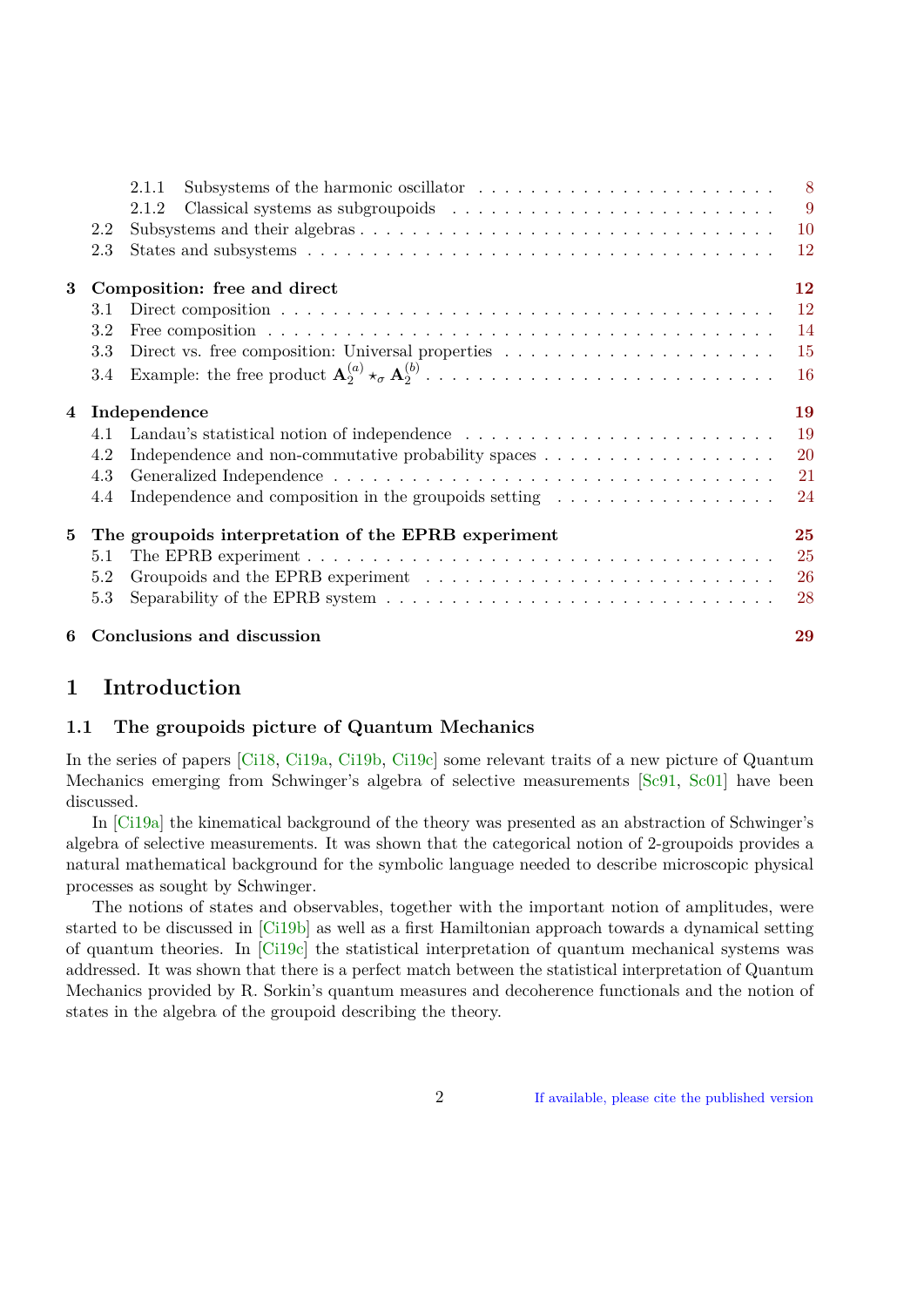In the present paper, the analysis of the foundations of quantum mechanics is pursued further by addressing the relation of the theoretical background provided by the groupoids interpretation of J. Schwinger's algebra of selective measurements and the problem of composition of systems, which is of fundamental importance in the interpretation of Quantum Mechanics, as well as the intimately associated notions of subsystem and independence, two other key notions to develop a proper theory of information and thermodynamics of quantum systems.

### <span id="page-2-0"></span>**1.2 The problem of composition**

The composition of systems is a fundamental notion in our description of the physical world. As it was expressed by E. Lieb and J. Yngvason [\[Li00,](#page-31-2) [Li99\]](#page-31-3), on its most common/simple/naive acceptation, composition of systems *"corresponds simply to the two (or more) systems being side by side on the laboratory table; mathematically it is just another system called a compound system"*. This operational notion of composition fits well in the groupoid picture as it simply states that whatever will be the meaning of the expression 'systems being side by side on the laboratory table', there is a natural interpretation of such situation corresponding to a experimental setting where the outcomes and transitions of both systems can be observed simultaneously and independently of each other. As it will be discussed later on in this paper, this notion will correspond to the direct product of the corresponding groupoids.

The rightness and physical feasibility of this way of proceeding, that barely deserves a nod in classical physics, becomes acutely relevant in quantum mechanics. Just to mention two foundational instances: Von Neumann introduced the notion of composition of system to provide a consistent description of the measuring process [\[Ne32,](#page-31-4) Chap. VI, Sects. 1,2, pag. 224 ff.]. Later on, in the epoch-making analysis of the completeness of quantum mechanics, Einstein, Podolski and Rosen proposed and experiment where the role of composition of subsystems is critical [\[Ei35\]](#page-30-4).

Recent developments in quantum information have led to consider general abstractions of such composition procedures and, from a categorical perspective [\[Ab08\]](#page-30-5), the mathematical structure underlying the notion of composition is the structure of a monoidal category [\[Se10\]](#page-31-5). In this setting the composition of systems is described as an abstract binary operation, that can be denoted as  $\otimes$  (even if, in general, it is not the standard tensor product of algebras or vector spaces). The system  $A \otimes B$  is interpreted as the composite system made of subsystems *A* and *B*. Thus systems are constructed by combining subsystems together.

The groupoid picture of quantum mechanics is categorical in a natural way and, in these sense, the previous abstractions of the notion of composition could be used, however we will choose not to do that. Instead, using the conceptual framework provided by the groupoids description of quantum systems, we will proceed by analyzing first the basic physical ideas behind the notion of subsystems, that appears as a natural ingredient in the notion of composition of systems, and we will proceed afterwards to address the problem of composition.

Proceeding in this way, we will arrive to the natural definition of subsystems as subgroupoids of the groupoid describing the given quantum system (see Sect. [2](#page-6-0) below). Once the notion of subsystem is elucidated, we simply have to consider the composition of two systems (i.e., groupoids) as any groupoid constructed out of them and such that possesses both as subgroupoids. We will be able to analyze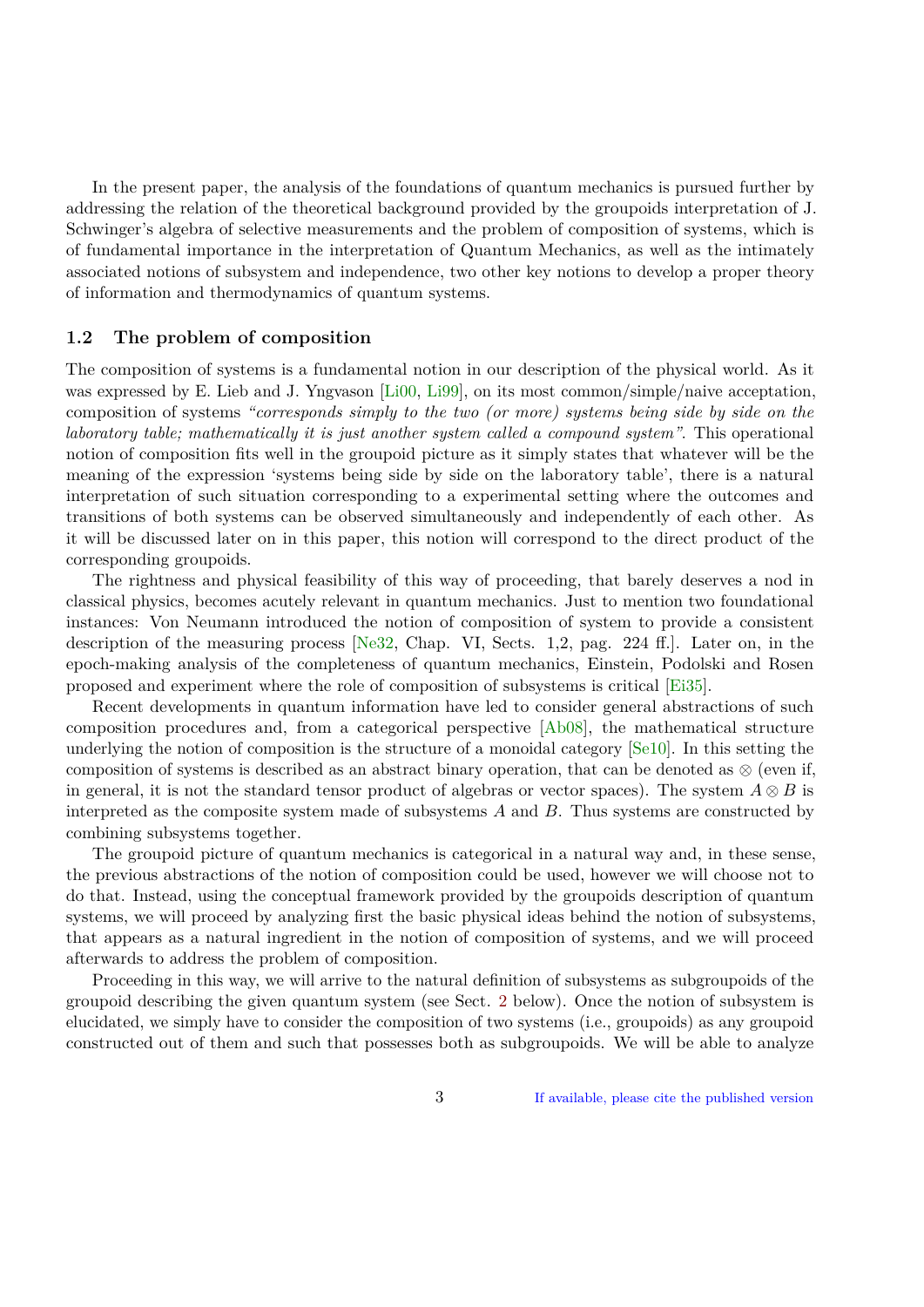from this perspective two such constructions, the so called direct products and free products. Both notions will be discussed at length in Sect. [3.](#page-11-1)

As it will be shown in the main text, the direct product of groupoids correspond to the common definition of composition of systems, however it will be shown that this construction is not as innocent as was suggested before. In fact, taking a strict approach to the problem of composition, we will see that the direct product does not satisfy the conditions determining a proper composition because the original groupoids are not subgroupoids of their direct product. This apparently paradoxical behaviour of the direct product could be responsible for some of the difficulties in the interpretation of experiments, like the Einstein-Podolski-Rosen-Bohm (EPRB) experiment, where it is a crucial ingredient.

On the other hand, the notion of free product of groupoids is a proper composition operation where the original groupoids are natural subgroupoids of the free product. The physical interpretation of this operation, that extends in a natural way the free product of groups, is closer to two relevant physical notions such as the histories interpretation of dynamics and the splitting and recombination of physical systems by introducing 'walls'. The latter ideas will be discussed in the main text and the former one will be left for subsequent developments.

Deeply related to the notion of composition of subsystems is the notion of 'independence' of two given subsystems. From a physical perspective, we may follow Landau's insight [\[La80,](#page-30-6) Chap. 1, p. 7]:

"*By statistical independence we mean that the state of one subsystem does not affect the probabilities of various states of the other subsystems*."

Determining conditions under which two given subsystems are independent, either statistically or physically, is critical to complete the analysis of composition of systems as it hinders the intepretation of the experiments performed on them. The second part of this work will be devoted to the analysis of this problem both from a general theoretical perspective and taking into account the specifics introduced by the groupoids description of quantum systems.

We will be able to provide a general notion of independence of subsystems that will encompass the usual notion of independence (which is modelled on the notion of tensor product of algebras, hence on the direct composition provided by the direct product of groipoids) as well as the extremely fruitful and genuinely non-commutative notion of free independence introduced by D. Voiculescu [\[Vo92,](#page-31-6) [Vo94\]](#page-31-7). This will be achieved by following the lead started in [\[Ci19\]](#page-30-7) where a first principle approximation to the notion of composition of systems was discussed. It will be shown that, for appropriate selected states, both notions of independence, which are nevertherless different, reproduce Landau's notion of statistical independence of subsystems. Such states for which the corresponding subsystems are statistically independent include, as it should be, separable states in the standard description of quantum mechanics, but many other relevant possibilities are open. In particular it will be shown that an extension of the notion of factorizable states introduced in [\[Ci19c\]](#page-30-3) leads also to meaningful statistically independent subsystems.

This paper will end by applying the previous arguments to the particularly interesting situation posed by the EPRB argument. The EPRB experiment will be analyzed from the point of view of groupoids. It will be shown that the apparently paradoxical properties of the system are obtained without referring to any interpretation in terms of subsystems (separable or not) and, only if we insist on interpreting the system as a composition of two independent subsystems, such difficulties appear.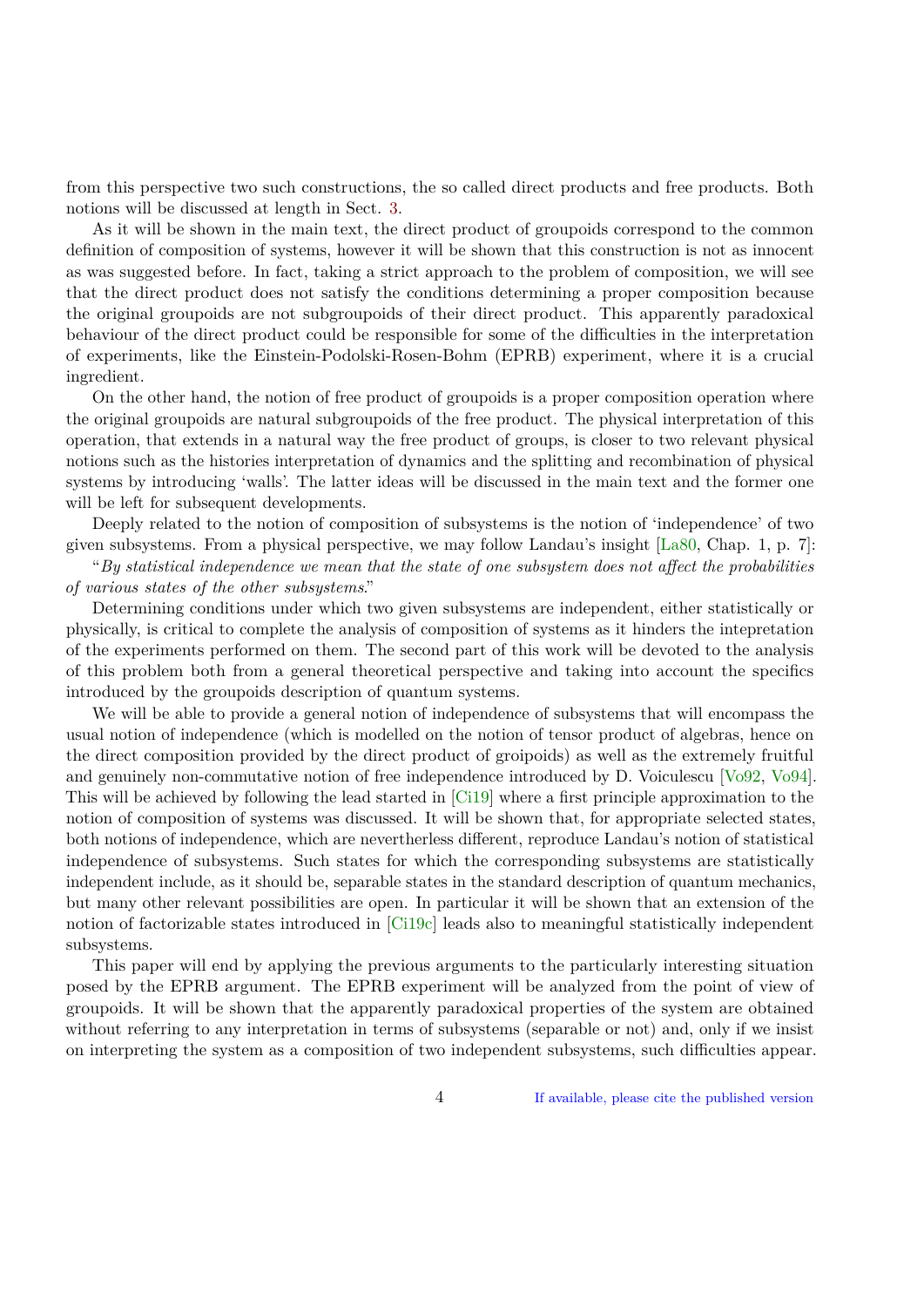Actually, it will be shown that such attitude is not consistent with the groupoid picture of quantum mechanical systems and that standard composition does not allow for a natural interpretation in terms of composition of independent subsystems of the original system.

#### <span id="page-4-0"></span>**1.3 A succinct review of the groupoids picture of quantum mechanics**

We will provide a succinct review of the basic notions and terminology required to describe quantum systems in the groupoid picture that constitutes an abstraction of Schwinger's algebra of selective measurements (see [\[Ib20\]](#page-30-8) for a recent succinct review of the main notions and [\[Ci19a,](#page-30-1) [Ci19b,](#page-30-2) [Ci19c\]](#page-30-3) for more details).

In the groupoid picture of Quantum Mechanics, a physical system is described by a groupoid  $\mathbf{G} \rightrightarrows \Omega$ where its morphisms  $\alpha : a \to a'$ ,  $a, a' \in \Omega$  will be called *transitions* and they are an abstraction of Schwinger's selective measurements or, even in more abstract terms, they provide an abstraction of the notion of 'quantum jumps'. The objects of the groupoid, i.e., the elements  $a \in \Omega$ , will be called the *outcomes* of the system and they correspond to the outcomes of observations performed on the system. Finally, the units corresponding to the outcome *a* will be denoted by  $\mathbf{1}_a$ ,  $a \in \Omega$ . The source and the target maps will be defined, respectively, as  $s(\alpha) = a$  and  $t(\alpha) = a'$ , where  $\alpha : a \to a'$  is the transition that changes the outcomes of the system when A is measured from *a* to *a'*. If the transitions  $\alpha$ ,  $\beta$  are such that  $s(\alpha) = t(\beta)$ , they will be said to be composable and their composition will be denoted by  $α ∘ β$ .

Some comments on the physical interpretation of the groupoid axioms are in order now. The constraints imposed on the composition of transitions and associativity property of the composition,  $\alpha \circ (\beta \circ \gamma) = \alpha \circ (\beta \circ \gamma)$ ,  $\forall \alpha, \beta, \gamma$  composable, reflect the causal structure of the experimental setting. Note that, in this sense, the right to left composition convention relates to the definition of the future in the laboratory system (while reading the composition from left to right will correspond to "time" flowing backwards in the given experimental setting).

The invertibility axiom, that is,  $\forall \alpha, \exists \alpha^{-1}$  such that  $\alpha \circ \alpha^{-1} = \mathbf{1}_{t(\alpha)}$  and  $\alpha^{-1} \circ \alpha = \mathbf{1}_{s(\alpha)}$  reflects Feynman's principle of *microscopic reversibility* (see [\[Fe05,](#page-30-9) p. 3]: "*The fundamental (microscopic) phenomena in nature are symmetrical with respect to the interchange of past and future*").

Thus, the physical interpretation of both entities, 'outcomes' and 'transitions', is given, using an operational approach, as all possible results obtained once a given experimental setting has been fixed by performing an arbitrary number of experiments on a family of compatible observables. Transitions are, on the other side, the physical changes, either induced by the experimental setting or happening spontaneously, in the outcomes of the system. In other words, outcomes  $a \in \Omega$  have the meaning of physical occurrences registered by the physical device used in studying the transitions of the system and they determine in a natural way the units of the groupoid, i.e.,  $\forall a \in \Omega$  there is a transition  $\mathbf{1}_a$  that does not affect the system whenever it returns *a* when A is measured, that is, such that  $\alpha \circ \mathbf{1}_a = \alpha$ ;  $\mathbf{1}_a \circ \alpha = \alpha \; \forall \alpha : a \to a'.$ 

Given a groupoid  $\mathbf{G} \rightrightarrows \Omega$  describing (so far just the kinematical structure of) a physical system, functions defined on it will be good candidates for observables of the system. Actually, we may construct in several ways a  $C^*$ -algebra of observables  $C^*(\mathbf{G})$  associated with the groupoid. For instance, we may consider  $C_c(G)$ , the algebra of compactly supported functions in **G** equipped with the convolution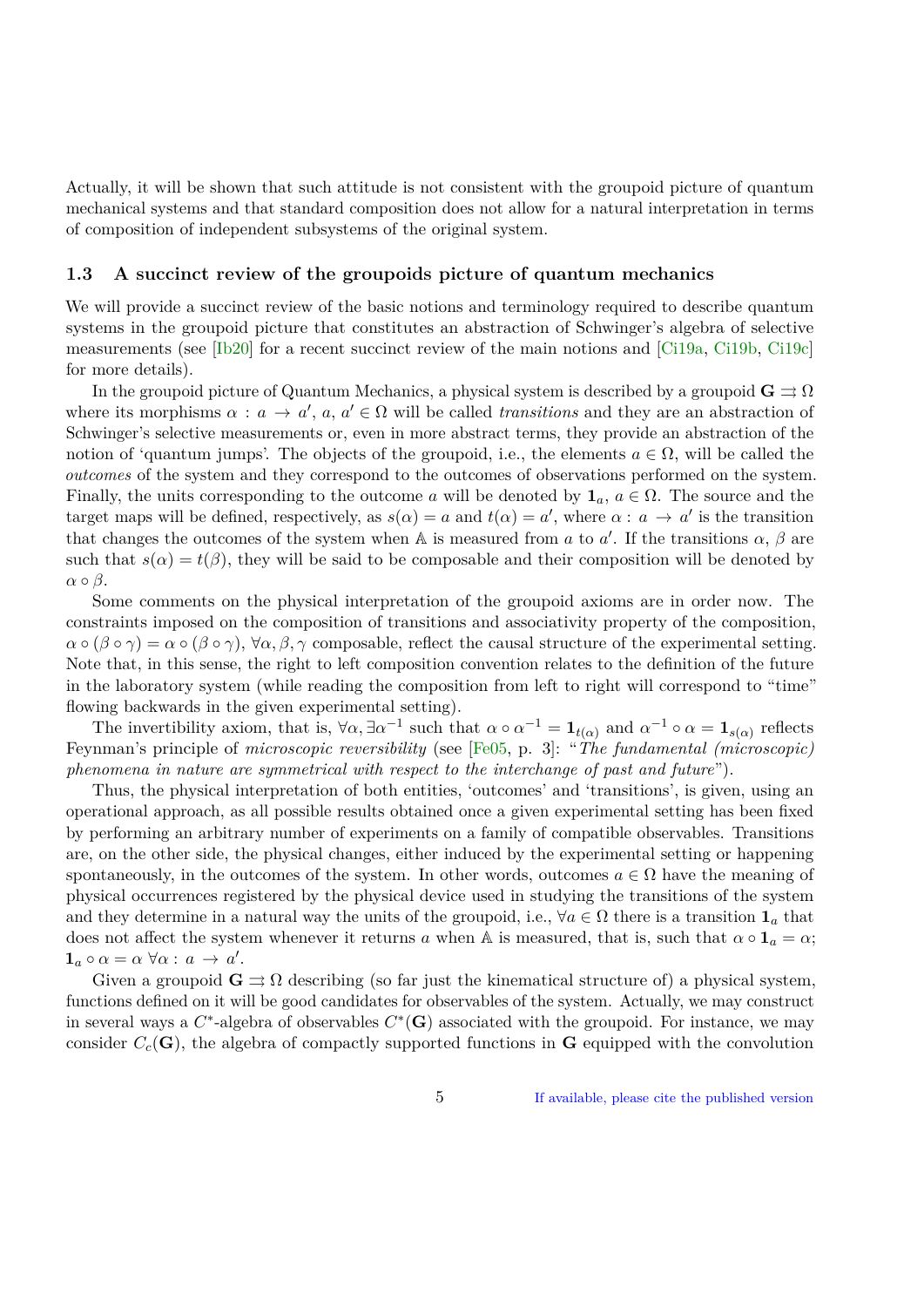product and  $C^*(G) = \overline{C_c(G)}$ , the closure determined by some natural norm. For instance if G is discrete countable,  $C_c(G)$  will be the set of functions  $f: G \to \mathbb{C}$  which are different from zero on a finite number of elements of **G**, i.e.,  $f = \sum_{\alpha \in \mathbf{G}} f(\alpha) \delta_{\alpha}$ ,  $f(\alpha) = 0$  except for a finite number of  $\alpha$ 's, and the associative product is defined as

$$
f \star g = \left(\sum_{\alpha \in \mathbf{G}} f(\alpha) \delta_{\alpha}\right) \star \left(\sum_{\beta \in \mathbf{G}} g(\beta) \delta_{\beta}\right) = \sum_{s(\alpha) = t(\beta)} f(\alpha) g(\beta) \delta_{\alpha \circ \beta}.
$$
 (1)

Moreover, the adjoint  $f^*$  of the function  $f$ , is defined as  $f^* = \overline{f(\alpha)} \delta_{\alpha^{-1}}$  and the closure can be taken with respect to the weak topology on the space of bounded operator on the Hilbert space  $\mathcal{L}^2(\mathbf{G})$  of square integrable functions on **G** where the functions *f* are represented by means of the left-regular representation  $(\lambda(f)\psi)(\beta) = \sum_{t(\alpha)=t(\beta)} f(\alpha)\psi(\alpha^{-1} \circ \beta)$ .

In any case the algebra  $C^*(\tilde{G})$  carries a  $C^*$ -algebra structure that distinguishes its real (or selfadjoint) elements, i.e., those ones such that  $f^* = f$ , and that can be identified with physical observables. Note that in such a case,  $f(\mathbf{1}_x) = f(x)$  can be interpreted as the actual value of the observable f when the system is "selected" at  $x \in \Omega$  and  $f(\alpha)$  will be associated with the transition amplitude of the observable f between the events x and y connected by the morphism  $\alpha: x \to y$ . We will consider our  $C^*$ -algebra to be unital, i.e.  $\mathbf{1} \in C^*(\mathbf{G})$ .

States of the system, on the other hand, will be determined as positive normalized linear functionals  $\rho: C^*(\mathbf{G}) \to \mathbb{C}$ , i.e.  $\rho(f^*f) \geq 0$  and  $\rho(1) = 1$ . This entails the natural statistical interpretation of states as providing the expectation values of observables. Indeed, the number  $\rho(f)$  will be interpreted as the expectation value of the observable *f* (note that if *f* is real, then  $\rho(f)$  is a real number, too):

<span id="page-5-0"></span>
$$
\langle f \rangle_{\rho} = \rho(f) = \sum_{\alpha \in \mathbf{G}} f(\alpha) \rho(\delta_{\alpha}). \tag{2}
$$

Denoting by  $\phi_{\rho} : \mathbf{G} \to \mathbb{C}$  the function defined by the state  $\rho$  on **G** (again, assuming that the groupoid **G** is discrete) as:

$$
\phi_{\rho}(\alpha) := \rho(\delta_{\alpha}),\tag{3}
$$

then  $\langle f \rangle_{\rho} = \sum_{\alpha \in \mathbf{G}} f(\alpha) \phi_{\rho}(\alpha)$  and the expected value of the observable *f* can be understood as the mean value of the amplitude  $f(\alpha)$  over the groupoid **G** with respect to the "distribution"  $\phi_{\rho}$ . The function  $\phi$ <sup> $\theta$ </sup> associated to the state  $\rho$  is positive definite, that is:

$$
\phi_{\rho}\left(\left(\sum_{i=1}^{N}\zeta_{i}\alpha_{i}\right)^{*}\left(\sum_{j=1}^{N}\zeta_{j}\alpha_{j}\right)\right)=\sum_{i,j=1}^{N}\overline{\zeta}_{i}\zeta_{j}\phi_{\rho}(\alpha_{i}^{-1}\circ\alpha_{j})\geq 0,
$$
\n(4)

for all  $N \in \mathbb{N}$ ,  $\zeta_i \in \mathbb{C}$ ,  $\alpha_i \in \mathbf{G}$ , when the sum is taken over pairs,  $\alpha_i, \alpha_j$  with  $\alpha_i^{-1}, \alpha_j$  composable. Notice that, if in addition *f* is a real observable, Eq.[\(2\)](#page-5-0) implies  $\rho(f) = \overline{\rho(f)}$ , then  $\phi_{\rho}(\alpha) = \overline{\phi_{\rho}(\alpha^{-1})}$ and  $\phi_{\rho}$  itself is an observable. If in addition  $\phi_{\rho}(\alpha^{-1}) = \phi_{\rho}(\alpha)^{-1}$  we will call this property of the state *ρ* "unitarity". The function  $φ$ *ρ* characterizes the state *ρ* and allows us to interpret of the state as providing the probability amplitudes of transitions.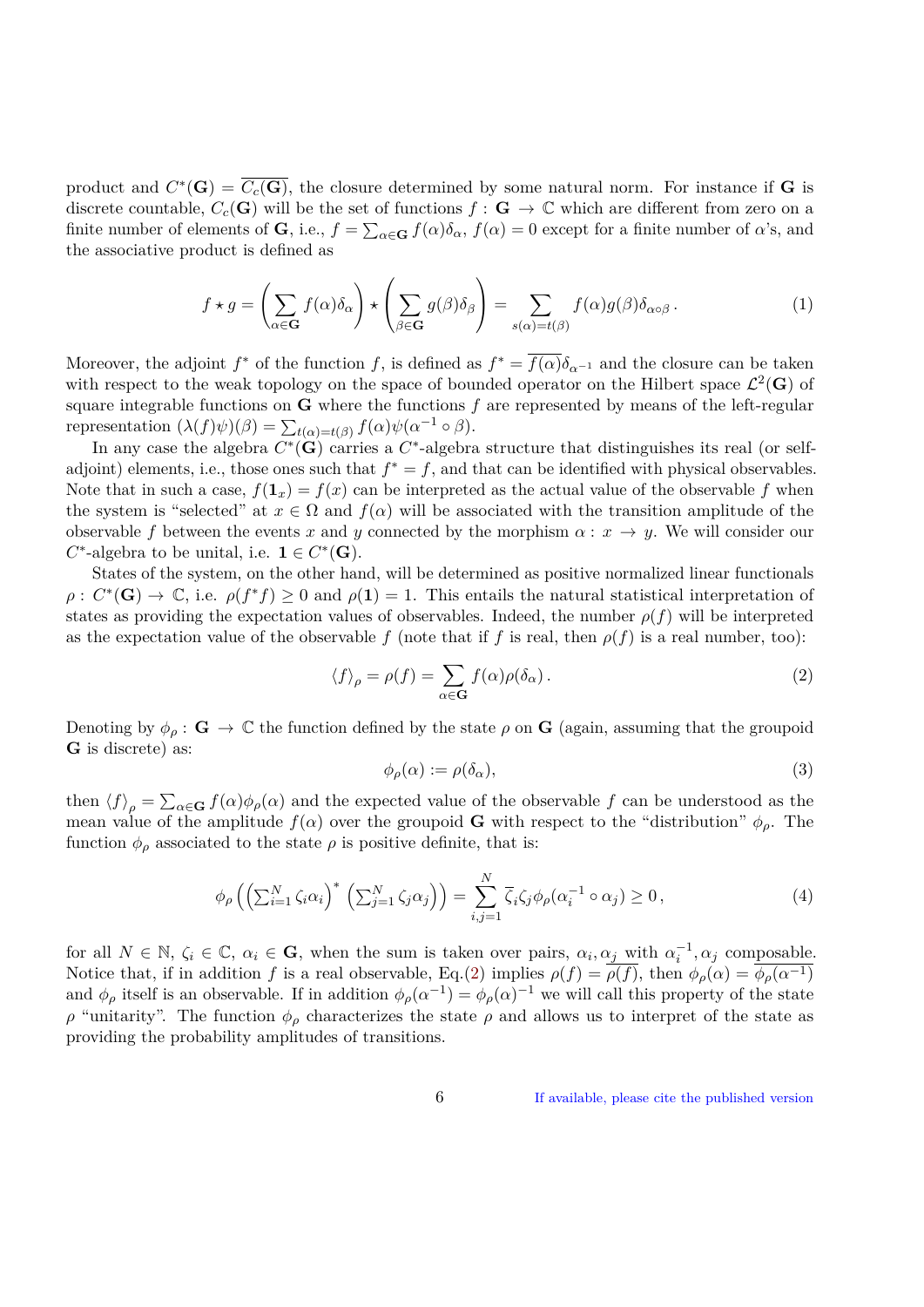This kinematical background is completed by a dynamical evolution in Heisenberg's form [\[Ci19b\]](#page-30-2), [\[Ib20\]](#page-30-8), and a theory of transformations that is encoded in a 2-groupoid structure  $\mathbf{\Gamma} \rightrightarrows \mathbf{G} \rightrightarrows \Omega$  [\[Ci19a\]](#page-30-1), where the morphisms  $\varphi: \alpha \Rightarrow \beta$  of the groupoid  $\Gamma \Rightarrow G$  define the physical transformations that the system can suffer. We will not continue this discussion here and it will be left for an extended discussion on symmetries and transformations that will be done elsewhere.

### <span id="page-6-0"></span>**2 Subsystems**

As stated in the introduction, a quantum system is described by a 2-groupoid  $\Gamma \rightrightarrows \mathbf{G} \rightrightarrows \Omega$  consisting of 'outcomes', 'transitions' and 'transformations'. We will concentrate for the purposes of this study on the first layer of the 2-groupoid structure, that is, on the groupoid  $\mathbf{G} \rightrightarrows \Omega$ , consisting of outcomes  $x \in \Omega$  and transitions  $\alpha: x \to y$ .

It is not obvious, in principle, what could be the meaning of a 'subsystem' of a given system. We could appeal to the notion of a 'part' of the original system, provided that a way of splitting it into smaller parts is available. This would be the obvious interpretation when the system under study is 'composed' of various pieces clearly identifiable within the experimental devices used in the description of the system. We may think, for instance, of a gas. If the experimental setting consists of a thermometer and a family of other devicess that allow us to measure the pressure, volume, mass, etc., of it, then it doesn't make sense to think that an individual molecule is a subsystem of the given system (there is no way of determining its structure as a proper system, i.e., its outcomes and transitions for instance). Actually in classical statistical physics, individual molecules are not considered subsystems of the gas at all. For instance, subsystems are defined, in a painful and ambiguous way, as in Landau's masterful work [\[La80,](#page-30-6) Chap.1, page 2]: *"A part of the system which is very small compared with the whole system but still macroscopic, may be imagined to be separated from the rest;... Such relatively small but still macroscopic parts will be called subsystems".*

If you were expecting that subsystems would be required to keep some relative independence or individuality (like the molecules of the gas), you would find yourself wrong [\[La80,](#page-30-6) Chap. 1, page 2]: *"A subsystem is again a [mechanical] system, but not a closed one; it interacts in various ways with the other parts of the system... these interactions will be very complex and intricate"*. The lack of independence becomes so relevant that it is precisely this intricacy in the description of the subsystem that allows to introduce statistical methods to study the whole system [\[La80,](#page-30-6) Chap. 1, page 3]: *"A fundamental feature of this approach is the fact that, because of the extreme complexity of the external interactions with the other parts of the system, will be many times in every possible state"*.

The previous example from classical statistical physics, shows that the notion of subsystems can be used for many purposes and presented in different forms, not always with the reductionistic idea that we can split the system in smaller pieces (individual and independent in some sense) from which the original system is reconstructed, i.e, that the system is a composition of various subsystems. Some of these aspects involved in the notion of composition and independence will be discussed at length later on, but only after the notion of subsystem has been properly elucidated because, at is should be clear from the previous comments, it is the key notion that sustains all other elaborations.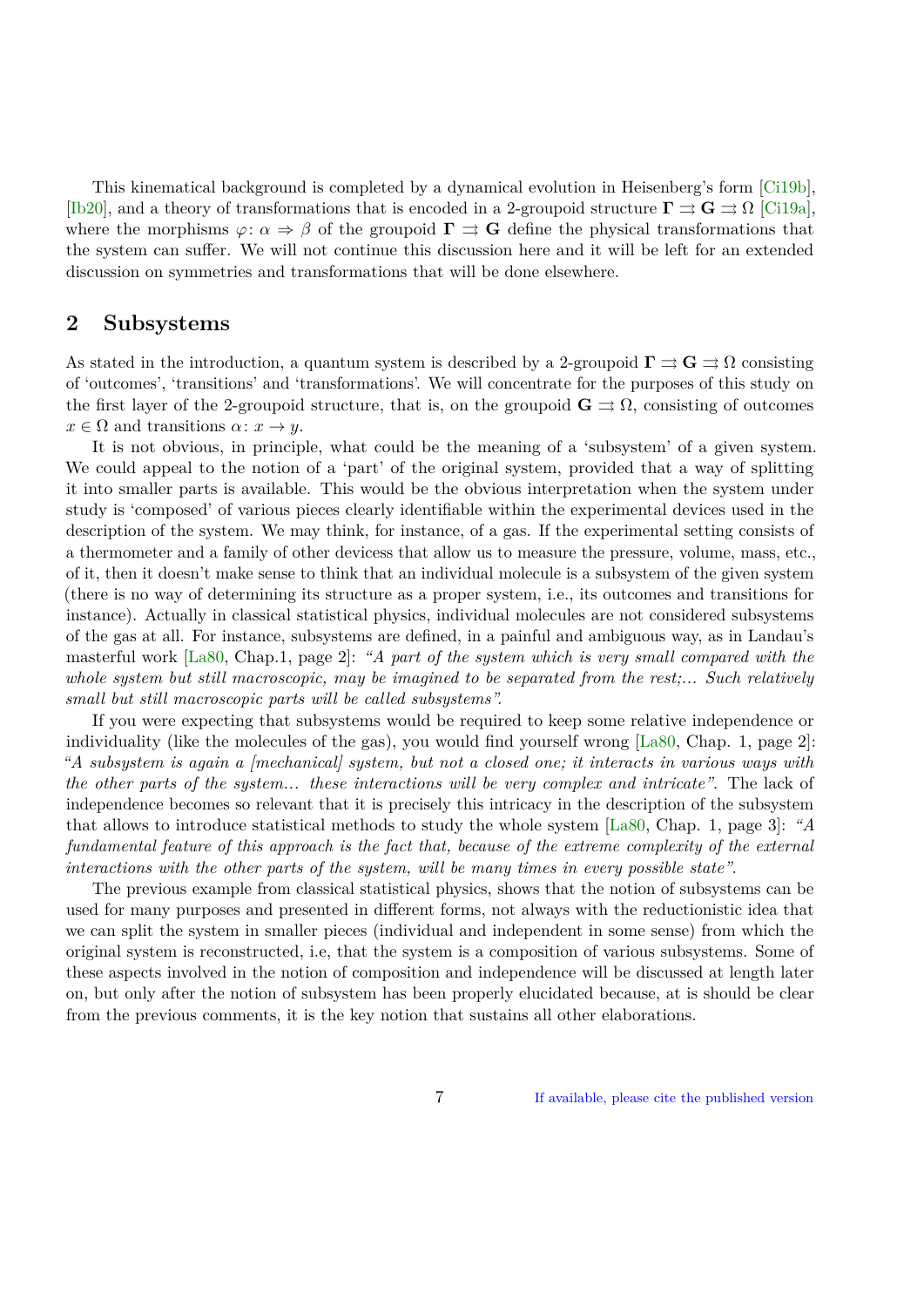### <span id="page-7-0"></span>**2.1 Subsystems and subgroupoids**

The development of quantum information has made the discussion on the nature of subsystems even more relevant as 'flexible' decomposition of quantum systems into subsystems is crucial to identify degrees of freedom that can be treated as qubits. For instance, Viola, Knill, and Laflamme [\[Vi01\]](#page-31-8) and Zanardi, Lidar, and Lloyd [\[Za04\]](#page-31-9) proposed, as we did before, that the partition of a system into subsystems should depend on which operations are experimentally accessible. An elaborated conceptual framework encompassing these ideas has been put forward by Chiribella [\[Chi19\]](#page-30-10) (introducing the notion of an auxiliary agent): *'The core of our construction is to associate subsystems to sets of operations, rather than observables. To fix ideas, it is helpful to think that the operations can be performed by some agent. Given a set of operations, the construction extracts the degrees of freedom that are acted upon only by those operations, identifying a "private space" that only the agent can access. Such a private space then becomes the subsystem, equipped with its own set of states and its own set of operations'.*

Without pretending a complete translation of Chiribella's abstract general framework into the groupoids picture of quantum mechanical systems, it is easy to identify the main ingredients of the notion of subsystem. Subsystems will be systems, that is, groupoids themselves with their own spaces of outcomes and transitions, that will only contain a certain subset of outcomes and transitions of the original system. This will constitute the 'private space' determined by an auxiliary agent in Chiribella's description. This notion is exactly the mathematical concept of subgroupoid of the given groupoid. Hence, we can summarize this, admittedly rather long, discussion by stating that subsystems of a given system are subgroupoids. In the following paragraphs we will develop some simple consequences of this notion and we will illustrate it with a few relevant examples but, first, we will state the previous definition more formally.

**Definition 1.** Let  $\mathbf{G} \rightrightarrows \Omega$  be a groupoid describing a quantum system. A subgroupoid of the groupoid **G** *is a subset*  $H \subset G$  *such that it becomes a groupoid itself with the composition law inherited from*  $G$ *. Any subgroupoid*  $H \subset G$  *will be called a subsystem of the given quantum system.* 

Elaborating on the previous definition (see, for instance, [\[Ib18,](#page-30-11) [Ib19\]](#page-30-12) for more details on the notion of subgroupoid), if we denote by  $\Lambda \subset \Omega$ , the subset of objects corresponding to units  $1_x \in \mathbf{H}$ , for any  $\alpha: x \to y \in \mathbf{H}$ , then the units  $1_x$ ,  $1_y$  also belong to **H** and, consequently  $x, y \in \Lambda$ . It is also a consequence of the definition that if  $\alpha: x \to y \in \mathbf{H}$ , then the inverse transition  $\alpha^{-1}: y \to x \in \mathbf{H}$  too. Moreover, if  $\alpha: x \to y$ ,  $\beta: y \to z$  are both transitions in the subgroupoid **H**, then  $\beta \circ \alpha: x \to z$  must be in **H**. Finally, we observe that the associativity law is automatically satisfied as the composition law of the subgroupoid is just the same as that of the groupoid. The restriction of the source and target maps of the groupoid **G** to the subgroupoid **H** define, respectively, the source and target maps for the subgroupoid that, accordingly, can be properly denoted as  $H \rightrightarrows \Lambda$ . In what follows we will use both terminologies, subgroupoid or subsystem, interchangeably.

A few examples with help clarifying the notion we are introducing.

#### <span id="page-7-1"></span>**2.1.1 Subsystems of the harmonic oscillator**

This example describes any quantum system which possesses only a countable set of discrete outcomes.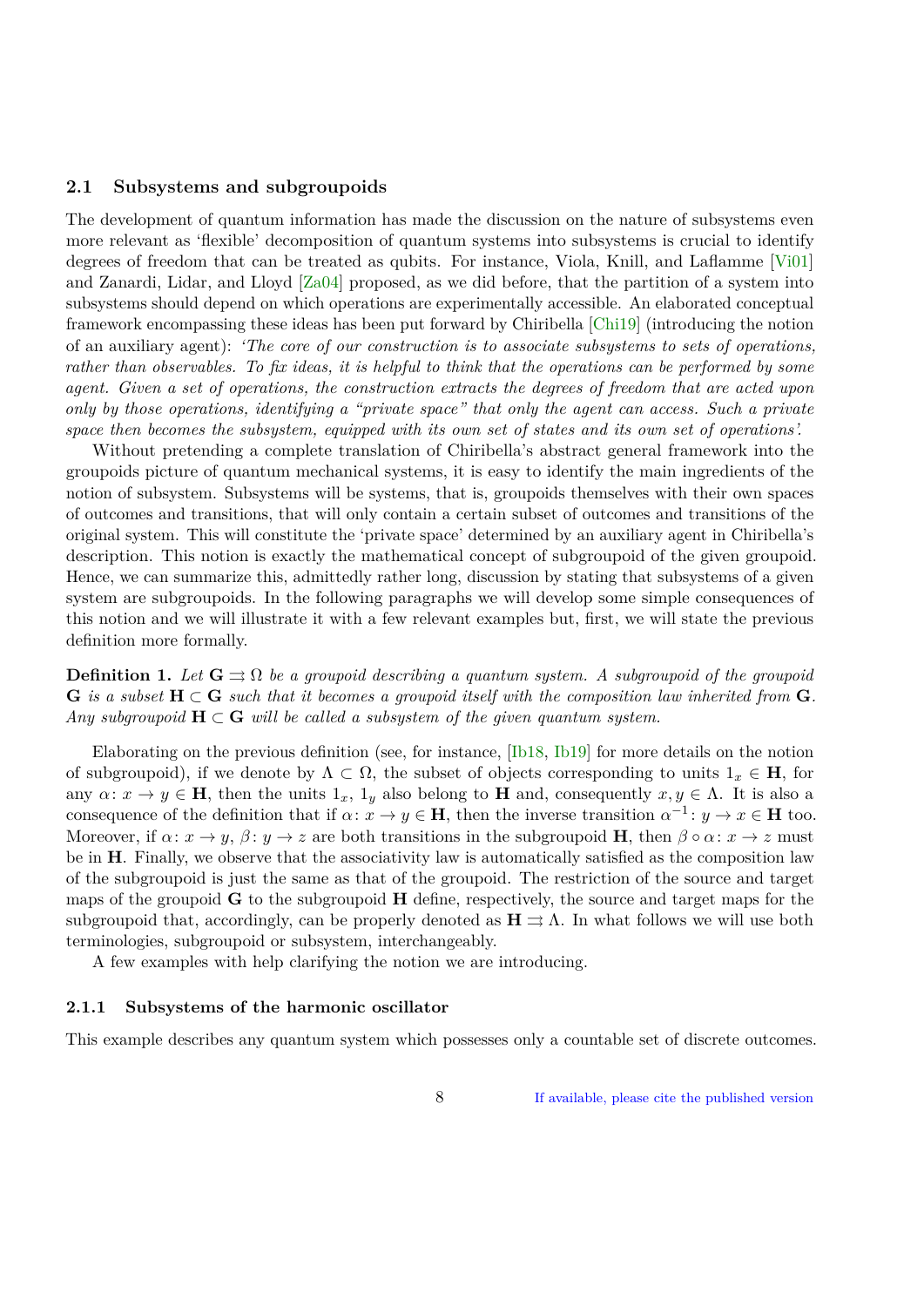Let  $\mathbf{A}_{\infty}$  be the groupoid defining the harmonic oscillator (see [\[Ci19b\]](#page-30-2) for details). This groupoid is the groupoid of pairs of the set of natural numbers N. Outcomes are just natural numbers (indicating the energy level of the system) and transitions  $\alpha$ :  $m \to n$ , are just pairs of natural numbers  $(n, m)$ denoting the physical transition from energy level *m* to *n*. If we select a subset  $\Lambda \subset \mathbb{N}$  of energy levels, the groupoid of pairs of  $\Lambda$  defines a subgroupoid of  $\mathbf{A}_{\infty}$ . For instance, we may choose  $\Lambda = \{1, 2, ..., N\}$ , to be the first *N* levels, hence the corresponding subsystem will be the finite level approximation of the harmonic oscillator obtained when restricting our attention to its first *N* levels.

We will also notice immediately that the algebra of a subgroupoid is in a natural way a subalgebra of the original groupoid. In the previous example, for instance, the algebra of the subgroupoid is the algebra  $M_N(\mathbb{C})$  of  $N \times N$  matrices, which is a subalgebra of the algebra of the groupoid of the harmonic oscillator, i.e., the  $C^*$ -algebra of bounded infinite-dimensional matrices  $M_\infty(\mathbb{C})$  (notice that the choice of the subgroupoid fixes the embedding  $M_N(\mathbb{C}) \to M_\infty(\mathbb{C})$  which depends on the chosen subgroupoid).

#### <span id="page-8-0"></span>**2.1.2 Classical systems as subgroupoids**

Let  $\Omega$  denote a set determining the outcomes of a given system, for instance,  $\Omega$  can denote a box where a given particle is located and the outcomes  $x \in \Omega$  denote the coordinates of the position of the particle (determined by using a detector). We assume that a topology related to the apparatuses used to detect the particle is introduced. That is, each detector determines a subset  $U_a$  such that the detector is triggered whenever the particle appears in  $U_a$ . The family of all such 'triggering events'  $U_a$  can be used as a sub-basis for a topology on  $\Omega$ . We will assume that  $\Omega$  is compact with respect to this topology (this will happen, for instance, if the family of subsets  $U_a$  provided by the detectors is finite). It is also natural to consider that the 'triggering' sets  $U_a$  have different 'sizes', say  $\mu(U_a)$ , determined by using additional devices in our experimental setting (for instance, an arbitrary tape). This will be mathematically described by assuming that we are using a (standard) measure  $\mu$  on the Borelian  $\sigma$ -algebra defined by the topology introduced on  $\Omega$  (that it, this measure is not associated to a physical state of the system, but to the experimental setting used to describe it).

Then, if we consider the groupoid of pairs of  $\Omega$  as the groupoid describing the system, that is, we are assuming that all transitions  $\alpha: x \to y$ , *x*, *y* arbitrary points in  $\Omega$ , are physically possible, the algebra of the groupoid can be constructed by considering the completion of the algebra of the groupoid (finite formal linear combinations of its elements) with respect to an appropriate norm. When using the norm induced from the Hilbert space  $L^2(\Omega,\mu)$ , the *C*<sup>\*</sup>-algebra of bounded operators on it will be obtained<sup>[1](#page-8-1)</sup>. We will call, as usual, the Hilbert space  $\mathcal{H}_{\Omega} = L^2(\Omega, \mu)$ , that supports the fundamental representation  $\pi_0$  of the groupoid of pairs  $\mathbf{G}(\Omega)$ , the fundamental Hilbert space of the system.

The subgroupoid given by the isotropy groups of the groupoid, that in this case happen to be all trivial, is a totally disconnected groupoid. Such subgroupoid, as in the example discussed above, can be considered to provide a classical description of the particle in a box (that is, there are no 'quantum transitions' at all). Note that the corresponding *C* ∗ -algebra of the subgroupoid is given by

<span id="page-8-1"></span><sup>1</sup>We will consider compactly supported continuous functions *η* on the groupoid, that is *η* will be just a function *η*(*x, y*) and the corresponding element in the groupoid algebra acts on functions in  $L^2(Ω, μ)$  as a kernel operator, that is  $(\pi_0(\eta)\Psi)(x) = \int_{\Omega} \eta(x, y)\Psi(y)d\mu(y).$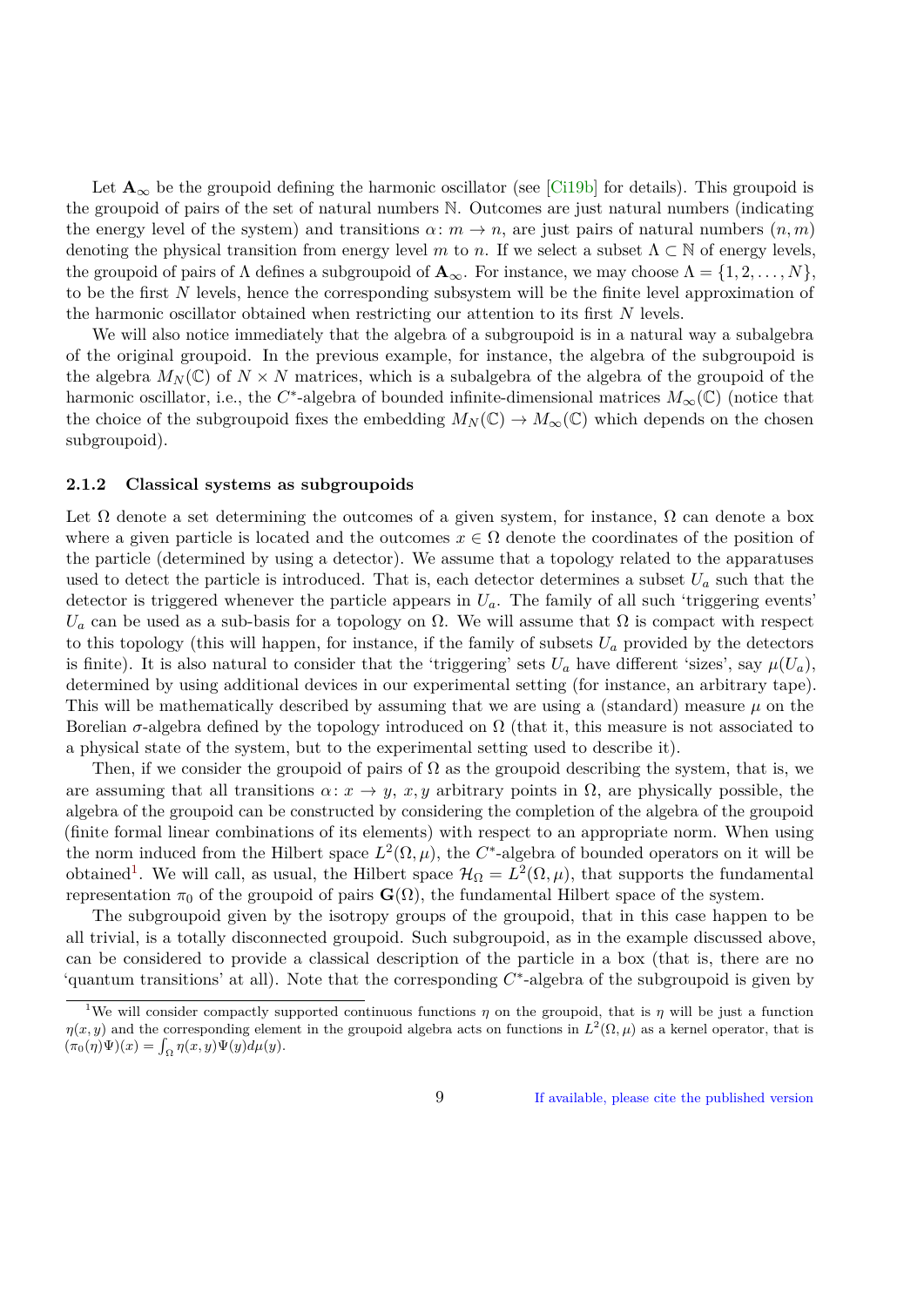the space  $L^{\infty}(\Omega,\mu)$  (which is the von Neumann algebra generated by the action of compactly supported functions on  $\Omega$  as multiplication operators on  $L^2(\Omega,\mu)$ ). Actually this Abelian *C*<sup>\*</sup>-algebra is the natural setting for commutative probability theory on  $\Omega$ , in sharp contrast with the non-commutative probability theory characteristic of quantum systems that would be provided by the  $C^*$ -algebra of bounded operators on  $L^2(\Omega,\mu)$  together with a tracial state defined on it (see [\[Vo94\]](#page-31-7) for more details on this approach).

Thus, from this perspective, classical systems can be considered as subsystems of quantum ones. In any case, if  $L^{\infty}(\Omega, \mu)$  is the *C*<sup>\*</sup>-algebra of the totally disconnected groupoid<sup>[2](#page-9-1)</sup>  $\Omega$  describing a classical system "localized" in the box  $\Omega$ , we may consider subsystems of it by selecting a part of the box, for instance we can put a barrier inside the box separating it in two parts, a subset  $\Lambda \subset \Omega$  of  $\Omega$  and its complementary  $\Lambda' = \Omega \backslash \Lambda$ . Then the groupoid of pairs of  $\Lambda$  is a subgroupoid of the groupoid of pairs of  $\Omega$ , and the corresponding totally disconnected subgroupoid  $\Lambda$  consisting of the units themselves, is a subsystem of the system **Ω**.

The previous considerations are particularly interesting as they are the prototype of an operation performed everytime thermodynamic properties of systems are considered. It consists of splitting the system introducing partitions, walls, membranes, etc., and are difficult to understand as subsystems of the original system from other perspectives. They are however subsystems, i.e., subgroupoids (quite natural indeed), when considered from the groupoid perspective.

#### <span id="page-9-0"></span>**2.2 Subsystems and their algebras**

Given a subsystem **H**  $\subset$  **G** of the physical system described by the groupoid  $\mathbf{G} \rightrightarrows \Omega$ , the algebra of **H** is a subalgebra of the algebra of the total system. In the finite situation, where the *C* ∗ -algebra of the groupoid **G** coincides with its algebraic counterpart  $\mathbb{C}[G]$ , the previous statement is obvious, the canonical identification being  $\mathbf{a} = \sum_{\beta \in \mathbf{H}} a_{\beta} \beta$  maps to itself but now considered as an element in  $\mathbb{C}[\mathbf{G}]$ .

A slightly more elaborated argument shows that the same is true in the case of discrete countable groupoids (in such case, the  $C^*$ -algebra of the groupoid being defined as in Sect. [1.3\)](#page-4-0) and the result in the general situation can be obtained by realizing that the space of compactly supported functions in **H** can be embedded naturally in  $C_c(G)$  by extending them trivially to G. In any case, given a subgroupoid **H** of the groupoid  $\bf{G}$ , we will assume that there is a natural identification of the  $C^*$ -algebra  $C^*(\mathbf{H})$  as a  $C^*$ -subalgebra of the  $C^*$ -algebra  $C^*(\mathbf{G})$  of the groupoid  $\mathbf{G}$ . An important observation is that the unit  $\mathbf{1}_{\mathbf{H}}$  will not be mapped, in general, into the unit  $\mathbf{1}_{\mathbf{G}}$ . The two units,  $\mathbf{1}_{\mathbf{H}}$ ,  $\mathbf{1}_{\mathbf{G}}$ , will be identified only if the space of outcomes of the subgroupoid **H** coincides with the space of outcomes of **G**.

It is important to realize that the converse of this statment is not true. There may exist subalgebras of the algebra of a system which are not the algebras of any subgroupoid, that is, that do not correspond to a subsystem of the original system (see, for instance, the example discussed right after this paragraph). We may insist on calling them 'subsystems', but they will only be considered as such from a very detached point of view, because if they are not algebras of subgroupoids, the physical interpretation of

<span id="page-9-1"></span><sup>&</sup>lt;sup>2</sup>The bold notation  $\Omega$  helps to disinguish between the groupoid whose transitions are the units  $1_x : x \to x$ , and the space of objects  $\Omega$ , thus, the proper notation, rather redundant, for such groupoid will be  $\Omega \rightrightarrows \Omega$  where both, the source and target maps being the identity map, coincide.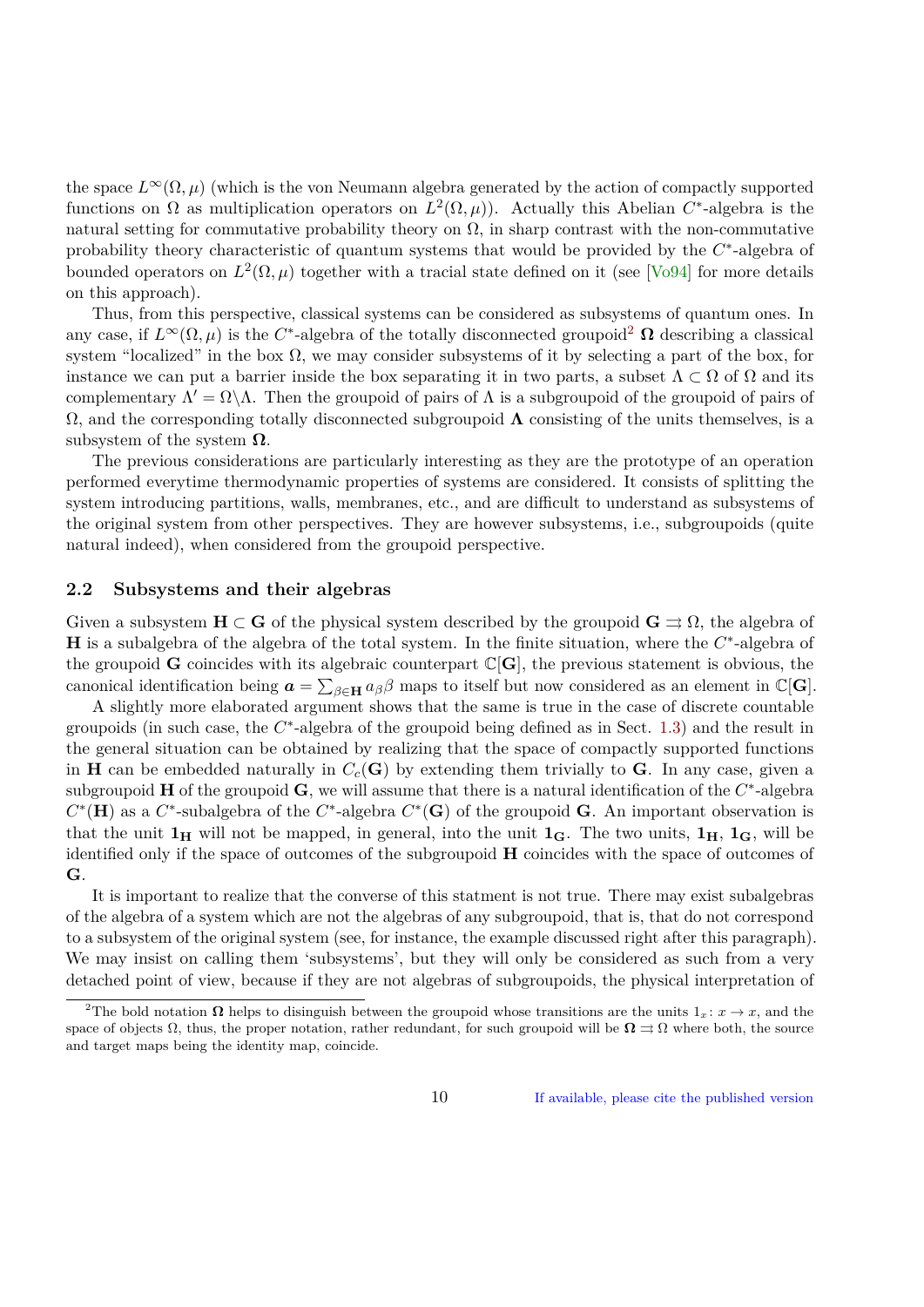their structure in terms of physical outcomes and transitions will be impossible, so they do not retain any relation to the original physical system we are studying.

Consider for instance the simple example of the qubit whose groupoid description was carefuly done in [\[Ci19a,](#page-30-1) [Ci19b\]](#page-30-2) using the **A**<sup>2</sup> groupoid. The algebra of the groupoid **A**<sup>2</sup> of pairs of two objects  $\{+, -\}$  is the *C*<sup>\*</sup>-algebra  $M_2(\mathbb{C})$  of 2 × 2 matrices. We may consider the subalgebra of upper triangular matrices with unit diagonal, which is not a  $C^*$ -algebra. This algebra is not the algebra of a groupoid (it can be proved that the algebra of a finite groupoid is necessarily semisimple which is not the case for this algebra which is solvable [\[Ib19\]](#page-30-12)). We may argue that this algebra is not a  $C^*$ -subalgebra of the original  $C^*$ -algebra, however we can extend this example by considering a higher dimensional situation (we will examine other examples further on in this work).

From the previous examples we realize that given a groupoid  $\mathbf{G} \rightrightarrows \Omega$  there are some canonical subsystems associated to it. The fundamental subgroupoid  $\mathbf{G}_0 \Rightarrow \Omega$ , is the subgroupoid formed by the disjoint union of the isotropy groups of **G**, that is  $\mathbf{G}_0 = \bigsqcup_{x \in \Omega} G_x$  with  $G_x = \mathbf{G}(x, x) =$  $s^{-1}(x) \cap t^{-1}(x) = \{ \alpha \colon x \to x \}$  being the isotropy group at *x*. The subsystem **G**<sub>0</sub> is totally disconnected (there are no transitions between different outcomes), it behaves classically but it retains part of the noncommutativity of the original system in the inner structure provided by the isotropy groups. The algebra of the fundamental subgroupoid is the algebra defined by the direct sum of the algebras of the isotropy groups, i.e.,  $C^*(\mathbf{G}_0) = \bigoplus_{x \in \Omega} C^*(G_x) \subset C^*(\mathbf{G})^3$  $C^*(\mathbf{G}_0) = \bigoplus_{x \in \Omega} C^*(G_x) \subset C^*(\mathbf{G})^3$ . Elements in the algebra of the fundamental subgroupoid have the form  $a = a_{x_1} \oplus \cdots \oplus a_{x_r}, a_{x_k} \in C^*(G_{x_k}), k = 1, \ldots, r$ , and the multiplication is componentwise. Note that  $a_x \cdot a_y = a_y \cdot a_x = 0$ , for all  $x \neq y$ ,  $x, y \in \Omega$ .

A further reduction of the original system is obtained when we consider the subgroupoid of the fundamental groupoid obtained by taking just the units  $\mathbf{1}_x \in G_x$ . This subgroupoid, denoted as in the previous examples by  $\Omega \rightrightarrows \Omega$ , is the classical counterpart of the original system, where all trace of non-commutativity has disappeared. As it was discussed in the examples above, provided that  $\Omega$  is a measure space, the algebra of the subgroupoid  $\Omega$  can be defined as  $C^*(\Omega) = L^{\infty}(\Omega)$ .

In the previous situations, our subsystems share the space of objects  $\Omega$  with the original system. In such case we will say that the subsystems are full. This, however, doesn't have to be the case. For instance, any isotropy group  $G_x$  is a subgroupoid of the original groupoid  $\bf{G}$ , in this case over the space of objects consisting of just one object, the outcome  ${x}$ . This subsystem focus our attention on the inner structure of the outcome *x*.

A more interesting situation happens when we select a subset  $\Lambda \subset \Omega$  of outcomes. We can define the subgroupoid  $\mathbf{G}_{\Lambda} \rightrightarrows \Lambda$  of the original groupoid by selecting only those transitions  $\alpha \colon x \to y$ , where both  $x, y$  are in  $\Lambda$ , that is:

$$
\mathbf{G}_{\Lambda} = \{ \alpha \colon x \to y \mid x, y \in \Lambda \}.
$$

Clearly  $G_\Lambda$  is a subgroupoid of **G** that will be called the restriction of **G** to  $\Lambda$ . The physical interpretation of this subsystem, is that we are focusing our attention only on the outcomes in  $\Lambda$  as in Example [2.1.1.](#page-7-1) For instance if  $\Lambda = \{x\}$ , then  $\mathbf{G}_{\Lambda} = G_x$  as discussed in the paragraph above.

This is an important operation as it allows to decompose the groupoid in smaller subsystems. Thus consider a partition  $\Omega = \cup_i \Omega_i$  of the space of outcomes  $\Omega$  on the parts  $\Omega_i$ . Then we may consider the subgroupoids  $\mathbf{G}_{\Omega_i}$  defined by the restriction of  $\mathbf{G}$  to  $\Omega_i$ . Then each subsystem  $\mathbf{G}_{\Omega_i}$  defines a

<span id="page-10-0"></span><sup>&</sup>lt;sup>3</sup>In the continuous situation, the direct sum must be replaced by a direct integral.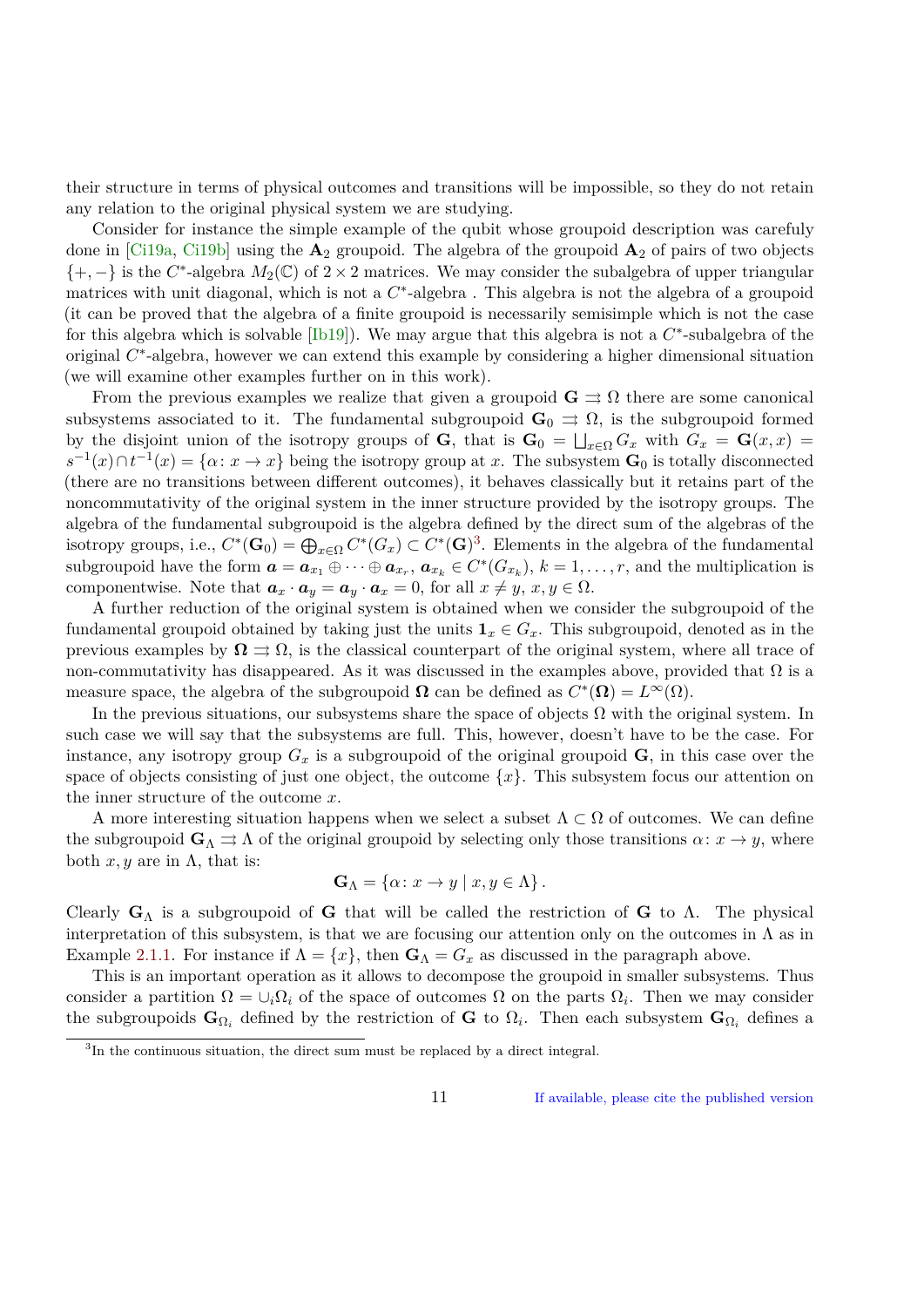subalgebra  $C^*(\mathbf{G}_{\Omega_i})$  of the algebra  $C^*(\mathbf{G})$  of the groupoid  $\mathbf{G}$ . Can the algebra  $C^*(\mathbf{G})$  be reconstructed from the subalgebras  $C^*(\mathbf{G}_{\Omega_i})$ ? or, in other words, can the system described by the groupoid **G** be reconstructed from the subsystems  $\mathbf{G}_i$ ? We will answer this question in Sec. [2.3.](#page-11-0)

#### <span id="page-11-0"></span>**2.3 States and subsystems**

Given a state  $\rho$  of the system defined by the groupoid **G**, there is a natural restriction of such state to any subsystem  $H \subset G$ . Actually the natural definition of the restriction of the state  $\rho$  to H is given by the linear functional  $\rho_{\mathbf{H}}: C^*(\mathbf{H}) \to \mathbb{C}$ :

<span id="page-11-3"></span>
$$
\rho_{\mathbf{H}}(\mathbf{a}) = \rho(\mathbf{a} \mid \mathbf{H}) = \frac{\rho(\mathbf{a})}{\rho(\mathbf{1}_{\mathbf{H}})}, \qquad \forall \mathbf{a} \in C^*(\mathbf{H}).
$$
\n(5)

Both, the positivity of  $\rho$ **H** and its normalization are easily checked. Note the importance of the normalizing factor  $\rho(\mathbf{1}_{\mathbf{H}})$  because, in general,  $\mathbf{1}_{\mathbf{H}}$  is not the unit of  $C^*(\mathbf{G})$ . This observation will become particularly relevant in the discussion of the direct product of systems.

The restricted state  $\rho_{\mathbf{H}}$  has a natural interpretation as a 'conditional probability', that is, Eq. [\(5\)](#page-11-3) is the natural extension of the notion of conditional probability to states of algebras of groupoids and their subsystems. Thus, in this sense, we can say that  $\rho(a | H)$  is the conditional expectation value of *a* with respect to **H**.

It is not possible, however, to provide a natural extension of a state of a subsystem to the total one. This is thoroughly consistent with the statistical interpretation of states, as it is not possible to obtain the statistical properties of the total system from that of a subsystem. Nevertheless, it is possible to extend a state  $\sigma: C^*(\mathbf{H}) \longrightarrow \mathbb{C}$  to  $C^*(\mathbf{G})$ , albeit non canonically. In the following sections some specific choices related to various compositions will be discussed.

### <span id="page-11-1"></span>**3 Composition: free and direct**

#### <span id="page-11-2"></span>**3.1 Direct composition**

As commented in the introduction, direct composition corresponds to the direct product of groupoids. If  $\mathbf{G}_a \rightrightarrows \Omega_a$ ,  $a = 1, 2$ , are two groupoids, its direct product is the groupoid  $\mathbf{G}_1 \times \mathbf{G}_2 \rightrightarrows \Omega_1 \times \Omega_2$ , whose outcomes are pairs  $(x_1, x_2)$ ,  $x_a \in \Omega_a$ , and whose transitions are pairs  $(\alpha_1, \alpha_2) : (x_1, x_2) \to (y_1, y_2)$ ,  $\alpha_a: x_a \to y_a \in \mathbf{G}_a, a = 1, 2.$ 

Clearly  $\mathbf{G}_1 \times \mathbf{G}_2$  is a groupoid with the obvious source and target maps  $s(\alpha_1, \alpha_2) = (x_1, x_2)$ ,  $t(\alpha_1, \alpha_2) = (y_1, y_2)$  and composition law  $(\beta_1, \beta_2) \circ (\alpha_1, \alpha_2) = (\beta_1 \circ \alpha_1, \beta_2 \circ \alpha_2)$ , provided that  $\alpha_a, \beta_a$ are composable.

This mathematical operation provides the most naive physical implementation of Lieb-Yngvason definition of 'compound system'. The two systems lying side-by-side on the laboratory table without any dynamical interaction between them, so that the original experimental setups that allows as to observe the outcomes and transitions of both systems separately, can be performed simulaneously<sup>[4](#page-11-4)</sup>

<span id="page-11-4"></span><sup>&</sup>lt;sup>4</sup>It may be argued that a specific measuring device was being used on the two systems, so it cannot be used to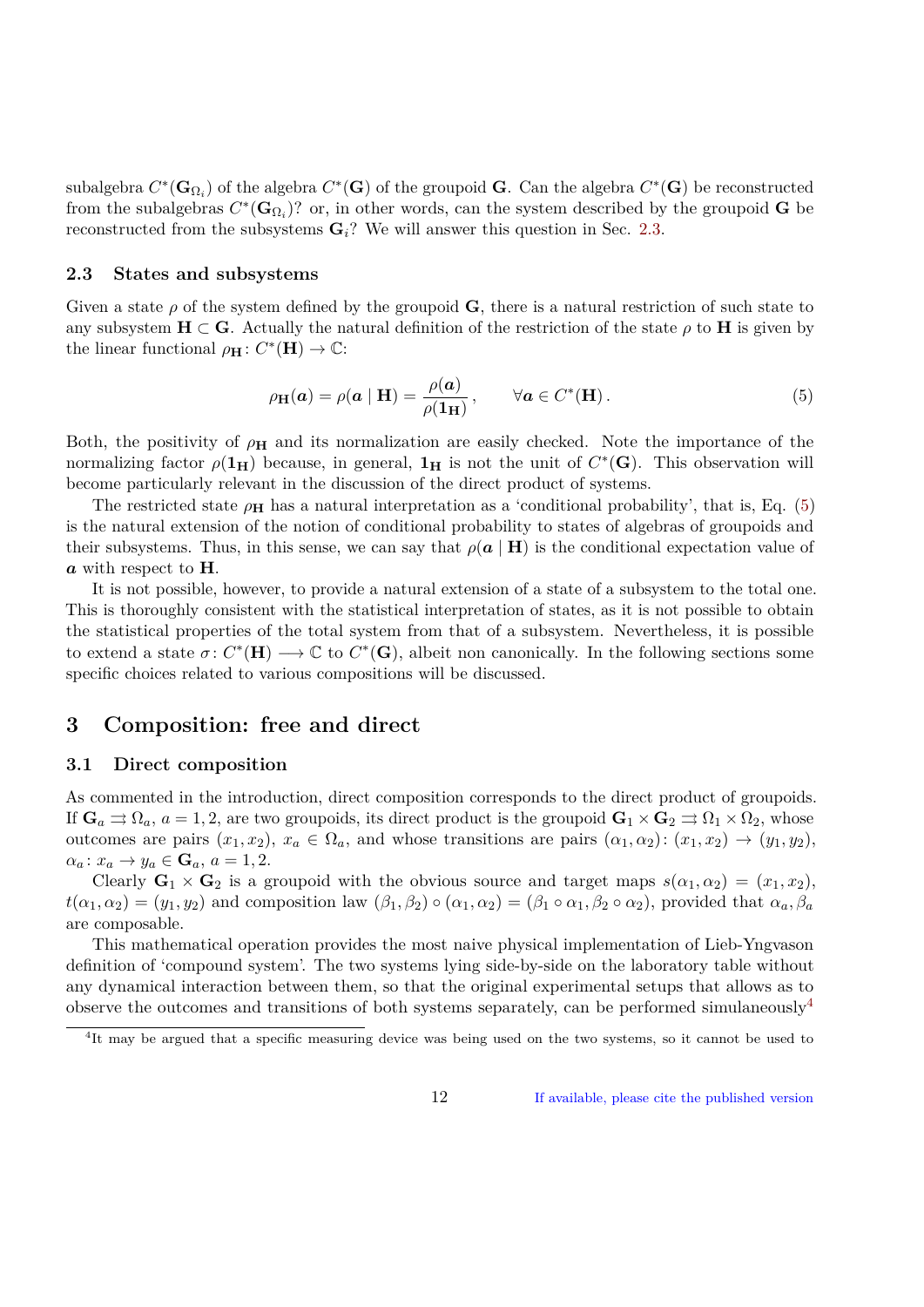and the outcomes we witness are pairs  $(x_1, x_2)$  of outcomes of  $G_1$  and  $G_2$ , and the transitions we observe are pairs  $(\alpha_1, \alpha_2)$  of transitions  $\alpha_a$  of each individual system. This seems clear enough and has been considered as the natural notion of composition of systems both in classical and quantum physics however, as it will be discussed in the following paragraphs, we should be cautious when using the direct composition of systems when analyzing specific experiments.

Note first that the groupoid algebra of the direct product of groups is the tensor product of the corresponding groupoid algebras. It is trivial to check it in the finite case as  $\mathbb{C}[G_1\times G_2]$  consists of finite linear combinations of elements in  $\mathbf{G}_1 \times \mathbf{G}_2$ , i.e.,  $\boldsymbol{a} = \sum_{\alpha_1,\alpha_2} a_{\alpha_1,\alpha_2}(\alpha_1,\alpha_2)$ . Then a basis of  $\mathbb{C}[\mathbf{G}_1 \times \mathbf{G}_2]$ is given by pairs  $(\alpha_1, \alpha_2)$ ,  $\alpha_a \in \mathbf{G}_a$ , which is also a basis of the tensor product  $\mathbb{C}[\mathbf{G}_1] \otimes \mathbb{C}[\mathbf{G}_2]$  and will be denoted then by  $\alpha_1 \otimes \alpha_2$ .

The unit elements in the algebras  $\mathbb{C}[G_a]$ ,  $a = 1, 2$ , and  $\mathbb{C}[G_1] \otimes \mathbb{C}[G_2]$ , are given respectively by  $\mathbf{1}_a = \sum_{x_a \in \Omega_a} \mathbf{1}_{x_a}, \ a = 1, 2, \text{ and}$ 

$$
\mathbf{1}_{12} = \sum_{(x_1,x_2) \in \Omega_1 \times \Omega_2} \mathbf{1}_{(x_1,x_2)} = \sum_{x_1 \in \Omega_1, x_2 \in \Omega_2} \mathbf{1}_{x_1} \otimes \mathbf{1}_{x_2} = \mathbf{1}_1 \otimes \mathbf{1}_2 \, .
$$

Then, clearly, the algebras  $\mathbb{C}[G_a]$ , can be considered as subalgebras of  $\mathbb{C}[G_1] \otimes \mathbb{C}[G_2]$  identifying them with  $\mathbb{C}[G_1] \otimes \mathbf{1}_2$  and  $\mathbf{1}_1 \otimes \mathbb{C}[G_2]$ , respectively.

We might expect that the subalgebras  $\mathbb{C}[G_1] \otimes 1_2$  and  $1_1 \otimes \mathbb{C}[G_2]$ , would be interpreted as the algebras of two subsystems, i.e., with the algebras of two subgroupoids, and that these two subgroupoids could be identified with the original groupoids  $\mathbf{G}_a$ ,  $a = 1, 2$ . However, the situation is not so simple.

In fact, the groupoid  $G_1$  is not a subgropoid of  $G_1 \times G_2$ , very much as  $\mathbb{C}[G_1]$  is not a subalgebra of  $\mathbb{C}[G_1] \otimes \mathbb{C}[G_2]$ . The identification of the algebra  $\mathbb{C}[G_1]$  with the subalgebra  $\mathbb{C}[G_1] \otimes \mathbb{1}_2$  helps to understand what is the subsystem we are considering. Consider the subgroupoid  $\mathbf{G}_1 \times \mathbf{\Omega}_2$ , i.e., the groupoid of pairs  $(\alpha_1, 1_{x_2}), \alpha_1 \colon x_1 \to y_1 \in \mathbf{G}_1, x_2 \in \Omega_2$ . Similarly, we may consider the subgroupoid  $\mathbf{\Omega}_1 \times \mathbf{G}_2 \subset \mathbf{G}_1 \times \mathbf{G}_2$ . The algebra of the groupoid  $\mathbf{\Omega}_1 \times \mathbf{G}_2$  is given by  $\mathbb{C}[\mathbf{\Omega}_1 \times \mathbf{G}_2] = \mathbb{C}[\mathbf{\Omega}_1] \otimes \mathbb{C}[\mathbf{G}_2] =$  $\mathbb{C}^{n_1} \otimes \mathbb{C}[\mathbf{G}_2]$ , with  $n_1 = |\Omega_1|$ . The algebra  $\mathbf{1}_1 \otimes \mathbb{C}[\mathbf{G}_2]$  is a subalgebra of  $\mathbb{C}^{n_1} \otimes \mathbb{C}[\mathbf{G}_2]$  and it is the subalgebra usually considered as describing a 'subsystem' of the total system.

This is a particularly interesting instance of the situation discussed in Sect. [2.2](#page-9-0) where a subalgebra of the algebra of a groupoid is not the algebra of a subgroupoid, so it cannot be considered as determining a subsystem of the original system. This observation, as anticipated before has important consequences in the interpretation of relevant physical experiments (see later on the discussion of the EPRB experiment, Sect. [5.1\)](#page-24-1).

We will end the discussion on the direct composition of systems by observing that because the original systems defined by the groupoids  $\mathbf{G}_a$  are not subsystems of the composite systsem  $\mathbf{G}_1 \times \mathbf{G}_2$ until we made a specific choice of the identification of  $\mathbf{G}_a$  with a subsystem in  $\mathbf{G}_1 \times \mathbf{G}_2$ , then it is not possible to just restrict a state  $\rho$  of the total system to the individual systems  $\mathbf{G}_a$ . This implies that the statistical properties derived from the state  $\rho$  do not have a direct interpretation in terms of statistical properties of  $\mathbf{G}_a$  separately. Once a specific choice for the subsystem corresponding to  $\mathbf{G}_1$  has been made, for instance  $\mathbf{G}_1 \times \mathbf{\Omega}_2$ , then we may consider the restriction of the state  $\rho$  to the

determined the outcomes of both systems together, but the solution is simple, and only requires to increase the budget and use another identical device.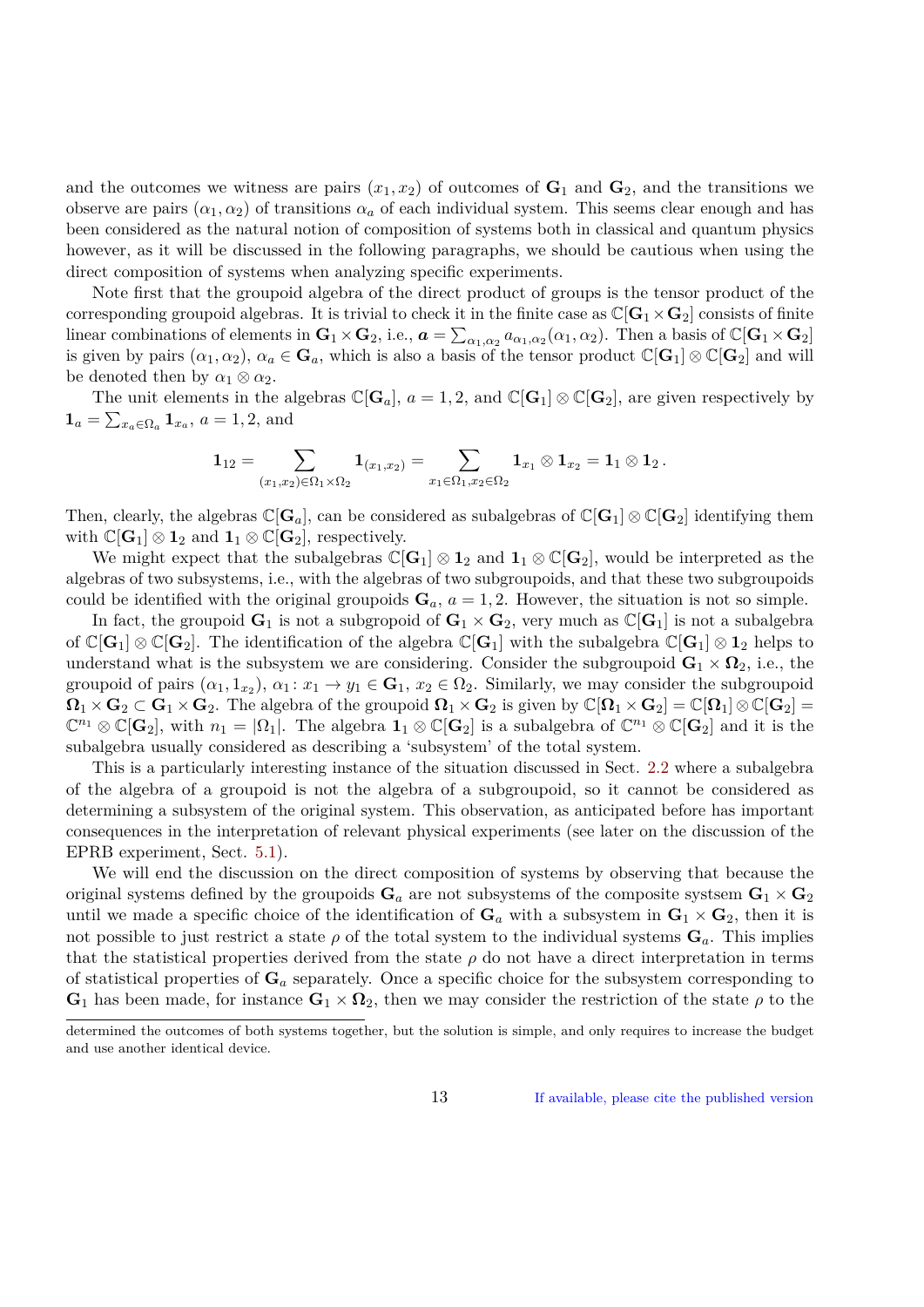subalgebra  $C^*(\mathbf{G}_1) \otimes \mathbb{C}^{n_2}$ , and im particular to the element  $\mathbf{1}_2 \in \mathbb{C}^{n_2}$ . This specific choice is commonly called 'tracing out' the second system and, in the particular instance of qudits, the resulting state is denoted as  $Tr_2(\rho)$ . We would like to emphasize again that this is not by any means the only possibility, as the choice of any subset  $\Lambda_2 \subset \Omega_2$  will define another identification (as good as the previous one), and the corresponding statistical interpretation will differ. We will end this discussion after the remarks in Sect. [3.3.](#page-14-0)

#### <span id="page-13-0"></span>**3.2 Free composition**

After the discussion in the previous section we may wonder if there is another composition operation that will be more natural with respect to the notion of subsystem introduced before, that is, is there a notion of composition such that the original systems become subsystems of the composition and that no additional relations among them appear? There is, indeed, a well-known mathematical construction that in the case of groups does exactly this. It is known under the name of free product of groups and we are going to extend it to the category of groupoids.

Consider the family of groupoids  $\mathbf{G}_a \rightrightarrows \Omega_a$ , the index *a* describes a family that does not have to be finite even if, for the purposes of this work and for simplicity, we may consider it to be finite. It will be convenient to consider an additional set of outcomes  $\Omega$  and a family of injective maps  $\sigma_a: \Omega_a \to \Omega$ , that identify the outcomes  $x_a$  corresponding to each system  $\mathbf{G}_a$  with an element  $\sigma_a(x_a) \in \Omega$ . Thus, we may think of  $\Omega$  as providing a common identification for the outcomes corresponding to the various experimental settings associated to the groupoids **G***a*.

Then we will construct the family of finite consistent words  $w = \alpha_r \alpha_{r-1} \cdots \alpha_2 \alpha_1$ , where  $\alpha_k : x_k \to$  $y_k \in \mathbf{G}_{a_k}$ ,  $k = 1, \ldots, r$ , and consistent means that  $\sigma_{a_k}(y_k) = \sigma_{a_{k-1}}(x_{k+1}), k = 1, \ldots, r-1$  or, in other words, that the sources and targets of consecutive transitions in a given word agree in the common backgraound provided by the space  $\Omega$ . Words will also be called 'histories' and the individual elements  $\alpha_k$  will be called letters or steps accordingly.

A word or history *w* will be said to be reduced whenever two consecutive steps that belong to the same groupoid are composed. Note that with this convention the units  $1_{x_k}$  will never appear as a letter of a words except when considered as an individual word. Thus, for instance the reduced word corresponding to the word  $\tilde{w} = 1_{y_r} \alpha_r \alpha_r^{-1} \alpha_{r-1} \cdots 1_{y_2} \alpha_2 1_{x_2} \alpha_1 1_{x_1}$ , is the word  $w' = \alpha_{r_1} \cdots \alpha_1$ . We will denote the reduced word of a given word by  $(w)_{\text{red}}$ , thus, in the previous example  $(\tilde{w})_{\text{red}} = w'$ . It is relevant to emphasize again that consecutive steps of a reduced word always belong to different groupoids, that is,  $w_{\text{red}} = \alpha_r \cdots \alpha_1$ , then  $\mathbf{G}_{a_{k+1}} \neq \mathbf{G}_{a_k}$ ,  $k = 1, \ldots, r-1$ . We will call a history consisting of just one step trivial.

We will call the space of reduced words with steps in the family of groupoid  $\mathbf{G}_a \Rightarrow \Omega_a$ , and identification maps  $\sigma_a: \Omega_a \to \Omega$ , the free product of the groupoids  $\mathbf{G}_a$  with respect to the family of maps  $\{\sigma_a\}$ , and it will be denoted as  $\star_{\sigma_a} \mathbf{G}_a$  (or just  $\star_a \mathbf{G}_a$  if there is no risk of confussion). There are natural source and target maps  $s, t: \star_a \mathbf{G}_a \to \bigcup_a \Omega_a$ , given respectively by  $s(w) = s(\alpha_1) = x_1 \in \Omega_{a_1}$ and  $t(w) = t(\alpha_r) = y_r \in \Omega_{y_r}$ , provided that  $w = \alpha_r \cdots \alpha_1$  is a reduced word.

Note that the spaces of objects  $\Omega_a$  do not have to coincide. The union of all of them  $\bigcup_a \sigma_a(\Omega_a) \subset \Omega$ will be called the object space of the free product and it will be assumed that  $\bigcup_a \sigma_a(\Omega_a) = \Omega$ . The composition law that makes the free product of groupoids into a groupoid itself is the natural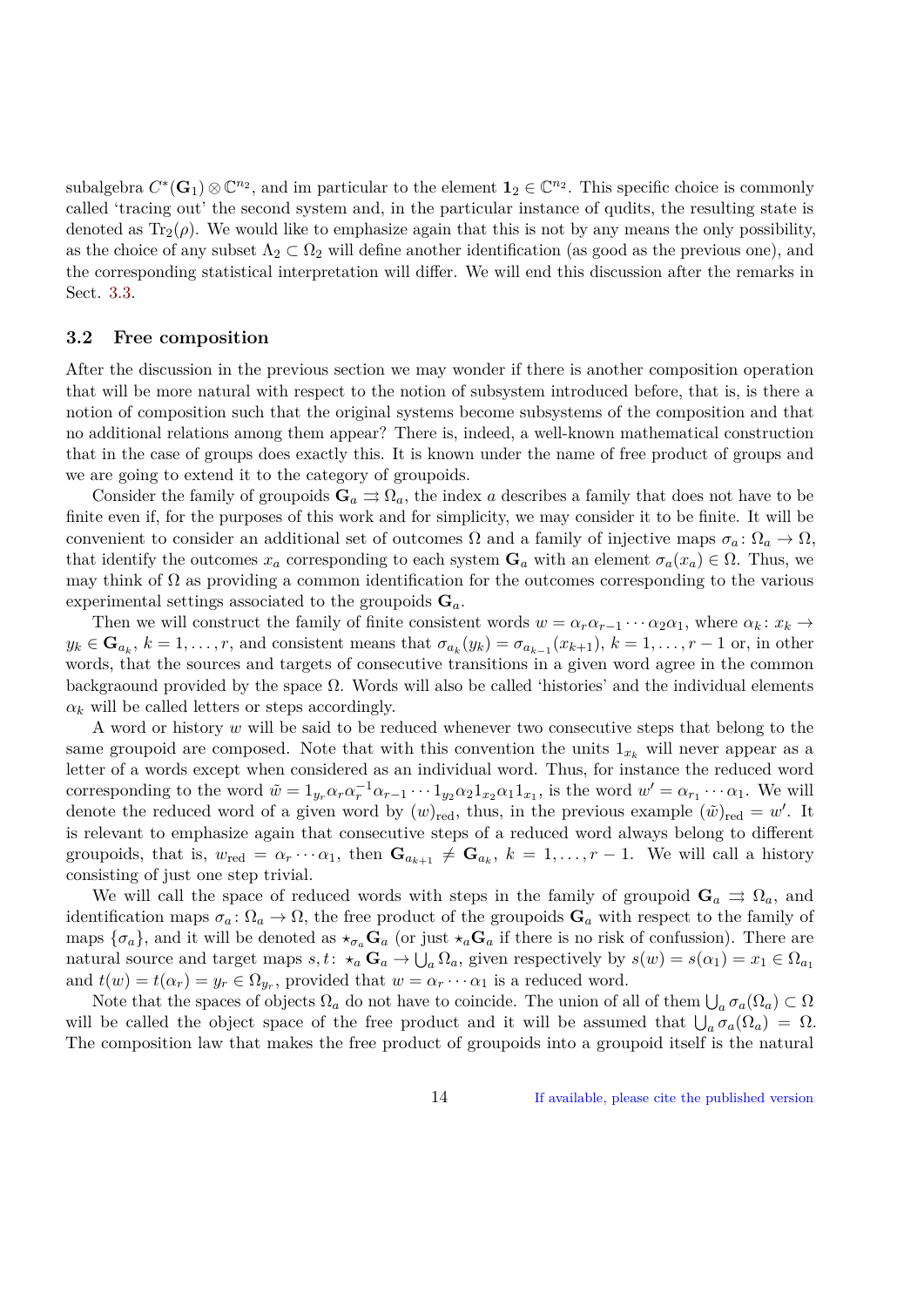concatenation of consistent histories followed by reduction, that is, the histories  $w$  and  $w'$  can be composed if  $t(w) = s(w')$ , and then we define:

$$
w' \circ w = (w'w)_{\text{red}}.
$$

It is a simple check to show that the composition operation thus defined is associative and that the histories given by the units themselves are the units of this operation. Finally we observe that given the reduced history  $w = \alpha_r \alpha_{r-1} \cdots \alpha_2 \alpha_1$  its inverse is the history  $w^{-1} = \alpha_1^{-1} \alpha_2^{-1} \cdots \alpha_{r-1}^{-1} \alpha_r^{-1}$  (clearly  $w^{-1} \circ w = 1_{x_1}$  and  $w \circ w^{-1} = 1_{y_r}$ .

The most striking fact about the free product of a family of groupoids in comparison with the direct product of groupoids defined earlier, is that any groupoid  $\mathbf{G}_a$  is a subgroupoid of  $\star_a \mathbf{G}_a$ , the canonical embedding  $i_a: \mathbf{G}_a \to \star_a \mathbf{G}_a$  is the map the sends each transition  $\alpha_a: x_a \to y_a$ , into the trivial history  $i_a(\alpha_a)$  consisting just of the step  $\alpha_a$  (note that the source and target outcomes of the history  $i_a(\alpha_a)$  are given by  $\sigma_a(x_a)$  and  $\sigma_a(y_a)$  respectively).

A few important observations are in order now. If the groupoids **G***<sup>a</sup>* are ordinary groups, then the free product of them coincides with the well-known free product of groups. The free product of groups is used, for instance, to describe the homotopy group of a bouquet of topological spaces. Consider, for instance, as a simple example the bouquet of circles  $V_{k=1}^n S_k$ , consisting of the quotient of *n* circles  $S_i$ where a point  $p_k \in S_k$  in each one of them has been identified. Then  $\pi_1(V_{k=1}^n S_k)$  is the free product of the homotopy groups of each one of them, i.e., the free product of  $\mathbb Z$  *n*-times. It is not hard to convince oneself that the free product of  $\mathbb Z$  with itself *n*-times is the free group with *n* generators  $\mathbb F_n$ .

A relevant situation happens when the spaces of outcomes of each groupoid are disjoint. In such a case there are no nontrivial histories because there are no transitions in different groupoids that are consistent pairwise, hence they cannot form histories. Moreover, when we form histories with steps in the same groupoid, when reducing them, the steps have to be composed within the groupoid, and the resulting reduced word is trivial. Thus we have shown that if  $\mathbf{G}_1 \rightrightarrows \Omega_1$ ,  $\mathbf{G}_2 \rightrightarrows \Omega_2$ , have disjoint spaces of outcomes,  $\Omega_1 \cap \Omega_2 = \emptyset$ , then the free product  $G_1 \star G_2$  is just the disjoint union  $G_1 \sqcup G_2$  of both groupoids. Hence the disjoint union of groupoids is just an instance of the free product.

#### <span id="page-14-0"></span>**3.3 Direct vs. free composition: Universal properties**

Apart from the different mathematical definitions, the physical properties of the direct and free product of groupoids as operations with physical systems are significantly different and lead to relevant physical interpretations. Thus, from the point of view of the experimental settings associated to each operation, we have agreed that the direct product of two physical systems corresponds to the operation of putting them 'side-by-side' on the laboratory table in such a way that the outcomes of both of them can be simultaneously recorded. The transitions of both of them will happen without affecting each other but, from the point of view of subsystems, the original systems do not form subsystems of the direct product. Note that we cannot make significant statistical observations about the first system unless we clearly specify what the second is doing, or in other words, unless we 'freeze' the second system in a specific configuration (for instance, the configuration given by  $\mathbf{1}_2 = \sum_{x_2 \in \Omega_2} \mathbf{1}_{x_2}$  with uniform probability distribution). Clearly, this is a choice made by the observers and there is nothing natural on it.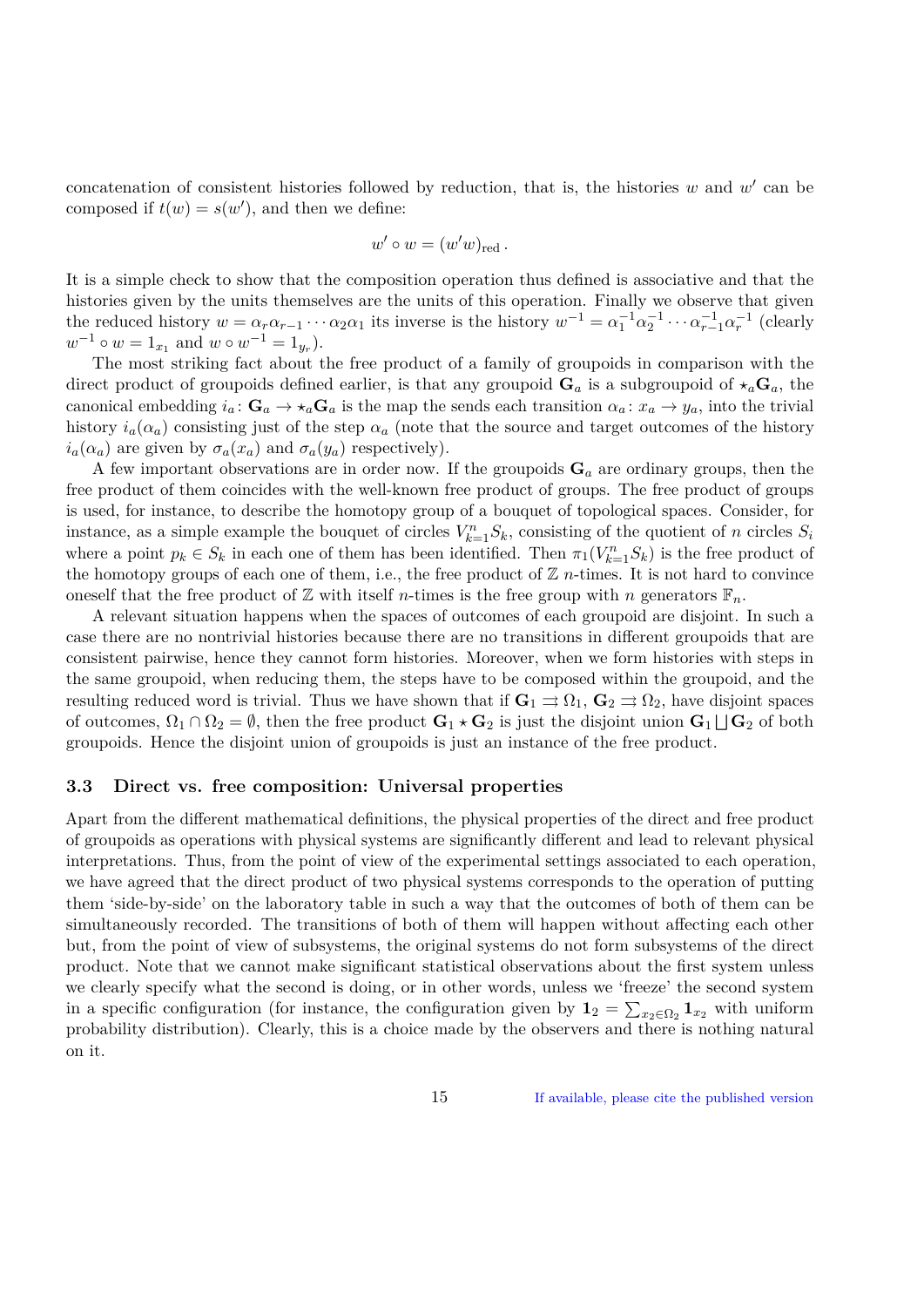Contrary to this, the free product allows to extend the possible outcomes of the system, creating a large system whose outcomes encompass all possible outcomes as well as new transitions.

In any case, and as a matter of future reference, we must point out that both products, direct and free are characterized by universal properties, that is they are the compositions which are consistent with the notion of subsystems (the free product) and with the notion of coarse-graining or reduction (the direct product).

We have already seen that there is a canonical family of monomorphisms  $i_a: \mathbf{G}_a \to \star_a \mathbf{G}_a$ , then if  $\varphi_a: \mathbf{G}_a \to \mathbf{G}$  is another family of monomorphisms in the groupoid  $\mathbf{G} \Rightarrow \Omega$  then there is a monomorphism  $\Phi: \star_a \mathbf{G}_a \to \mathbf{G}$  such that  $\Phi \circ i_a = \varphi_a$  for all *a*. The monomorphism  $\Phi$  is defined as  $\Phi(\alpha_r \cdots \alpha_1) = \varphi(\alpha_r) \circ \cdots \circ \varphi(\alpha_1)$ . In categorical terms we say that a product satisfying the previous property is a coproduct.

Similarly, given the direct product of groupoids  $\prod_a \mathbf{G}_a$ , there is a family of canonical epimorphisms of groupoids  $\pi_a: \prod_a \mathbf{G}_a \to \mathbf{G}_a$  given by  $\pi(\alpha_1, \ldots, \alpha_a, \ldots) = \alpha_a$ . Then, given another family of epimorphisms  $\eta_a: \mathbf{G} \to \mathbf{G}_a$ , there is a groupoid epimorphism  $\Phi: G \to \prod_a \mathbf{G}_a$ , such that  $\pi_a \circ \Psi = \eta_a$ for all *a*.

The previous discussion illuminates the deep reason behind the different behaviour of states with respect to direct and free products. Free product behave naturally with respect to immersions (i.e., with respect to subsystems) while the direct product behaves naturally with respect to projections<sup>[5](#page-15-1)</sup>. Hence states can be restricted to factors defining a free product but not with respect factors defining a direct product. On the other hand, states can be pulled back from factors to direct products and that leads to the notion of separable states.

Let  $G = \prod_{\iota} G_{\iota}$  be a direct product of groupoids. Then a state  $\rho_{\iota}$  corresponding to the groupoid **G**<sub>*ι*</sub> defines a state  $\rho = \pi^*_{\iota} \rho_{\iota}$  on **G** as:

$$
\rho(\boldsymbol{a}_1\otimes\cdots\otimes\boldsymbol{a}_\iota\otimes\cdots\otimes\boldsymbol{a}_n)=\rho_\iota(\boldsymbol{a}_\iota)\,,
$$

ands we extend it to an arbitary  $a \in C^*(G)$  by linearity. States of the form  $\rho = \pi_1^* \rho_1 \otimes \cdots \otimes \pi_n^* \rho_n$  will be called (homogenous) separable and convex combinations of them will be called separable. They are the direct product analogue to factorizable states.

#### <span id="page-15-0"></span> $\textbf{3.4} \quad \textbf{Example: the free product} \,\, \mathbf{A}_{2}^{(a)} \star_\sigma \mathbf{A}_{2}^{(b)}$ 2

In this subsection, we will present an example of the free composition of two groupoids of pairs  $\mathbf{A}_2^{(a)}$ 2 and  $\mathbf{A}_2^{(b)}$  $\sigma_2^{(0)}$ , along the maps  $\sigma_a$ ,  $j = a, b$ , each of them corresponding to a two-level quantum system. The direct product of the same groupoids will be analyzed in section [5.](#page-24-0)

The space of objects of each groupoid  $\mathbf{A}_2^{(j)}$  $\Omega_2^{(j)}$  contains two elements, say  $\Omega_j = \{+_j, -_j\}$ , and there are four morphisms, say,  $\mathbf{A}_2^{(j)} = \left\{ \mathbf{1}_{+_j}, \mathbf{1}_{-_j}, \alpha_j, \alpha_j^{-1} \right\}$ , where  $\alpha_j : +_j \rightarrow -_j$ . As previously explained, the free product of two groupoids will depend on two injective maps  $\sigma_a, \sigma_b$ , from the two spaces of objects,  $\Omega_a$  and  $\Omega_b$ , into the space of objects of the composed groupoids,  $\Omega$ , respectively. The images

<span id="page-15-1"></span><sup>&</sup>lt;sup>5</sup>In relation with differential geometry, one may think of submanifolds versus quotient manifolds, or covariant tensors versus contravariant tensors.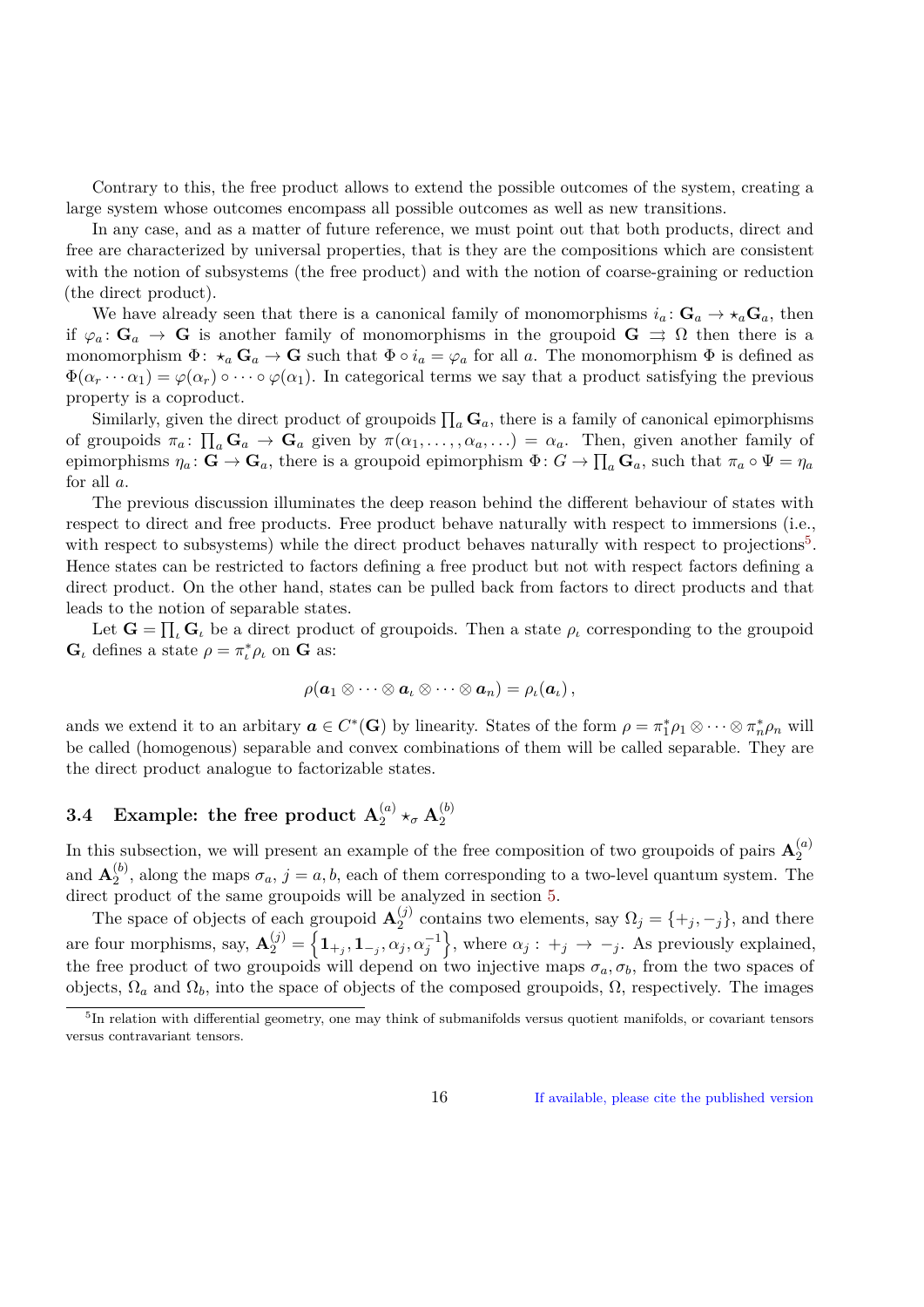of these two maps can have zero, one or two common elements, and, according to these choices, we obtain three different composed groupoids. Let us analyze each of these instances separately.

If  $\sigma_a(\Omega_a) \cap \sigma_b(\Omega_b) = \varnothing$ , then  $\mathbf{A}_2^{(a)}$  $\mathbf{A}_{2}^{(a)} \star_{\sigma_{j}} \mathbf{A}_{2}^{(b)} = \mathbf{A}_{2}^{(a)} \sqcup \mathbf{A}_{2}^{(b)}$  $2^{\binom{0}{2}}$ . The space of objects  $\Omega$  of the free product is the disjoint union  $\Omega_a \sqcup \Omega_b = \{+_a, -_a, +_b, -_b\}$ , and analogously for the space of morphisms. The groupoid  $C^*$ -algebra  $C(\mathbf{A}_2^{(a)})$  $\frac{(a)}{2} \star_{\sigma_j} \mathbf{A}_2^{(b)}$  $2^{(b)}$ ) is isomorphic to the direct sum of the groupoid  $C^*$ -algebras of each groupoid of pairs, i.e., to  $C(\mathbf{A}_2^{(a)})$  $\mathcal{C}(\mathbf{A}_2^{(b)})\oplus\mathcal{C}(\mathbf{A}_2^{(b)})$  $\binom{0}{2}$ .

Now, let us consider the situation where  $\Omega = \{+,0,-\}$  with  $\sigma_a(+_a) = +$ ,  $\sigma_a(-_a) = 0$  and  $\sigma_b(+_b) = 0, \sigma_b(-_b) = -$ . Since  $\sigma_a(\Omega_a) \cap \sigma_b(\Omega_b) = \{0\}$ , we can build the reduced words  $\{\alpha_a, \alpha_b, \alpha_b, \alpha_a\}$ and their inverses  $\{\alpha_a^{-1}, \alpha_b^{-1}, \alpha_b^{-1}\alpha_a^{-1}\},\$  while the units are  $\{1_+, 1_0, 1_-\}.$  Therefore, this composed groupoid is homomorphic to the groupoid of pairs  $A_3$  over three elements. Its groupoid  $C^*$ -algebra  $C(A_3)$  is then isomorphic to the algebra of three-dimensional square matrices with complex entries, i.e.,  $M_3(\mathbb{C})$ , which is the algebra associated with a qutrit. This unital algebra contains a commutative unital subalgebra  $\mathbf{B} = \mathbb{C}^3$  generated by the elements  $\{\mathbf{1}_+, \mathbf{1}_0, \mathbf{1}_-\}$ . We will see that  $C(\mathbf{A}_3)$  can be thought of as the amalgamated free product of two  $C^*$ -algebras, each of which is isomorphic to  $C(\mathbf{A}_2) \oplus \mathbb{C}$ , over the common subalgebra  $\mathbf{B} = \mathbb{C}^3$ .

Let us explain briefly the notion of amalgamated free product over a common subalgebra (for more details see for instance [\[Vo92,](#page-31-6) [Vo85,](#page-31-10) [Pe99,](#page-31-11) [Po93\]](#page-31-12)). Given two unital ∗-algebras, say **B**<sup>1</sup> and **B**2, with a common subalgebra **B**, we can construct the amalgamated free product of the two algebras with amalgamation over the subalgebra **B**, denoted by  $\mathbf{B}_1 \star_B \mathbf{B}_2$ , as follows. The first step is the definition of the vector space with a basis made up of the words

$$
\{b_1b_2b_3\cdots b_n|n\in\mathbb{N}\},\
$$

where, if  $b_j \in \mathbf{B}_1$ , then  $b_{j+1} \in \mathbf{B}_2$  and conversely. Then, one has to quotient this vector space by the subspace generated by the relations of the form

<span id="page-16-0"></span>
$$
b_1 \cdots b_{j-1} \left( \lambda_0 b_j^{(0)} + \lambda_1 b_j^{(1)} \right) b_{j+1} \cdots b_n =
$$
  
=  $\lambda_0 b_1 \cdots b_{j-1} b_j^{(0)} b_{j+1} \cdots b_n + \lambda_1 b_1 \cdots b_{j-1} b_j^{(1)} b_{j+1} \cdots b_n$  (6)

and

<span id="page-16-1"></span>
$$
b_j \in \mathbf{B} \implies b_1 \cdots (b_{j-1}b_j)b_{j+1} \cdots b_n = b_1 \cdots b_{j-1}(b_jb_{j+1}) \cdots b_n.
$$
 (7)

The multiplication rule between two words consists in their juxtaposition with a subsequent reduction with respect to the above relations.

Let us now come back the the groupoid  $C^*$ -algebra  $C(\mathbf{A}_2^{(a)})$  $\mathcal{L}_{2}^{(a)}\star_{\sigma_{j}}\mathbf{A}_{2}^{(b)}$  $\binom{b}{2}$   $\cong$  *C*(**A**<sub>3</sub>). Let **B**<sub>1</sub> be the unital  $C^*$ -subalgebra generated by the elements  $\{1_+, 1_0, 1_-, \alpha_a, \alpha_a^{-1}\}$  and let  $\mathbf{B}_2$  be the unital  $C^*$ -subalgebra generated by  $\left\{ \mathbf{1}_{+},\mathbf{1}_{0},\mathbf{1}_{-},\alpha_{b},\alpha_{b}^{-1}\right\}$ . The algebras  $\mathbf{B}_{1}$  and  $\mathbf{B}_{2}$  possess the common unital subalgebra  $\mathbf{B} = \mathbb{C}^3$ , generated by  $\{\mathbf{1}_+, \mathbf{1}_0, \mathbf{1}_-\}$ . Referring to the construction of the amalgamated free product over a common subalgebra recalled above, a direct inspection shows that

$$
C(\mathbf{A}_2^{(a)} \star_{\sigma_j} \mathbf{A}_2^{(b)}) = \mathbf{B}_1 \star_B \mathbf{B}_2.
$$
 (8)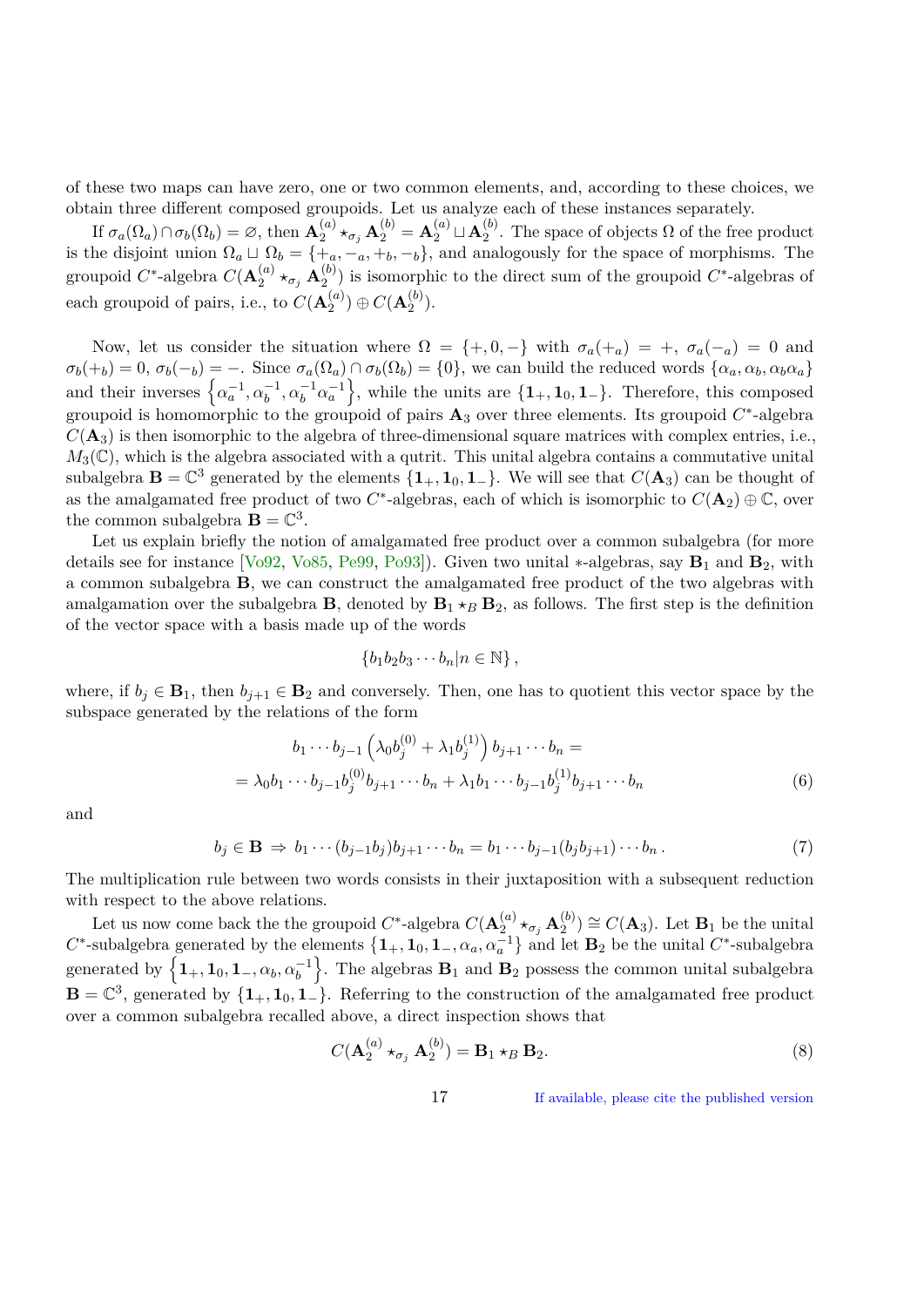Indeed, the relations in Eqs. [\(6\)](#page-16-0) and [\(7\)](#page-16-1), enforce that the only non-zero words are those for which  $(b_1b)b_2 = b_1(bb_2) \neq 0$ . In particular, if  $b_1 = \alpha_a$  the only non-vanishing word is  $\alpha_a\alpha_b$  because Eq.[\(7\)](#page-16-1) imposes that  $b_2$  must have a non vanishing product with  $\mathbf{1}_0$ . Finally, it is interesting to note that  $\mathbf{B}_1$ is the groupoid  $C^*$ -algebra  $C(\tilde{\mathbf{A}}_2^{(a)})$  $\tilde{\mathbf{A}}_2^{(a)}$ ), where  $\tilde{\mathbf{A}}_2^{(a)}$  $a_2^{(a)}$  is the extended groupoid  $i_a(\mathbf{A}_2^{(a)})$  $\binom{a}{2}$   $\cup$  {**1**−} and *i<sub>a</sub>* is the canonical embedding described in section [3.2.](#page-13-0) Analogously,  $\mathbf{B}_2$  is the groupoid  $C^*$ -algebra  $C(\tilde{\mathbf{A}}_2^{(b)}$  $\binom{0}{2}$ , where  $\tilde{\mathbf{A}}_2^{(b)} = i_b(\mathbf{A}_2^{(b)})$  $\binom{0}{2}$   $\sqcup$   $\{1_+\}$ . Therefore, we can write

$$
C(\mathbf{A}_2^{(a)} \star_{\sigma_j} \mathbf{A}_2^{(b)}) \simeq C(\tilde{\mathbf{A}}_2^{(a)}) \star_B C(\tilde{\mathbf{A}}_2^{(b)}).
$$
\n(9)

As a final example, let us consider the situation where  $\Omega = \{+, -\}$ . A possible choice for the maps  $\sigma_a$  and  $\sigma_b$  is the following one:

$$
\sigma_a(+_a) = + , \sigma_a(-_a) = - \tag{10}
$$

$$
\sigma_b(+_b) = + , \ \sigma_b(-_b) = - , \tag{11}
$$

so that  $\sigma_a(\Omega_a) \cap \sigma_b(\Omega_b) = \Omega$ . In this case, there are infinitely many new words that can be constructed since  $\alpha_b^{-1}\alpha_a$  is an element of the isotropy group  $\mathbf{G}_+$  of the element +, whereas  $\alpha_a\alpha_b^{-1}$  is an element of the isotropy group **G**<sup>−</sup> of the element −. Indeed, the isotropy groups, which must be isomorphic because the groupoid is connected, are isomorphic to the free group generated by one element (in the case of the isotropy group  $\mathbf{G}_+$ , the element is  $\alpha_b^{-1}\alpha_a$ , which coincides with the group Z. Let **I** be the subgroupoid of  $\mathbf{A}_2^{(a)}$  $\mathbf{A}_{2}^{(a)} \star_{\sigma_{j}} \mathbf{A}_{2}^{(b)}$  made up of the units  $\{\mathbf{1}_{+}, \mathbf{1}_{-}\},$  and  $\mathbf{G}_{0}$  be the fundamental subgroupoid, i.e.,  $\mathbf{G}_0 = \Box$  $\bigsqcup_{x \in \Omega} \mathbf{G}_x$ . Associated with the groupoid  $\mathbf{A}_2^{(a)}$  $\mathbf{A}_{2}^{(a)}\star_{\sigma_{j}}\mathbf{A}_{2}^{(b)}$  $2^{(0)}$ , we can consider the fundamental short exact sequence of groupoids [\[Ib19\]](#page-30-12) :

$$
\mathbf{I} \to \mathbf{G}_0 \to \mathbf{A}_2^{(a)} \star_{\sigma_j} \mathbf{A}_2^{(b)} \to \mathbf{A}_2 \to \mathbf{1}_*,
$$
 (12)

where  $\mathbf{A}_2$  is the groupoid of pairs over the space of objects  $\Omega_{\mathbf{A}_2 \star \mathbf{A}_2}$ , and  $\mathbf{1}_*$  is the trivial groupoid with only one object and one morphism, say  $\mathbf{1}_* = \{e\}$ . This sequence splits because either  $i_a$  or  $i_b$ , the canonical embeddings defined in section [3.2,](#page-13-0) provides a homomorphism of the groupoid of pairs **A**<sup>2</sup> into the groupoid  $\mathbf{A}_2^{(a)}$  $\mathbf{A}_{2}^{(a)}\star_{\sigma_{j}}\mathbf{A}_{2}^{(b)}$  $_{2}^{(0)}$ . Consequently, according to [\[Ib19,](#page-30-12) Theorem 6.2], one has that:

$$
\mathbf{A}_2^{(a)} \star_{\sigma_j} \mathbf{A}_2^{(b)} \simeq \mathbb{Z} \times \mathbf{A}_2. \tag{13}
$$

We can now compute the groupoid  $C^*$ -algebra associated with this groupoid. On the one hand, since  $A_2^{(a)}$  $\mathbf{A}_{2}^{(a)} \star_{\sigma_j} \mathbf{A}_{2}^{(b)} \simeq \mathbb{Z} \times \mathbf{A}_{2}$ , the *C*<sup>\*</sup>-algebra  $C(\mathbf{A}_{2}^{(a)})$  $\mathbf{A}_{2}^{(a)}\star_{\sigma_{j}}\mathbf{A}_{2}^{(b)}$  $2^{(0)}$ ) is isomorphic to the tensor product  $L(\mathbb{Z}) \otimes C(\mathbf{A}_2)$ , where  $L(\mathbb{Z})$  denotes the group-algebra of the free group with one generator. On the other hand, following the same reasoning as in the previous example (where  $\Omega = \{+,0,-\}$ ), one can see that the groupoid  $C^*$ -algebra  $C(\mathbf{A}_2^{(a)})$  $\frac{(a)}{2} \star_{\sigma_j} \mathbf{A}_2^{(b)}$  $\binom{0}{2}$  is isomorphic to the amalgamated free product  $C(\mathbf{A}_2^{(a)}$  $\binom{(a)}{2}$   $\star_B C(\mathbf{A}_2^{(b)})$  $\binom{0}{2}$ , where **B** is the unital algebra generated by the elements  $\{1_+, 1_-\}$ .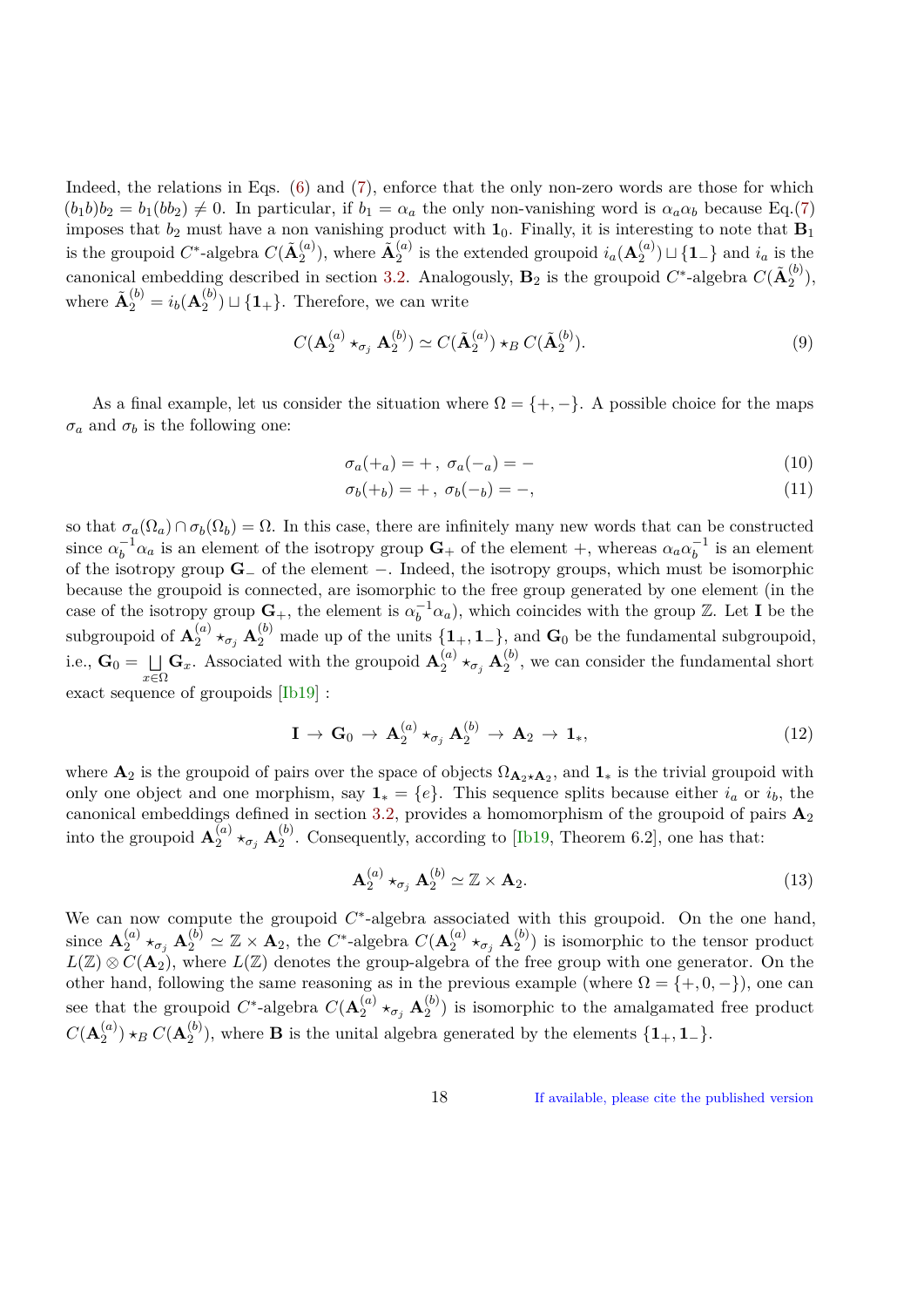From this last example, we see that, starting from two systems described by finite groupoids and finite-dimensional  $C^*$ -algebras, the composition associated with the free product may lead to a system characterized by a countable groupoid with an associated infinite-dimensional *C* ∗ -algebra. The physical interpretation of this construction is thus more involved, and will be left for a future work. Furthermore, regarding the fact that the *C* ∗ -algebra of the free product of groupoids is the amalgamated free product of  $C^*$ -algebras, the results contained in this subsection are referring only to specific examples, and a more general discussion will be presented in a forthcoming work.

### <span id="page-18-0"></span>**4 Independence**

In the previous sections we have discussed the notion of subsystems and their composition under the light of the theory of groupoids, finding that the notion of subsystem corresponds to the concept of subgroupoids and that composition of systems can be performed in various ways, each one with its own physical interpretation: direct product of groupoids or, in more generality, extensions of groupoids and free products of groupoids (that include disjoint unions).

One of the main contributions of the groupoids picture of quantum mechanics so far is that the statistical interpretation provided by quantum measures is equivalent to the determination of a state of the system, the quantum measure is obtained directly in terms of the decoherence functional defined on the groupoid by means of the characteristic function (or amplitude) of the state (see [\[Ci19c\]](#page-30-3) for a detailed account of these notions).

Thus, the statistical interpretation of a quantum system is provided by the non-commutative probability space  $(C^*(\mathbf{G}), \rho)$ , where  $C^*(\mathbf{G})$  is the  $C^*$ -algebra associated to the groupoid  $\mathbf{G}$  and  $\rho$  is a state. This is particularly relevant because it allows to reformulate quantum mechanical notions directly in terms of the corresponding problems in non-commutative probability theory.

In this vein, a particularly relevant and subtle physical question is the notion of 'independence' of subsystems. As A.N. Kolmogorov wrote: "*...one of the most important problems in the philosophy of the natural sciences is – in addition to the well-known one regarding the essence of the concept of probability itself – to make precise the premises which would make it possible to regard any given real events as independent.*" [\[Ko50,](#page-30-13) Ch.I, §5, p.9]. More precisely, we will consider a physical system described by the groupoid  $\mathbf{G} \rightrightarrows \Omega$  and a family of subsystems  $\mathbf{H}_a \rightrightarrows \Lambda_a$  of it, when should we interpret them as being independent?

#### <span id="page-18-1"></span>**4.1 Landau's statistical notion of independence**

In order to provide an answer to this question, let us recall some standard notions of independence. From a physical perspective, we may refer again to Landau's insight [\[La80,](#page-30-6) Chap. 1, p. 7]:

"*By statistical independence we mean that the state of one subsystem does not affect the probabilities of various states of the other subsystems*."

The first observation regarding Landau's notion of independence is its statistical nature, that is, it is not an algebraic property of the subsystems but a statistical property associated to specific states of the systems. In a classical setting, it follows immediately from Landau's principle that the statistical distribution  $\varrho_{12}$  of a composite system is the product  $\varrho_{12}$  of the statistical distributions of the separate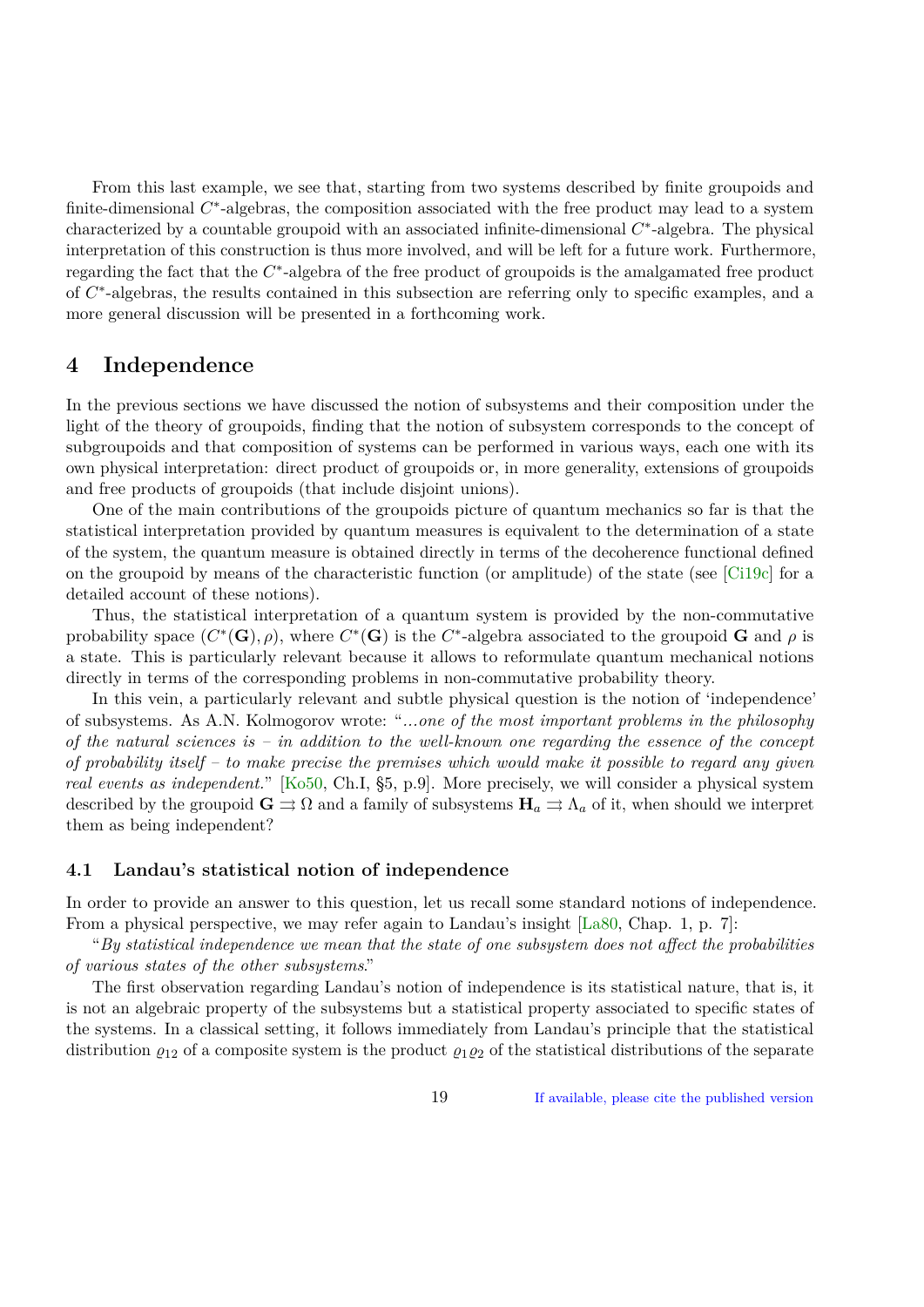subsystems and the expectation value of the product of two physical quantities  $f_a$ ,  $a = 1, 2$ , of the corresponding subsystems is the product of the expected values of each one separately, that is:

<span id="page-19-1"></span>
$$
\langle f_1 f_2 \rangle_{\varrho_{12}} = \langle f_1 \rangle_{\varrho_1} \langle f_2 \rangle_{\varrho_2} \,. \tag{14}
$$

More formally, consider a classical system described by the Abelian von Neumann algebra  $L^{\infty}(\Omega,\mu)$ , of bounded functions on the probability space  $(\Omega, \mu)$  (tipically,  $\Omega$  is a phase space and  $\mu$  is the corresponding Liouville measure). States of the system are given by probability distributions  $\rho$  on  $Ω$ . The standard statistical interpretation of the state *ρ* is that the configuration of the system is described by a random variable  $\xi$  taking values on  $\Omega$ , and  $\rho$  is the distribution function associated to the random variable *ξ*.

Then, if the system is the direct product of two subsystems, i.e., the classical groupoid  $\mathbf{\Omega} = \mathbf{\Omega}_1 \times \mathbf{\Omega}_2$ is the direct product of the classical groupoids  $\Omega_a$ ,  $a = 1, 2$  (recall the discussion in Sect. [3.1\)](#page-11-2), the state of the two subsystems are determined by probability distributions  $\varrho_a$ ,  $a = 1, 2$ , respectively. Notice that  $L^{\infty}(\Omega, \mu) = L^{\infty}(\Omega_1, \mu_1) \otimes L^{\infty}(\Omega_2, \mu_2) \cong L^{\infty}(\Omega_1 \times \Omega_2, \mu_1 \times \mu_2)$  and that the algebras of the two subsystems  $L^{\infty}(\Omega_a, \mu_a)$ ,  $a = 1, 2$  are commuting subalgebras of the total algebra  $L^{\infty}(\Omega, \mu)$ .

If the random variable  $\xi$  is the direct product of two random variables  $\xi_a$ ,  $a = 1, 2$ , on  $\Omega_a$ ,  $a = 1, 2$ , respectively,  $\xi = \xi_1 \times \xi_2$ , i.e., the configuration on each phase space  $\Omega_a$ , is independent of the position in the other, then, clearly the distribution  $\rho_{12}$  associated to  $\xi$  is just the product of the distributions associated to *ξa*:

$$
\varrho_{12}=\varrho_1\varrho_2\,,
$$

and we get the statistical independence of expectation values on physical quantities defined on each subsystem given by Eq. [\(14\)](#page-19-1).

We will provide an answer to the question about the meaning of independence of physical subsystems by adopting Landau's statistical indepedence principle adapting it to the groupoid description of quantum mechanical systems. The notion of subsystem has been elucidated already along this work, however the intuitively apparently clear notion that the 'state of the subsystem does not affect the probabilities of various states of the other subsystems' needs to be clarified.

#### <span id="page-19-0"></span>**4.2 Independence and non-commutative probability spaces**

Abstracting the notions involved in Landau's principle to make them suitable for non-commutative situations (not just in the study of quantum systems), has led to various choices and interpretations.

For instance (see, for instance,  $[\text{Vo92}, \text{Vo94}]$ ), let us consider that  $(\mathcal{A}, \rho)$  is a non-commutative  $C^*$ -probability space, i.e., A is a unital  $C^*$ -algebra and  $\rho$  is a state on it, then, given a family of unital subalgebras  $A_t$ , the usual notion of independence (modeled on the notion of tensor products) is that they commute among themselves and the expected value of products of elements in the algebra are the products of the corresponding expected values (which mimicks the statistical independence principle expressed by Eq.  $(14)$ , that is:

<span id="page-19-2"></span>**Definition 2.** Let  $A_i$  be a family of subalgebras of the noncommutative probability space  $(A, \rho)$ . We *will say that they are independent in the usual (or standard) way, if they commute among themselves*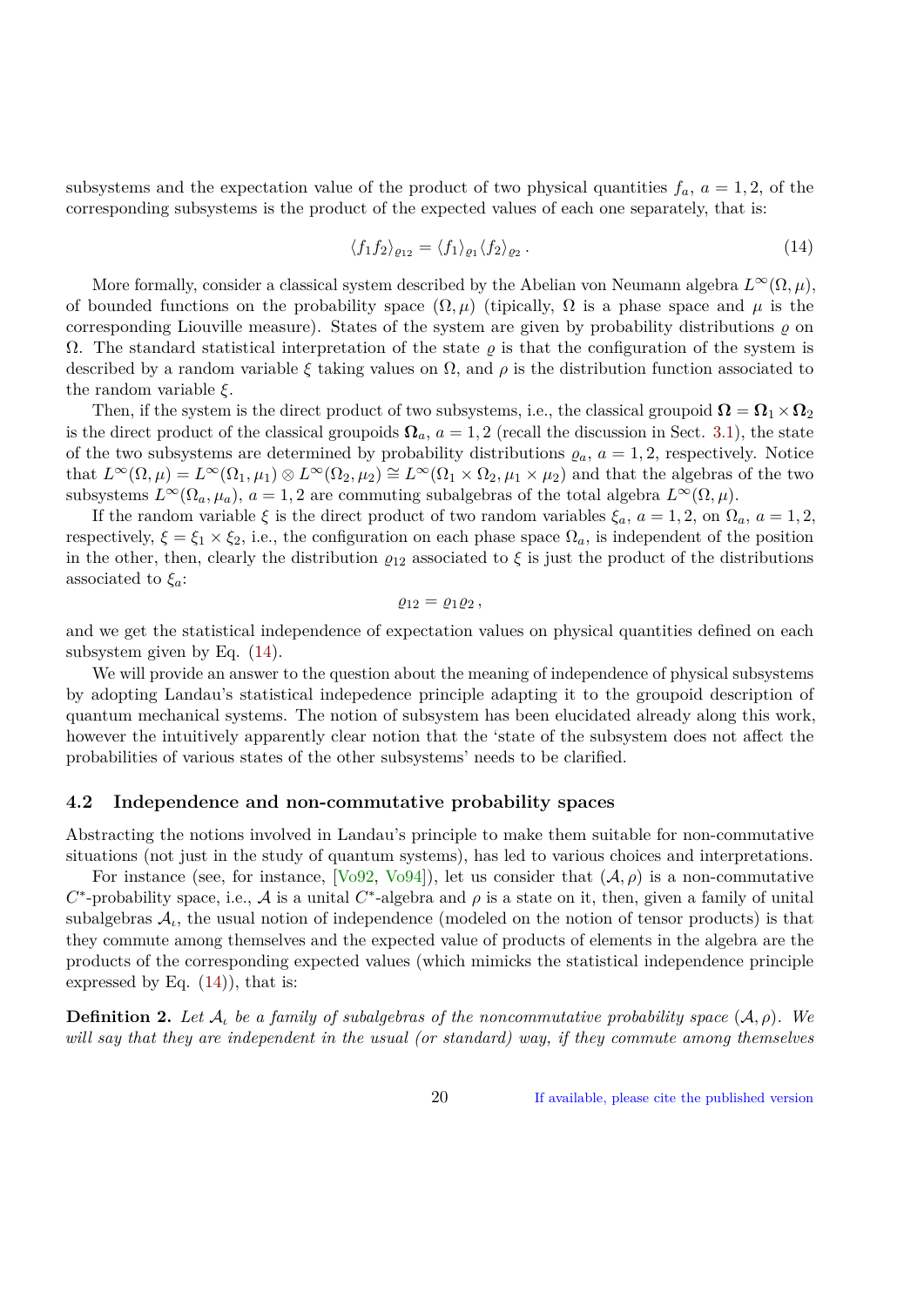*and:*

$$
\rho(a_1 \cdots a_n) = \rho(a_1) \cdots \rho(a_n), \qquad \forall a_k \in \mathcal{A}_{\iota_k}, \quad 1 \leq k \leq n,
$$

 $and \ k \neq l \ implies that \ \iota_k \neq \iota_l.$ 

Clearly, this is the situation we would be considering if  $A = \otimes_{\iota} A_{\iota}$ , and the state  $\rho$  would have the form,  $\rho = \otimes_{\iota} \rho_{\iota}$ , then  $\rho(a_1 \cdots a_n) = \rho_{\iota_1}(a_1) \cdots \rho_{\iota_n}(a_n)$ . Notice that the subalgebras  $\mathcal{A}_{\iota}$  (identified as subalgebras of A with the subalgebras  $\mathbf{1}_1 \otimes \cdots \otimes \mathbf{1}_n \otimes \cdots \otimes \mathbf{1}_n$  in A) commute among themselves.

The standard interpretation is that elements in  $A$  describe (non-commutative) random variables, then given two non-commutative random variables (or two sets of random variables), their statistical independence corresponds to their commutativity and that the expected values of their products are just the products of their expected values.

This physical interpretation is drawn from the quantum mechanical interpretation of the *C* ∗ -algebra of bounded operators on a Hilbert space and a state on it as a non-commutative  $C^*$ -probability space, the self-adjoint operators *A* being considered as non-commutative random variables with the corresponding probabilty distributions defined by the measure  $\nu_{A,\rho}(d\lambda) = \text{Tr}(\rho E_A(d\lambda))$ , where  $E_A(d\lambda)$ is the spectral measure associated to *A*. Then, the statistical independence of the measures  $\nu_{A,\rho}$ ,  $\nu_{B,\rho}$ imply that the operators *A* and *B* commute. Note that in such case  $\rho(AB) = \rho(A)\rho(B)$ . Again a tensor product interpretation in terms of subsystems can be made (more easily in fact).

The previous intepretation of independence is not by any means the only possible one. Again, keeping the conceptual framework provided by non-commutative *C* ∗ -probability spaces, D. Voiculescu introduced a different notion of independence that has proved to be invaluable in addressing many problems in operator algebras, group theory, etc. [\[Vo92,](#page-31-6) [Vo94\]](#page-31-7) and that is perfectly suited to the non-commutative setting.

**Definition 3.** *We will say that a family of unital subalgebras* A*<sup>ι</sup> of the non-commutative probability space*  $(A, \rho)$  *is free independent (or just free) if*  $\rho(a_1 \cdots a_n) = 0$  *whenever*  $\rho(a_k) = 0, 1 \leq k \leq n$ , and  $a_k \in \mathcal{A}_{\iota_k}$  *where consecutive indices*  $\iota_k \neq \iota_{k+1}$  *are distinct.* 

A main feature of free independence is that, like in the case of usual independence, is that the state *ρ* is completely determined by the restrictions  $\rho_{\iota} = \rho | A_{\iota}$  (see later, Prop. [1\)](#page-22-0).

#### <span id="page-20-0"></span>**4.3 Generalized Independence**

The previous definitions, albeit well established, do not reflect properly Landau's notion of independence of subsystems because a distinguished state  $\rho$  is selected which is not specifically related to the given subsystems. A natural way to proceed was suggested in [\[Ci19\]](#page-30-7) where the notion of composition and independence was reviewed using minimal assumptions on the structures used in the description of the systems.

In this direction, the first relevant observation is that, in general, we are interested in families of states, that is, given a family of subsystems  $G_i \subset G$ , we would like to consider all states corresponding to each one of the subsystems  $\mathbf{G}_i$ , that is, following Landau, we will say that the subsystems are statistically independent if the states  $\rho_i$  of the subsystem  $\mathbf{G}_i$  do not affect the statistical information associated to the states  $\rho_j$  of the other subsystems  $\mathbf{G}_j$ ,  $i \neq j$ .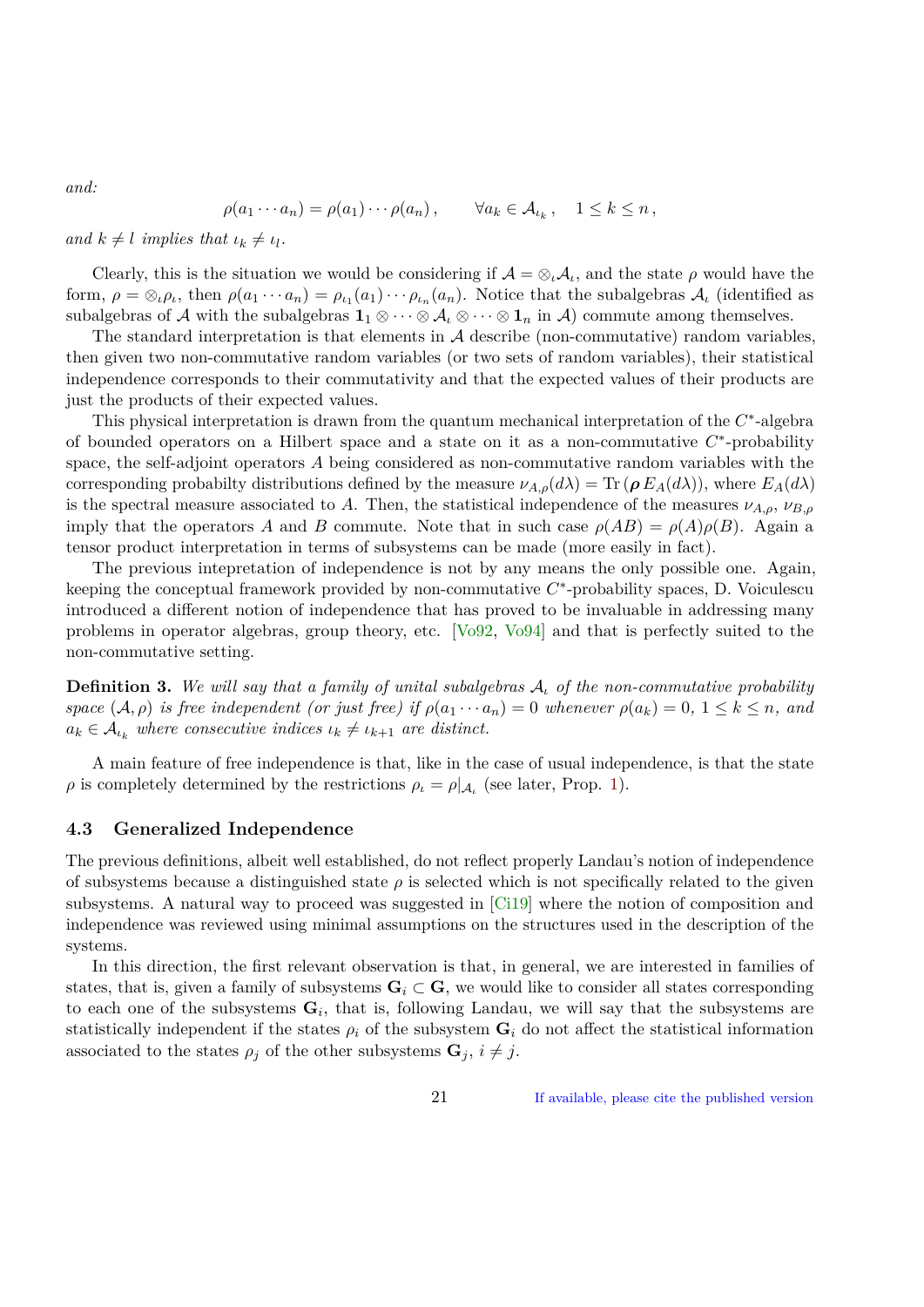Now the second fundamental observation is that, as it was pointed out already in Sect. [2,](#page-6-0) if *ρ* is a state of the system **G**, then  $\rho$  induces a state  $\rho_1$  of the subsystem **G**<sub>1</sub>. The state  $\rho_1$  is just the state obtained by restricting  $\rho$  to the subalgebra  $C^*(\mathbf{G}_1) \subset C^*(\mathbf{G})$  or, alternatively, obtained by restricting the characteristic function (or amplitude)  $\varphi$  of the state  $\rho$  to the subgroupoid  $\mathbf{G}_1 \subset \mathbf{G}$ . However, in general, there is no natural way to extend a state  $\rho_1: C^*(\mathbf{G}_1) \to \mathbb{C}$  to the total system.

In the particular instance that the system is a direct product of groupoids, hence the algebra is a tensor product of unital algebras, we can do that easily, but it is not possible to restrict them to the subsystems unless further assumptions are made. One way to overcome this difficulty is by assuming that the states  $\mathcal S$  of interest to us, that is, those states defined on the algebra spanned by the union of the algebras  $A_i = C^*(\mathbf{G}_i)$  corresponding to the given family of subsystems, are uniquely determined by the states of the separate subsystems. This can be done, for instance, as suggested in [\[Ci19\]](#page-30-7), assuming that there is an injective map  $I: \mathcal{S}_1 \times \cdots \times \mathcal{S}_n \to \mathcal{S}$ . This, however, could be too restrictive for some purposes and, as it will be shown below, it is preferable to consider a more general approach.

As it turns out, Voiculescu's notion of free independence is best suited to the specifics of the non-commutative situation once we extend the definition to consider a family of states of interest S.

<span id="page-21-0"></span>**Definition 4.** *Let* A*<sup>ι</sup> a family of unital subalgebras of the unital algebra* A *and let* S *denote a subset of the space of states of the algebra generated by the union of the algebras* A*ι, called the 'states of interest'. We will say that the subalgebras* A*<sup>ι</sup> are free independent with respect to the family* S *(or 'generalized independent', or just indpendent if there is no risk of confusion) if for any*  $\rho \in \mathcal{S}$ *, such that*  $\rho(a_k) = 0, k = 1, \ldots, r, a_k \in A_{\iota_k}, \text{ then } \rho(a_1 \cdots a_r) = 0, \text{ where two consecutive elements, } a_{\iota_k}, a_{\iota_{k+1}},$ *belong to different subalgebras,*  $A_{\iota_k} \neq A_{\iota_{k+1}}$ .

*We will call elements*  $a = a_1 \ldots a_r$  *in the algebra generated by the subalgebras*  $A_t$  *and satisfying the conditions of this definition, i.e., that consecutive elements belong to different subalgebras, reduced elements, and will denote them by a*red *whenever is necessary to emphasize it.*

A few comments are needed at this point. First, the previous definition can be made more specific by considering for instance  $C^*$ -algebras or von Neumann algebras. We will assume in what follows that we restrict our attention to the class relevant in each situation.

This definition is clearly a natural extension of Voiculescu's notion of free independence, then we could keep this terminology, however we will prefer to call it just 'independence' (or generalized independence) because, at is will be shown below, it captures well enough the notion of statistical independence of subsystems we are trying to understand.

If the algebras  $A_{\iota}$  are independent in the usual sense, Def. [2,](#page-19-2) i.,e, they commute among themselves and the states of interest satisfy  $\rho(a_1 \ldots a_r) = \rho(a_1) \ldots \rho(a_r)$ , they do not have to be independent in the generalized sense established in Def. [4.](#page-21-0) The reason for that is twofold. On one side, the class of states of interest considered in the definition could be too large. But even if we restrict our attention to a smaller class of states there may be elements, for instance, of the form  $a_1a_2a_3a_4$  where  $a_1, a_3 \in \mathcal{A}_1$  and  $a_2, a_4 \in A_2$  for which the usual property of independence is not satisfied while the notion of generalized independence is. For instance, consider two subalgebras  $A_1$  and  $A_2$  such that they are independent in the generalized sense with respect to the state  $\rho$ . Then if  $\rho(a_i) = 0$ ,  $i = 1, 2, 3, 4, a_1, a_3 \in A_1$  and  $a_2, a_4 \in A_2$ , then  $\rho(a_1a_2a_3a_4) = 0$ . However, if the algebras  $A_1, A_2$  are independent in the usual sense, so they commute, we can rearrange the product  $a_1a_2a_3a_4$  as  $a_1a_2a_3a_4 = (a_1a_3)(a_2a_4)$  (the elements of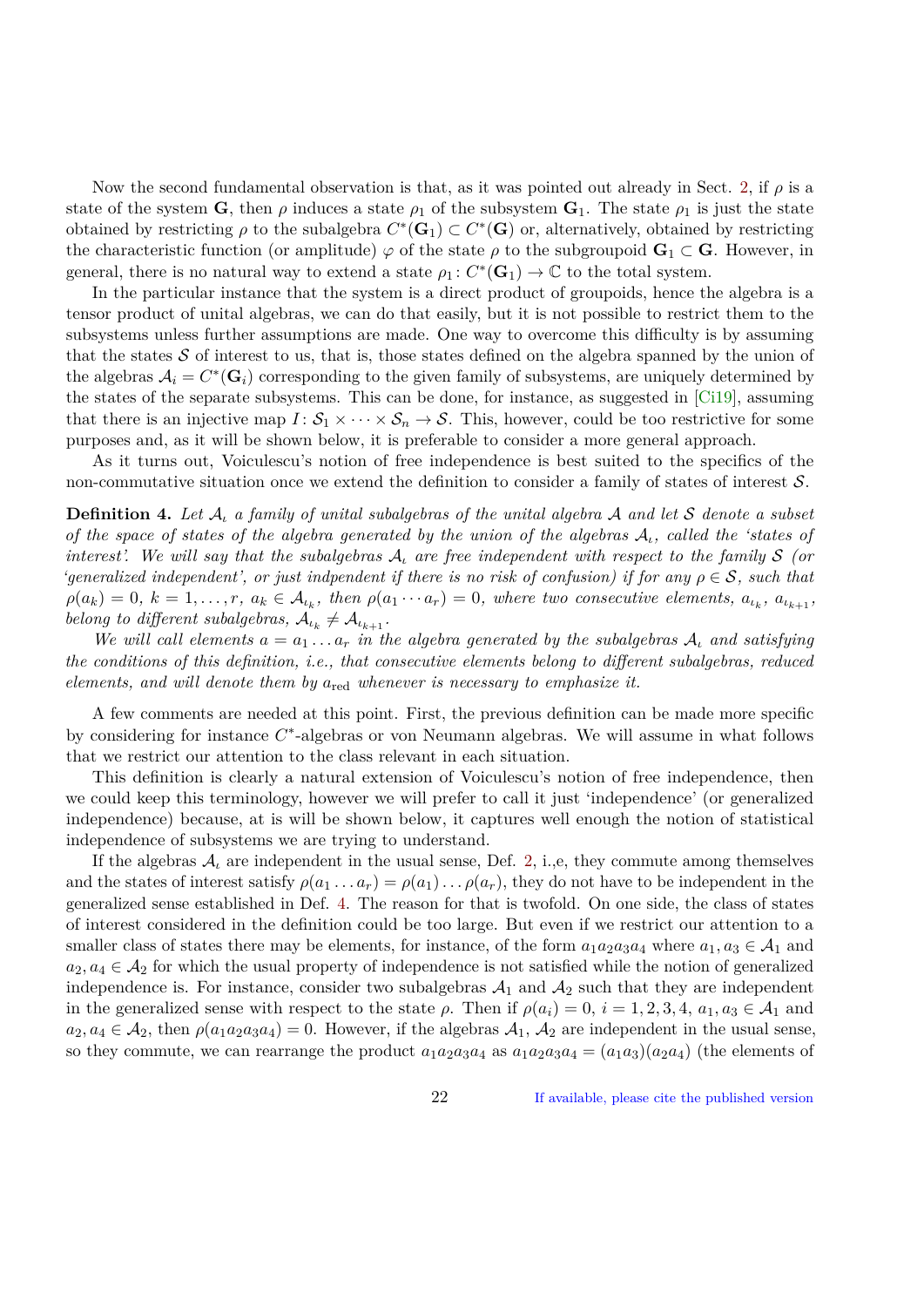$\mathcal{A}_1$  and  $\mathcal{A}_2$  commute among themselves) and then  $\rho(a_1a_2a_3a_4) = \rho(a_1a_3)\rho(a_2a_4)$  because  $a_1a_3 \in \mathcal{A}_1$ and  $a_2a_4 \in \mathcal{A}_2$ , but it is not true, in general, that  $\rho(a_1a_3) = \rho(a_1)\rho(a_3)$ , hence,  $\rho(a_1) = \rho(a_3) = 0$ , would not imply that  $\rho(a_1a_3) = 0$ .

There is however a partial inverse of the previous statements that hold for generalized independent subalgebras, summarized in the following proposition, that justifies the choice of the definition.

<span id="page-22-0"></span>**Proposition 1.** *Let* A*<sup>ι</sup> be a family of generalized independent unital subalgebras of the unital algebra* A*. Then the expected values of states of interest*  $\rho \in S$  *in reduced elements, i.e.,*  $\rho(a_{\text{red}})$  *with*  $a_{\text{red}} = a_1 \dots a_r$ *a reduced element, are determined uniquely by the restrictions*  $\rho$ *<sub><i>l*</sub></sub> of the state  $\rho$  to the subalgebras  $A$ <sup>*l*</sup>*. Moreover, if*  $a_{\text{red}} = a_1 \cdots a_r$ , *is a reduced element such that the factors*  $a_k \in A_{a_k}$  *are all in different subalgebras, then*  $\rho(a_1 \ldots a_r) = \rho(a_1) \ldots \rho(a_r)$ *.* 

*Proof.* To prove that  $\rho(a_1 \ldots a_n)$  depends on the restrictions  $\rho_a$  we proceed by induction on *n*. If  $n = 1$ , the statements of the proposition are obviously true.

Now consider  $n+1$ ,  $\rho$  a state of interest and  $a_{\text{red}} = a_1 \ldots a_n a_{n+1}$  a reduced element with  $n+1$ factors. Notice that  $\rho(a_k - \rho(a_k)\mathbf{1}) = 0$  for all *k* Then, because of the definition of independence, we get that:

$$
\rho((a_1-\rho(a_1)\mathbf{1})(a_2-\rho(a_2)\mathbf{1})\cdots(a_n-\rho(a_n)\mathbf{1})(a_{n+1}-\rho(a_{n+1})\mathbf{1}))=0.
$$

Expanding the products and because of the linearity of  $\rho$  we get:

<span id="page-22-1"></span>
$$
\rho(a_1 \dots a_n a_{n+1}) = \sum_{m=1}^n \left( (-1)^{n-m} \sum_{1 \le i_1 < i_2 < \dots < i_m \le n+1} \rho(a_{j_1}) \dots \rho(a_{j_{n+1-m}}) \rho(a_{i_1} \dots a_{i_m}) \right),
$$
\n(15)

where  $\{j_1, \ldots, j_{n+1-m}\}$  is the supplementary set of  $\{i_1, \ldots, i_m\}$  in the set of indices  $\{1, \ldots, n, n+1\}$ . Hence, all terms in the r.h.s. of Eq. [\(15\)](#page-22-1) contain terms of the form  $\rho(a_{i_1} \cdots a_{i_m})$  with  $m < n+1$ . Then, for each term  $a_{i_1}\cdots a_{i_m}$ , we form the corresponding reduced element  $(a_{i_1}\cdots a_{i_m})_{\text{red}}=a'_{l_1}\cdots a'_{l'_m}$  $m' \leq m$  (that is, if two consecutive elements  $a_{i_k}, a_{i_{k+1}}$  are in the same subalgebra, we substitute them by their product  $a'_k = a_{i_k} a_{i_{k+1}}$  and then, by the induction hypothesis,  $\rho((a'_{i_1} \cdots a_{i_m})_{\text{red}})$  is determined by the restrictions  $\rho_a$  of  $\rho$  to the subalgebras  $A_t$  and the first assertion is proved.

To prove the second assertion, we observe that if all elements *a<sup>k</sup>* appearing in the reduced element  $a_{\text{red}} = a_1 \cdots a_{n+1}$  belong to different subalgebras, then the terms  $a_{i_1} \cdots a_{i_m}$  appearing in the r.h.s. of Eq. [\(15\)](#page-22-1) are automatically reduced too. Then we can apply to them the same argument an expand the expression in the l.h.s. of the following equation as we did before:

$$
\rho((a_{i_1}-\rho(a_{i_1})\mathbf{1})(a_{i_2}-\rho(a_{i_2})\mathbf{1})\cdots(a_{i_m}-\rho(a_{i_m})\mathbf{1}))=0.
$$

Repeating, this process as needed we find that, eventually, all terms in the r.h.s. of Eq. [\(15\)](#page-22-1) have the form:  $\rho(a_1)\rho(a_2)\ldots\rho(a_{n+1})$ . Then, we conclude that  $\rho(a_{\text{red}}) = C\rho(a_1)\rho(a_2)\ldots\rho(a_{n+1})$  for some integer coefficient *C*. But applying the previous formula to the reduced element **1** we get  $C = 1$  and the proof is completed.  $\Box$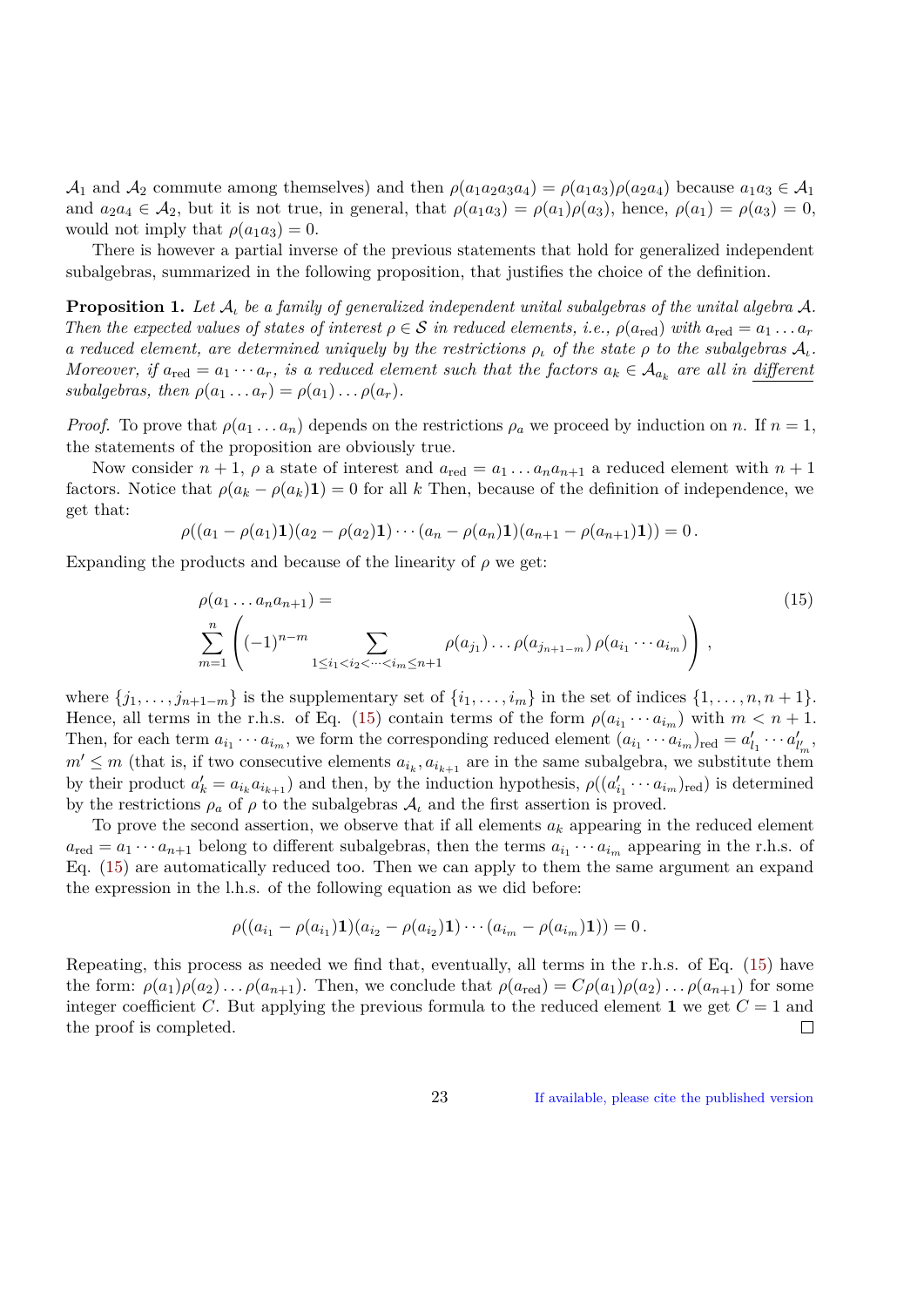We have thus identified a general condition on families of subalgebras and states, called general independence, which is genuinely non-commutative and that guarantees Landau's statistical independence on families of elements *a<sup>k</sup>* provided that they belong to different subalgebras. Note that, in the simpler situation of two subalgebras, for any reduced element we get [\(14\)](#page-19-1).

The previous consideration are extremely general, no assumptions on the algebras A*<sup>ι</sup>* were made, so we can face the question of when and how to construct independent subalgebras in the groupoids setting. These will be the arguments of the discussion to follow.

#### <span id="page-23-0"></span>**4.4 Independence and composition in the groupoids setting**

As it turns out, if we focus the general discussion on independence in the groupoids setting, we immediately get some interesting results.

Consider a family of subsystems (subgroupoids)  $\mathbf{G}_a \rightrightarrows \Omega_a$  of the groupoid  $\mathbf{G} \rightrightarrows \Omega$ , then we will say that the subsystems  $\mathbf{G}_a$  are independent if the corresponding algebras  $C^*(\mathbf{G}_a)$  are generalized independent as subalgebras of  $C^*(\mathbf{G})$  with respect to a given family of states of interest S. Notice that because of Prop. [1,](#page-22-0) if the subsystems  $G_a \subset G$  are independent, then the expectation values of the product of observables belonging to different subsystems in any state of interest is the product of the expectation values of the restriction of the state to the corresponding factors. Moreover the expectation value of any observable, depends solely on the restrictions of the state to the factors (even through, in principle, complicated non-linear expression).

It may come as a surprise that if the system **G** is the free product of the groupoids  $\mathbf{G}_a$ , then the subsystems  $\mathbf{G}_a$  are, in general, not independent with respect to a large class of states of interest, those called factorizable and that, in [\[Ci19c\]](#page-30-3), were identified as embodying Feynman's reproducibility and statistical significance [\[Fe05\]](#page-30-9). Let us recall that a a state  $\rho$  on the algebra  $C^*(\mathbf{G})$  of the groupoid  $\mathbf{G}$  with amplitude  $\varphi: \mathbf{G}$ , is called factorizable if  $\varphi(\alpha \circ \beta) = \varphi(\alpha) \varphi(\beta)$ , whenever  $\alpha$  and  $\beta$  are composable. This is even more striking as it can be easily shown that such states are determined solely by the restriction of their characteristic functions to a generating quiver of the groupoid. However it is easy to provide simple examples exhibiting the lack of independence of such situation. Consider for instance a groupoid **G**:  $\Omega$  which is the free product of two groupoids:  $\mathbf{G}_1 \rightrightarrows \Omega_1$ ,  $\Omega_1 = \{-1,0\}$ ,  $\mathbf{G}_1 = \{1_-, 1_0, \alpha_1, \alpha_1^{-1}\}$ , and  $\mathbf{G}_2 \Rightarrow \Omega_2, \Omega_2 = \{0, 1\}, \mathbf{G}_2 = \{1_0, 1_+, \alpha_2, \alpha_2^{-1}\}.$  Then consider the factorizable state defined by  $\rho(\alpha_1) = \rho(\alpha_2) = e^{is}$ . Finally consider the elements  $a_1 = -21 - a_1 + a_1^{-1} \in C^*(\mathbb{G}_1)$ , and  $a_2 = -21_+ + \alpha_2 + \alpha_2^{-1} \in C^*(\mathbf{G}_2)$ . Clearly,  $\rho(\mathbf{a}_1) = \rho(\mathbf{a}_2) = 0$ , bbut  $\rho(\rho(\mathbf{a}_1) \cdot \rho(\mathbf{a}_2) = 1$ .

The interpretation of this fact, is that even if the free product is the 'freest' groupoid you may construct out of a family of them (in the sense that no additional algebraic relations among the elements of them are introduced), the composability condition is an 'intrinsic' condition that relates the different subsystems. So, even for the states which are more prone to be independent, those we have termed factorizable, the free product is not (statistically) independent.

If we replace the free composition by the direct composition though, we get instead that the family of states of interest are those called separable, that is, those states which are direct products of states naturally induced from the states of the factors:

**Theorem 1.** Let  $\mathbf{G}_a \rightrightarrows \Omega_a$  be a family of groupoids defining quantum physical systems. Consider the *system*  $G = \prod_a G_a$  *defined by the direct product of them. The algebra of*  $G$  *is the tensor product of the*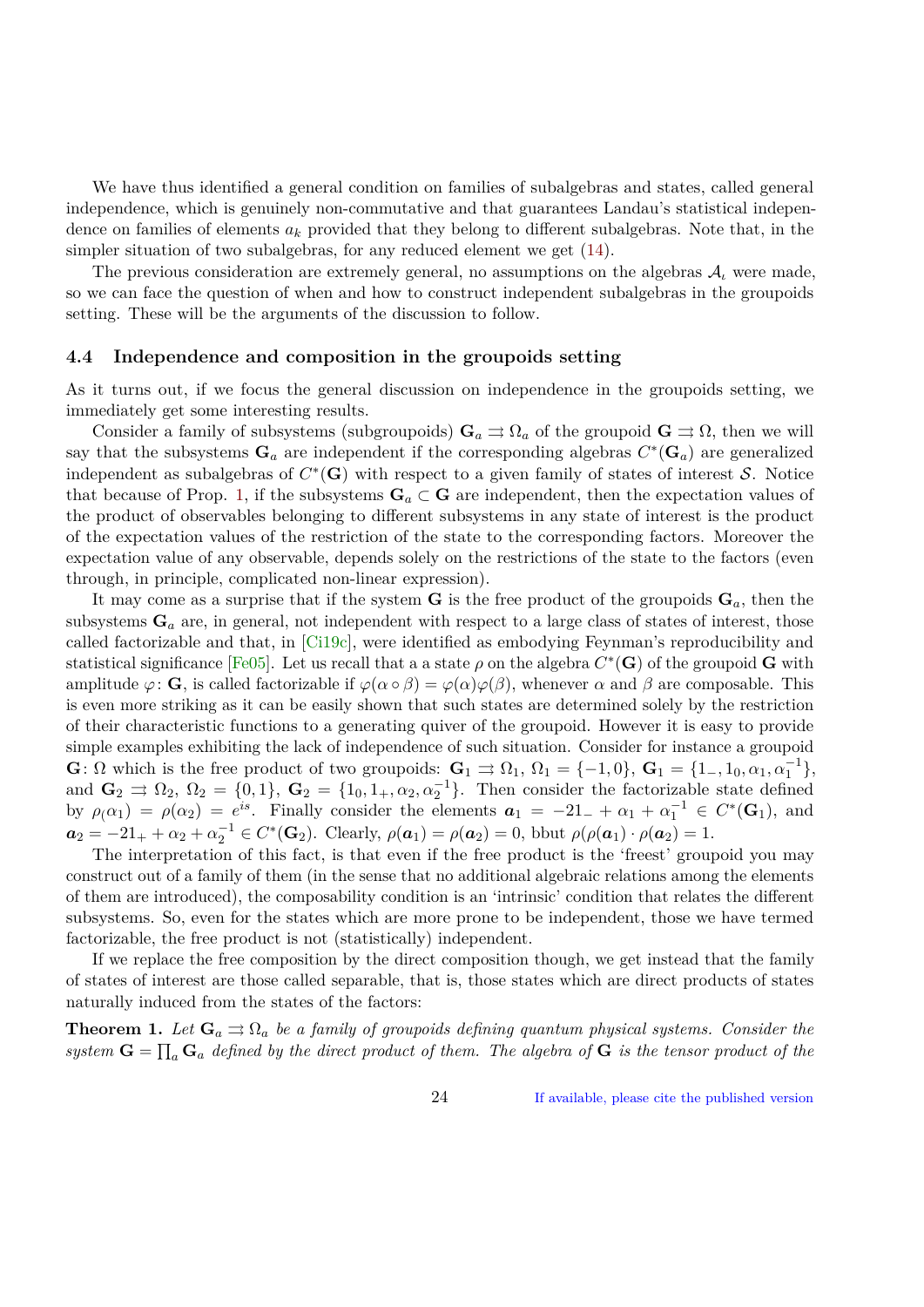*algebras*  $C^*(\mathbf{G}_a)$ . Then the subsystems defined by the subgroupoids  $\widetilde{\mathbf{G}}_a = \mathbf{G}_a \times \Omega'_a$ ,  $\Omega'_a = \bigcup_{b \neq a} \Omega_b$ , are *statistically independent with respect to the family of separable states.*

### <span id="page-24-0"></span>**5 The groupoids interpretation of the EPRB experiment**

We will finish this work by analyzing the Einsteiin-Podolski-Rosen-Bohm (EPRB) experiment using the notions developed so far.

#### <span id="page-24-1"></span>**5.1 The EPRB experiment**

The EPRB experiment, originally proposed by Einstein-Podolski-Rosen in [\[Ei35\]](#page-30-4) and subsequently simplified by Bohm [\[Bo51\]](#page-30-14), was aimed to show that the standard description of Quantum Mechanics was (logically) incomplete, so that a hidden variables interpretation (for instance) was necessary to restore its logical consistency.

The core of the argument (see for instance [\[Au09,](#page-30-15) Chap. 16.1] for an expository description of the subject) consists of exhibiting 'elements of physical reality' which are present in a given physical system but that contradict its quantum mechanical interpretation, where by 'elements of physical reality' it is understood that [\[Ei35\]](#page-30-4): '*If, without in any way disturbing a system, we can predict with probability equal to unity the value of a physical quantity, then, independently from our measurement procedure, there exists an element of the physical reality corresponding to this physical quantity*',

The system could consist of two particles of spin 1/2 that are in a state in which the total spin is zero as proposed by D. Bohm [\[Bo51\]](#page-30-14) in an important simplification of the original setting that was not only clarifying the original argument, but because it is also experimentally feasible.

Thus the system will consist of two particles of spin  $1/2$  (see Fig. [1\)](#page-25-1) that are in a singlet state (of total spin 0). The particles can be produced by a single particle decay and, after a certain amount of time *T* the two resulting particles, labelled 1 and 2, are spatially separated, say by a distance  $\Delta$ , and they do not interact any longer. If the system is not disturbed, the conservation of angular momentum guarantees that they remain in a singlet state which can be written as:

$$
|\Psi_{\text{EPRB}}\rangle = \frac{1}{\sqrt{2}} (|+1\rangle|-2\rangle - |-1\rangle|+2\rangle),
$$

where  $|\pm_a\rangle$  represent the eigenstates of the projection of the spin operators  $\mathbf{s}_a$ ,  $a = 1, 2$ , along the *z*-axis. Now, if an observation of the spin component along the *z*-axis of particle 1 gives the outcome  $+1/2$ , that of particle 2 along the same direction, performed after a time  $\tau < \Delta/c$ , will necessarily give the outcome −1*/*2 and viceversa. This result will remain true for the three components of spin (as the singlet state is rotationally invariant), hence we should attribute elements of physical reality to all components of spin that, because they do not commute, cannot be considered as such.

In a remarkable series of papers [\[Sc35\]](#page-31-13) Schrödinger criticised the EPR experiment by observing that the classical separability principle, i.e., that the only form of interdependence between systems is the dynamical causal form of interaction, that is, caused by dynamical local interactions, is not any longer applicable in quantum mechanics and that in some situations, the state of the system prevents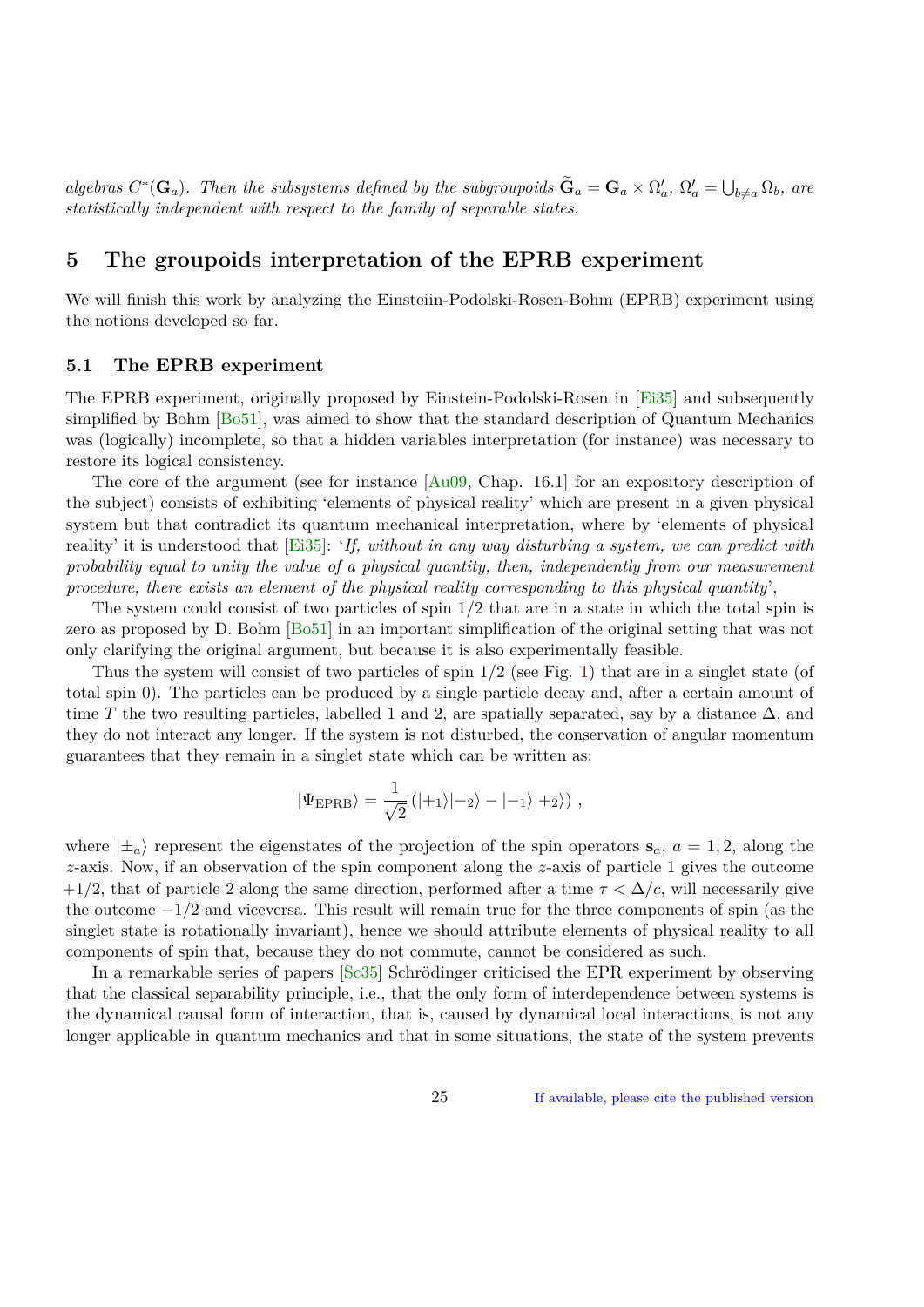<span id="page-25-1"></span>us from attributing properties to its subsystems. Schrödinger called this property 'entanglement' and it constitutes until today one of the most significant features of quantum mechanics.



Figure 1: The EPRB experiment (left). The groupoid diagram of the EPRB experiment (the inverses  $\alpha^{-1}, \beta^{-1}$ , etc., and the units 1<sub>++</sub>, 1<sub>+−</sub>, etc., are missing):  $\mathbf{G}_{\text{EPRB}} \cong \mathbf{A}_2 \times \mathbf{A}_2$  (right).

In what follows we will offer an analysis of the EPRB experiment using the framework provided by the groupoid picture of quantum mechanics. One of the salient features of this analysis will consist of showing that not only the entanglement of the state describing the state of the two particles of spin 1/2 is responsible for their interdependence but that it does not make sense of talking of them as subsystems of the total system, hence of considering the total system as a direct product of individual systems.

### <span id="page-25-0"></span>**5.2 Groupoids and the EPRB experiment**

The groupoids picture of the EPRB system is given by the possible outcomes of the detectors of spin *z*-component. Their outcomes are collected as pairs  $(\pm_1, \pm_2)$ , thus the space of outcomes  $\Omega$ consists of four outcomes denoted as  $+1+2$  $+1+2$  $+1+2$ ,  $+1-2$ ,  $-1+2$  and  $-1-2$ , respectively (see Fig. 1 right). The groupoid picture will be completed by establishing the possible physical transitions among the outcomes, so that in the simplest possible scheme we can consider the following ones  $\alpha: +_1 +_2 \rightarrow +_1 -_2$ , *β* : +<sup>1</sup> +<sup>2</sup> → −1+2, *γ* : −<sup>1</sup> +<sup>2</sup> → −1−2, *δ* : +<sup>1</sup> −<sup>2</sup> → −1−2, *η* : +<sup>1</sup> +<sup>2</sup> → −1−2, *ν* : +<sup>1</sup> −<sup>2</sup> → −1+2, and their respective inverses together with the corresponding units  $1_{++}$ ,  $1_{+-}$ ,  $1_{-+}$  and  $1_{--}$ . Thus, for instance  $\alpha^{-1} \circ \alpha = 1_{++}$ ,  $\delta \circ \alpha = \eta$ ,  $\nu = \alpha \circ \beta^{-1} = \gamma^{-1} \circ \delta$ , etc.

Summarizing, the groupoid  $\mathbf{G}_{\text{EPRB}} \rightrightarrows \Omega$  describing the EPRB experiment in its simple idealized way will consist of 16 transitions:

$$
\mathbf{G}_{\text{EPRB}} = \{1_{++}, 1_{+-}, 1_{-+}, 1_{--}, \alpha, \beta, \gamma, \delta, \eta, \nu, \alpha^{-1}, \beta^{-1}, \gamma^{-1}, \delta^{-1}, \eta^{-1}, \nu^{-1}\},
$$

with the corresponding source and target maps and the composition law derived from the diagram in Fig. [1](#page-25-1) (right).

The groupoid algebra  $\mathbb{C}[G_{\rm EPRB}]$  of this system will be 16 dimensional and isomorphic to the space of  $4 \times 4$  matrices  $M_{16}(\mathbb{C})$ . One way to establish this isomorphism is by considering the fundamental representation  $\pi_0$ :  $\mathbb{C}[G_{\text{EPRB}}] \to \mathcal{B}(\mathcal{H}_{\Omega})$ , where  $\mathcal{H}_{\Omega}$  is the fundamental Hilbert space generated by the outcomes  $(\pm_1, \pm_2)$ ,  $a = 1, 2$  of dimension 4. Denoting the vectors in such space as  $|\pm_1 \pm_2\rangle$ , the fundamental representation is defined as (see [\[Ci19b\]](#page-30-2) for details) as:  $\pi_0(\alpha)$ | +1 +2 $\rangle = |+1-2\rangle$  and zero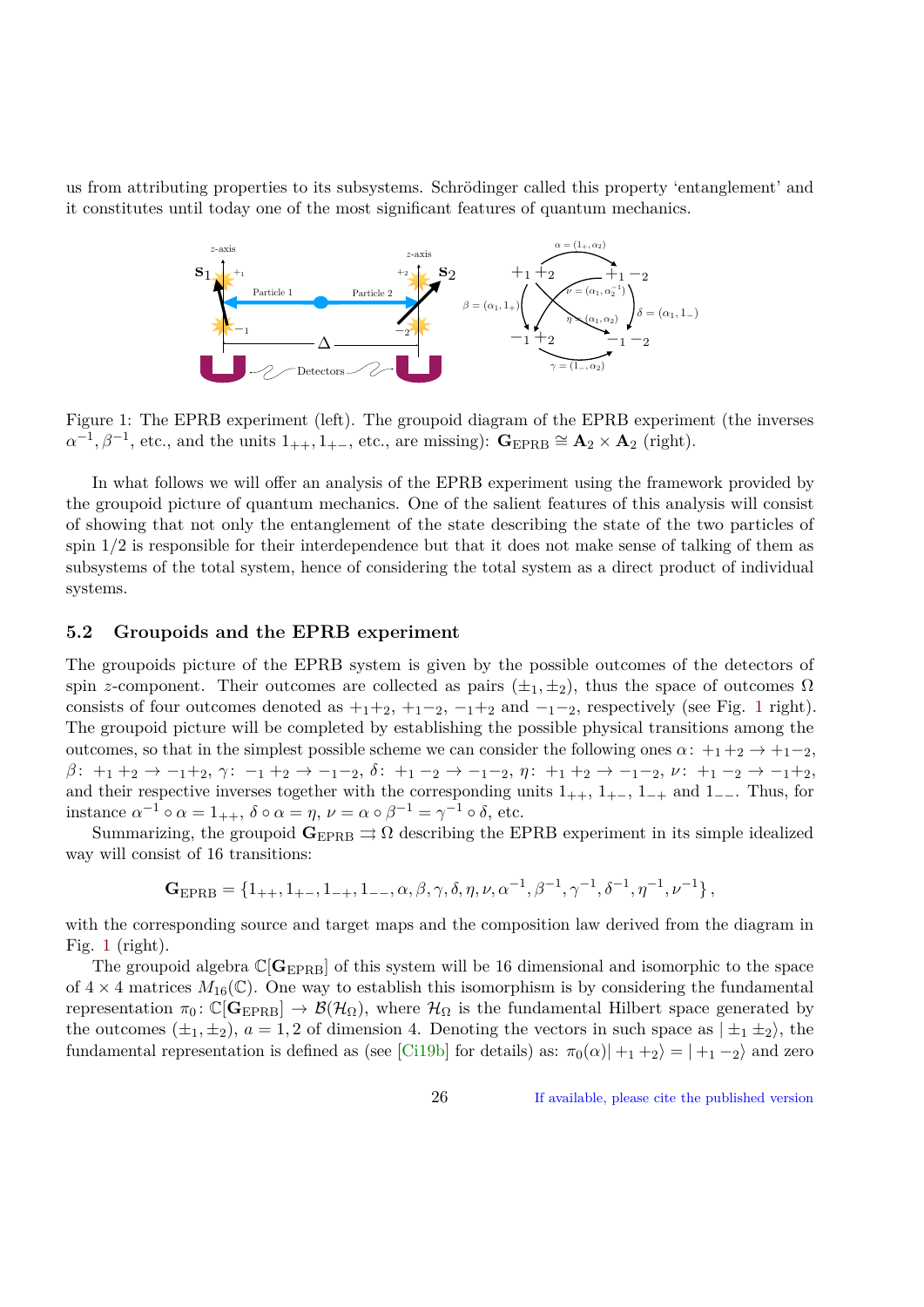otherwise (similarly for all other transitions). Denoting by  $[\alpha]$ ,  $[1_{+-}]$ , etc., the matrices associated to the corresponding transitions in the given orthonormal basis  $\{ |+1+2\rangle, |+1-2\rangle, |-1+2\rangle, |-1-2\rangle \}$  we get, for instance:

|                                                                                              |                          | $\begin{bmatrix} 0 & 0 & 0 & 0 \end{bmatrix}$ |                                                                                                            |  |                                               |  |
|----------------------------------------------------------------------------------------------|--------------------------|-----------------------------------------------|------------------------------------------------------------------------------------------------------------|--|-----------------------------------------------|--|
|                                                                                              |                          |                                               | $[1_{-+}]=\left[\begin{array}{cccc} 0 & 0 & 0 & 0 \\ 0 & 0 & 0 & 0 \\ 0 & 0 & 1 & 0 \end{array}\right]\,,$ |  |                                               |  |
| $[\alpha] = \left[ \begin{array}{cccc} 1 & 0 & 0 & 0 \\ 0 & 0 & 0 & 0 \end{array} \right] ,$ |                          |                                               |                                                                                                            |  |                                               |  |
|                                                                                              | $0\quad 0\quad 0\quad 0$ |                                               |                                                                                                            |  | $\begin{bmatrix} 0 & 0 & 0 & 0 \end{bmatrix}$ |  |

etc. A state  $\rho: \mathbb{C}[\mathbf{G}_{\text{EPRB}}] \to \mathbb{C}$  can be specified by defining its values on the elements of  $\mathbf{G}_{\text{EPRB}}$ , thus for instance we may define the following state:

$$
\rho_0(1_{+-}) = \rho_0(1_{-+}) = 1/2, \qquad \rho_0(\nu) = \rho_0(\nu^{-1}) = -1/2,
$$

and zero in all other transitions, that is  $\rho_0(1_{++}) = \rho_0(1_{--}) = \rho_0(\alpha) = \rho_0(\beta) = \ldots = \rho_0(\eta^{-1}) = 0$ . Notice that  $\rho_0(1) = 1$ , where the identity element of the groupoid algebra is  $1 = 1_{++} + 1_{+-} + 1_{-+} + 1_{--}$ . The function  $\varphi_0: \mathbf{G}_{\text{EPRB}} \to \mathbb{C}$  thus defined on the groupoid is a positive semidefinite function characterizing the state (see [\[Ci19c\]](#page-30-3) for details).

Two physical interpretations of the state  $\rho_0$  can be offered. The first. more direct one, is that the expected value of the observable defined by the element  $1_{+-}$ , for instance, is  $1/2$ ;  $-1$  for the observable  $a = \nu + \nu^{-1}$  (notice that  $a^* = a$ ), etc. Sorkin's quantum measure allows for another interpretation (that complements the previous one). The state  $\rho_0$ , by means of its characteristic function  $\varphi_0$ , determines a decoherence functional *D*:

$$
D(\mathbf{A}, \mathbf{B}) = \sum_{\sigma \in \mathbf{A}, \sigma' \in \mathbf{B}} \varphi_0(\sigma^{-1} \circ \sigma'),
$$

and, a quantum measure  $\mu(A) = D(A, A)$ , for any measurable set  $A \subset \mathbf{G}_{EPR}$  [\[Ci19c\]](#page-30-3), called 'events' in Sorkin's terminology. Thus, given an outcome, for instance  $+1+2$ , we consider the quantum measure of the event determining it, that is, all transitions ending on it,  $\mathbf{A} = \{ \sigma : x \to +_1 +_2 \}$  $\{1_{++}, \alpha^{-1}, \beta^{-1}, \eta^{-1}\}.$  Then:

$$
\mu(\mathbf{A}) = \sum_{\sigma,\sigma' \in \mathbf{A}} \varphi_0(\sigma^{-1} \circ \sigma') = \varphi_0(\alpha \circ \alpha^{-1}) + \varphi_0(\beta \circ \beta^{-1}) + + \varphi_0(\alpha \circ \beta^{-1}) + \varphi_0(\beta \circ \alpha^{-1}) = 1/2 + 1/2 - 1/2 - 1/2 = 0,
$$

where only the non-vanishing terms, i.e., those terms such that  $\sigma^{-1} \circ \sigma' = 1_{+-}, 1_{-+}, \nu$ , or  $\nu^{-1}$ , have been written in the r.h.s. of the previous equation. Hence, according to Sorkin's interpretation, the event **A**, that is the firing of both detectors with spin *z* component equal to  $+1/2$ , is precluded and it cannot happen (compare with the analysis of the two-slit experiment in [\[Ci19c\]](#page-30-3)).

On the other hand, we may consider the event corresponding to the outcomes  $-1+2$ , that is,  $\mathbf{B} = \{1_{-+}, \beta, \nu, \gamma^{-1}, \}$ . Note that this is the event indicating that the the spin *z* component of the particle 1 is −1*/*2 while that of particle 2 is 1*/*2 respectively. Then a simple computation shows that:

$$
\mu(\mathbf{B}) = \sum_{\sigma,\sigma' \in \mathbf{B}} \varphi_0(\sigma^{-1} \circ \sigma') = \varphi_0(1_{-+}) + \varphi_0(\nu^{-1} \circ \nu) + \n+ \varphi_0(1_{-+} \circ \nu) = 1/2 + 1/2 - 1/2 = 1/2.
$$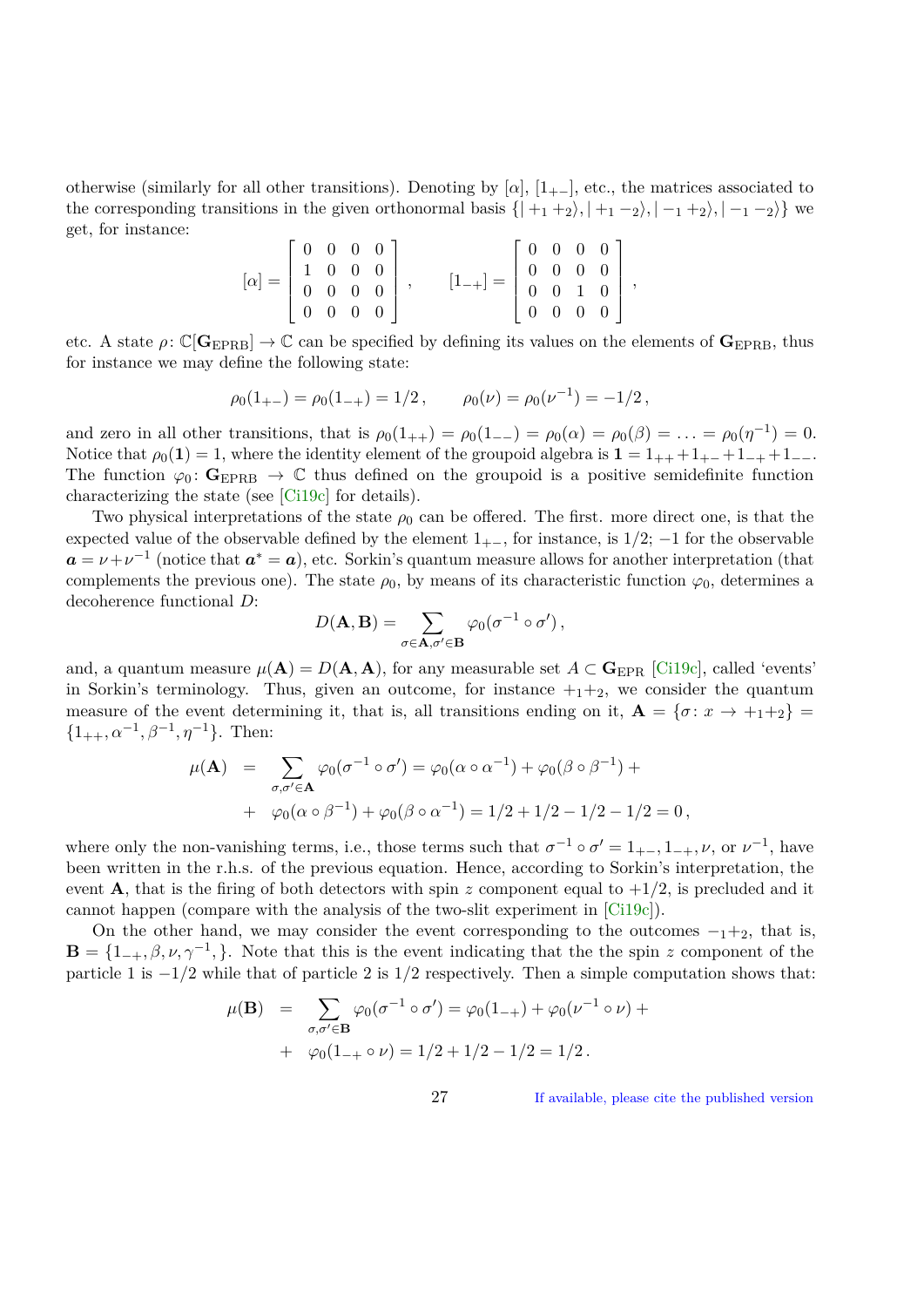Similarly we may have considered the outcomes  $+<sub>1</sub> -<sub>2</sub>$ , i.e.,  $\mathbf{C} = \{1_{+-}, \alpha, \nu^{-1}, \delta^{-1}\}$ , and we get again  $\mu(\mathbf{C}) = 1/2$  and the addition of both values is  $\mu(\mathbf{B}) + \mu(\mathbf{C}) = 1$ .

If we wish to obtain an interpretation of all previous facts in terms of familiar Hilbert spaces and vectors, we could use the GNS representation associated to the state  $\rho_0$ , however it is more convenient to consider the fundamental representation  $\pi_0$  again, and we see that the state  $\rho_0$  is the state corresponding to the vector  $|\psi_{\text{EPRB}}\rangle = \frac{1}{\sqrt{2}}$  $\frac{1}{2}(|+_1-_2\rangle-|-_1+_2\rangle)\in\mathcal{H}_{\Omega}$ , that is:

$$
\rho_0(\sigma) = \langle \Psi_{\rm EPRB} | \pi_0(\sigma) | \Psi_{\rm EPRB} \rangle, \qquad \sigma \in \mathbf{G}_{\rm EPRB},
$$

and then we can recover the usual language of quantum mechanics with amplitudes, probabilities, etc.

#### <span id="page-27-0"></span>**5.3 Separability of the EPRB system**

It is relevant to remark that in all previous discussion, no mention or use of the 'subsystems' defined by the individual particles has been made. It is very tempting to interpret the total space of outcomes  $\Omega$  as the Cartesian product of the spaces of outcomes of the individual detectors, that is  $\Omega = \Omega_1 \times \Omega_2$ ,  $\Omega_1 = \{+1, -1\}$  and  $\Omega_2 = \{+2, -2\}$ . In doing so, the fundamental Hilbert space  $\mathcal{H}_{\Omega}$  can be identified with the tensor product  $\mathcal{H}_{\Omega_1} \otimes \mathcal{H}_{\Omega_2}$ , with a basis given by the vectors  $|\pm_1\rangle \otimes |\pm_2\rangle$ , that can be identified with the vectors  $|\pm_1,\pm_2\rangle$ . It is also clear that the groupoid  $\mathbf{G}_{\text{EPRB}}$  is isomorphic to the direct product of the groupoids of pairs  $\mathbf{A}_2$  of the spaces of outcomes  $\Omega_a$ ,  $a = 1, 2$ . Thus for the outcomes corresponding to the detector 1, we will have the groupoid  $\mathbf{G}_1 \rightrightarrows \Omega_1$  with transitions  $\alpha_1: +_1 \to -_1, \alpha^{-1}: -_1 \to +_1$ and the units  $1_+$ ,  $1_-$ , and accordingly for the outcomes corresponding to the dectector 2. Thus,  $\mathbf{G}_{\text{EPRB}} \cong \mathbf{G}_1 \times \mathbf{G}_2$  and we can identify the transitions in  $\mathbf{G}_{\text{EPRB}}$  with pairs of transitions in  $\mathbf{G}_1$  and  $\mathbf{G}_2$  respectively, thus  $\alpha = (1_+, \alpha_2), \ \beta = (\alpha_1, 1_+),$  $\alpha = (1_+, \alpha_2), \ \beta = (\alpha_1, 1_+),$  $\alpha = (1_+, \alpha_2), \ \beta = (\alpha_1, 1_+),$  etc. (see Fig. 1 right). Then, we use the discussion in Sect. [3.1](#page-11-2) and we identify the groupoid algebra  $\mathbb{C}[G_{\rm EPRB}]$  with the tensor product of algebras  $\mathbb{C}[\mathbf{A}_2] \otimes \mathbb{C}[\mathbf{A}_2] \cong M_2(\mathbb{C}) \otimes M_2(\mathbb{C})$ . The fundamental representation  $\pi_0$  is the tensor product of the fundamental representations of the groupoids **A**<sup>2</sup> (which is just the standard defining representation of  $M_2(\mathbb{C})$  on  $\mathbb{C}^2$  and we recover the well known mathematical formalism.

The almost inevitable risk in doing so is that such point of view seems to imply that each particle are well defined as individual systems and that they are subsystems of the total system. This is simply not true. As discussed in Sect. [3.1,](#page-11-2) each one of the algebras of the groupoids  $\mathbf{G}_a$ ,  $a = 1, 2$ , can be thought of as subalgebras of the total algebra by mapping each element  $a_1 \in \mathbb{C}[G_1] \mapsto a_1 \otimes I_2 \in \mathbb{C}[G_{\text{EPRB}}] \cong M_2(\mathbb{C}) \otimes M_2(\mathbb{C})$  (and similarly for  $a_2 \in \mathbb{C}[G_2]$ ). However these subalgebras are not physical subsystems as they do not retain the physical properties of the original system manifested by the transitions and outcomes of the total system. As it was discussed extensively in Sect. [2,](#page-6-0) a physical subsystem corresponds to the mathematical notion of subgroupoid and the groupoids  $\mathbf{G}_a$ ,  $a = 1, 2$  are not subgroupoids of the direct product groupoid  $\mathbf{G}_{\text{EPRB}} \cong \mathbf{G}_1 \times \mathbf{G}_2$ . We can understand now this situation better in the context of our experiment. The most natural way of selecting a subgroupoid related to particle 1 say, is by considering the subgroupoid  $G_1 = G_1 \times \Omega_2$ , i.e., the pairs  $(1_+, 1_+), (\alpha_1, 1_+), (\alpha_1^{-1}, 1_+), (1_-, 1_+)$  and the same with  $1_-$  in the second component (note that the subgroupoid  $\mathbf{G}_1$  has order 8), i.e., the subgroupoid  $\mathbf{G}_1$  takes into account that we have a subsystem of the total system by using all possible outcomes of the second detector as an 'idle' component. The same argument applies to the second particle and its detector.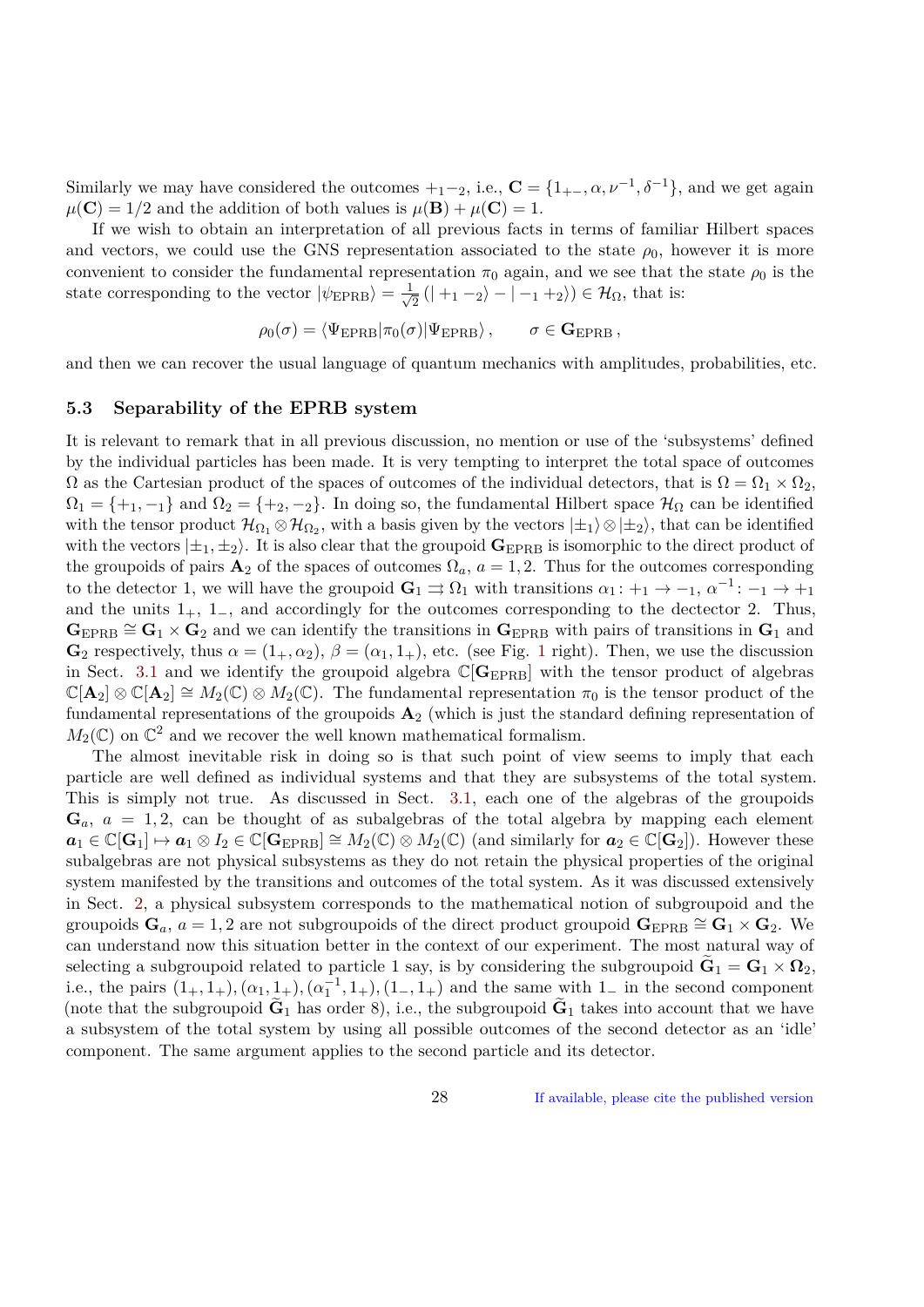What is important to realize now is that the algebras of the subgroupoids  $\mathbf{G}_1$  and  $\mathbf{G}_2$  do not commute anymore as subalgebras of the algebra of  $\mathbf{G}_{\text{EPRB}}$  (note, for instance, that  $\alpha = (\alpha_1, 1_+) \cdot (1_+, 1_+) \neq$  $(1_+, 1_+) \cdot (\alpha_1, 1_+) = 0$ . Thus the subalgebras corresponding to the two subgroupoids are not independent in the usual sense (Def. [2\)](#page-19-2). But, even more, they are not independent in the generalized sense either. For instance we get:

$$
\rho_0((1_+,\alpha_2^{-1})\cdot(\alpha_1,1_+))=\rho_0(\alpha^{-1}\cdot\beta)=\rho_0(\nu)=1/2\,,
$$

while  $\rho_0((1_+, \alpha_2^{-1})) = \rho_0(\alpha^{-1}) = 0$  and  $\rho_0((\alpha_1, 1_+) ) = \rho_0(\beta) = 0$  contradicting Def. [4.](#page-21-0) Thus there is not a reasonable way in which the two particles of the experiment can be considered independent systems and this impossibility of decomposing the system into two independent subsystems is previous to the entangled character of the state  $\rho_0$  defining it. In this vein we may add that the restriction of the state  $\rho_0$  to the two subsystems  $\mathbf{G}_a$ .  $a = 1, 2$  is well defined. They define states  $\rho_a = \rho_0 \mid_{\mathbf{G}_a}$ , whose only non-zero contributions are given by  $\rho_0(1, \ldots) = \rho_0(1, \ldots) = 1/2$  and they correspond to c only non-zero contributions are given by  $\rho_a(1_{+-}) = \rho_a(1_{-+}) = 1/2$  and they correspond to classical states with distributions  $(0, 1/2, 1/2, 0)$  on the space  $\Omega = \{+, +, +-, -+, --\}.$ 

We will end this discussion by observing that even the description of the system as a direct product  $\mathbf{G}_1 \times \mathbf{G}_2$  is uncertain. We may recall from the discussion in Sect. [3.1](#page-11-2) that such naive interpretation of Lieb-Yngvason definition of compound system requires that the pairs of outcomes  $(x_1, x_2)$  corresponding to the two systems should be determined simultaneously which, because of the spatial separation among the particles at the moment that the analysis is performed, is not the case in our experimental setup. We will thus conclude that any attempt to discuss the nature of the system after a spatial separation between the given particles has been reached requires further analysis (even if the initial configuration was a direct product) that should be provided involving a quantum field theoretical treatment.

### <span id="page-28-0"></span>**6 Conclusions and discussion**

The discussion of the concept of subsystem of a quantum system described in the groupoids picture shows that it corresponds to the notion subgroupoid. After discussing their basic properties the notion of composition has been analyzed. Two main composition mechanisms are explored corresponding to the standard notion of direct product and of the free product of groupoids, that extends the notion of free product of groups. These are shown to capture the two universal properties of groupoids (physical systems) with respect to immersions (subsystems) and to projections (reduction).

Using these notions the problem of determining the independence of two subsystems has been addressed showing that the two natural notions of independence which are natural in the domain of non-commutative probability theory, can be extended nicely to the setting of quantum systems described by groupoids. The notion of generalized independence with respect to a family of states of interest is introduced and it is shown that the direct product of groupoids equipped with the natural class of states defined on the factors are shown to define independent systems with respect to the family of separable states.

In spite of this, it is shown that the direct product of groupoids exhibits a deeper 'non-separability' property and that there is not a unique and/or natural way to consider the factor groupoids as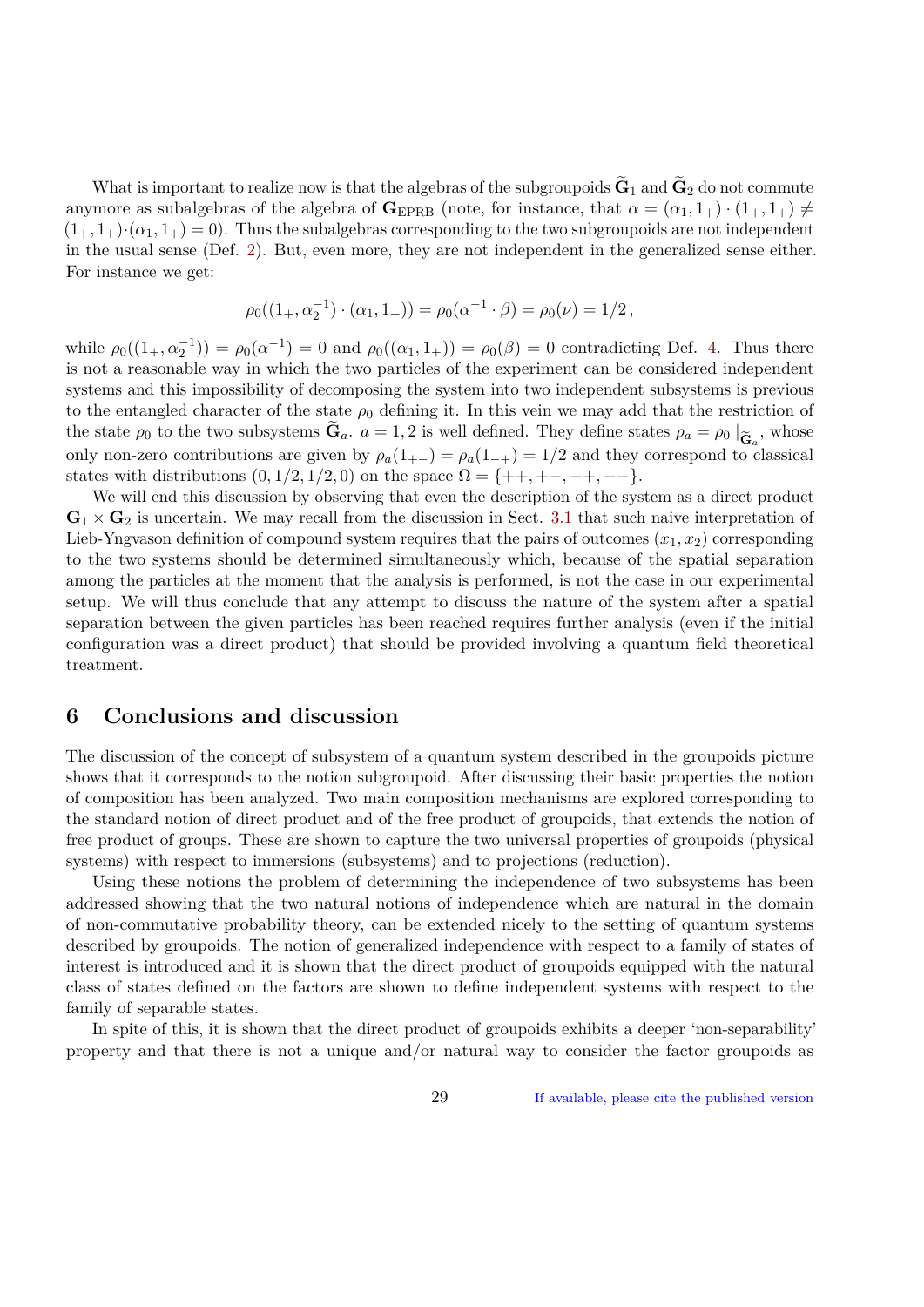subgroupoids, or subsystems, of the direct product. This leads to the observation that in the physical interpretation of experiments like the EPRB experiment, beyond the entangled character of the state of the system, there is an intrinsic non-separabilty property attached to the physical structure of the compound physical system.

Obviously similar considerations can be extended to other debatable aspects of the foundations of Quantum Mechanics like the interpretation of the Schrödinger's cat experiment. This and other relevant experiments will be discussed in a forthcoming work.

## **Acknowledgements**

The authors acknowledge financial support from the Spanish Ministry of Economy and Competitiveness, through the Severo Ochoa Programme for Centres of Excellence in RD (SEV-2015/0554). AI and FdC would like to thank partial support provided by the MINECO research project MTM2017-84098-P and QUITEMAD+, S2013/ICE-2801. GM would like to thank partial financial support provided by the Santander/UC3M Excellence Chair Program 2019/2020.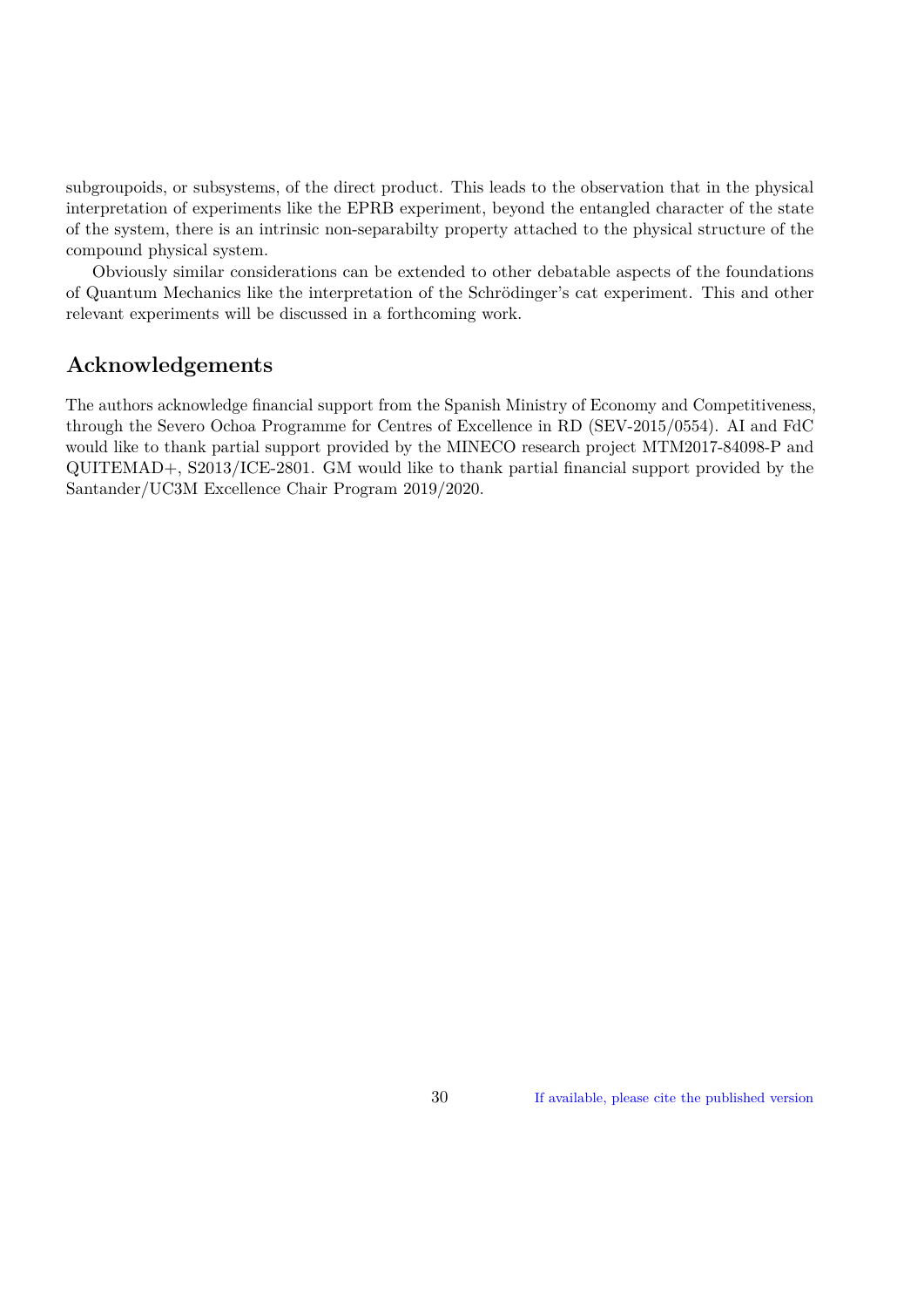### **References**

- <span id="page-30-5"></span>[Ab08] S. Abramsky. B. Coecke. *Categorical quantum mechanics*. In Handbook of Quantum Logic and Quantum Structures: Quantum Logic; Elsevier Science: New York, NY, USA, 2008; pp. 261–324.
- <span id="page-30-15"></span>[Au09] G. Auletta, M. Fortunato, G. Parisi. *Quantum Mechanics*, Cambridge Univ. Press, University Printing House, Cambridge CB2 8BS UK (2009).
- <span id="page-30-14"></span>[Bo51] D. Bohm, *Quantum Theory*, New York: Prentice-Hall (1951).
- <span id="page-30-10"></span>[Chi19] G. Chiribella. *Agents, Subsystems, and the Conservation of Information*. Entropy, **20**, 358 (2018).
- <span id="page-30-8"></span>[Ib20] F. M. Ciaglia, F. Di Cosmo, A. Ibort, G. Marmo. *Schwinger's Picture of Quantum Mechanics*. *Int. J. Geom. Meth. Modern Phys.* (2020).
- <span id="page-30-0"></span>[Ci18] F. M. Ciaglia, A. Ibort, G. Marmo. A gentle introduction to Schwinger's picture of quantum mechanics: the groupoid picture. *Mod. Phys. Lett. A*, **33**(20): 1850122 (2018).
- <span id="page-30-1"></span>[Ci19a] F. M. Ciaglia, A. Ibort, G. Marmo. Schwinger's Picture of Quantum Mechanics I: Groupoids. *Int. J. Geom. Meth. Modern Phys.*, **16**(8):1950119 (2019).
- <span id="page-30-2"></span>[Ci19b] F. M. Ciaglia, A. Ibort, G. Marmo. Schwinger's Picture of Quantum Mechanics II: Algebras and observables. *Int. J. Geom. Meth. Modern Phys.*, **16**(9): 1950136 (2019).
- <span id="page-30-3"></span>[Ci19c] F. M. Ciaglia, A. Ibort, G. Marmo. Schwinger's Picture of Quantum Mechanics III: The Statistical Interpretation. *Int. J. Geom. Meth. Modern Phys.*, **16**(11): 1950165 (2019).
- <span id="page-30-7"></span>[Ci19] F. M. Ciaglia, A. Ibort, G. Marmo. *On the notion of composite systems*. LNCS, Volume 11712 (2019).
- <span id="page-30-4"></span>[Ei35] A. Einstein, B. Podolsky, N. Rosen. *Can Quantum-Mechanical Descripton of Physical Reality be Considered Complete?* Phys. Rev., **47**, 777–780 (1935).
- <span id="page-30-9"></span>[Fe05] R. P. Feynman. *Feynman's Thesis: A New Approach to Quantum Theory*. Editor L. M. Brown, World Scientific (2005). Reprinted from R. P. Feynman, *The principle of least action in Quantum Mechanics* (University Microfilms, 1942).
- <span id="page-30-11"></span>[Ib18] A. Ibort, M.A. Rodríguez. *On the structure of finite groupoids and their representations*. *Symmetry*, **11**, 414 (2019).
- <span id="page-30-12"></span>[Ib19] A. Ibort, M.A. Rodríguez. *An introduction to the theory of groups, groupoids and their representations*. CRC (2109).
- <span id="page-30-13"></span>[Ko50] A.N. Kolmogorov. *Foundations of the theory of probability*. Chelsea Publ. Co., New York (1950).
- <span id="page-30-6"></span>[La80] L.D. Landau, E. M. Lifshitz. *Statistical Physics*. Volume 5 of *Course of Theoretical Physics*. Third edition, revised and enlarged by E.M. Lifshitz and L.P. Pitaevskii. Pergamon Press (1980).